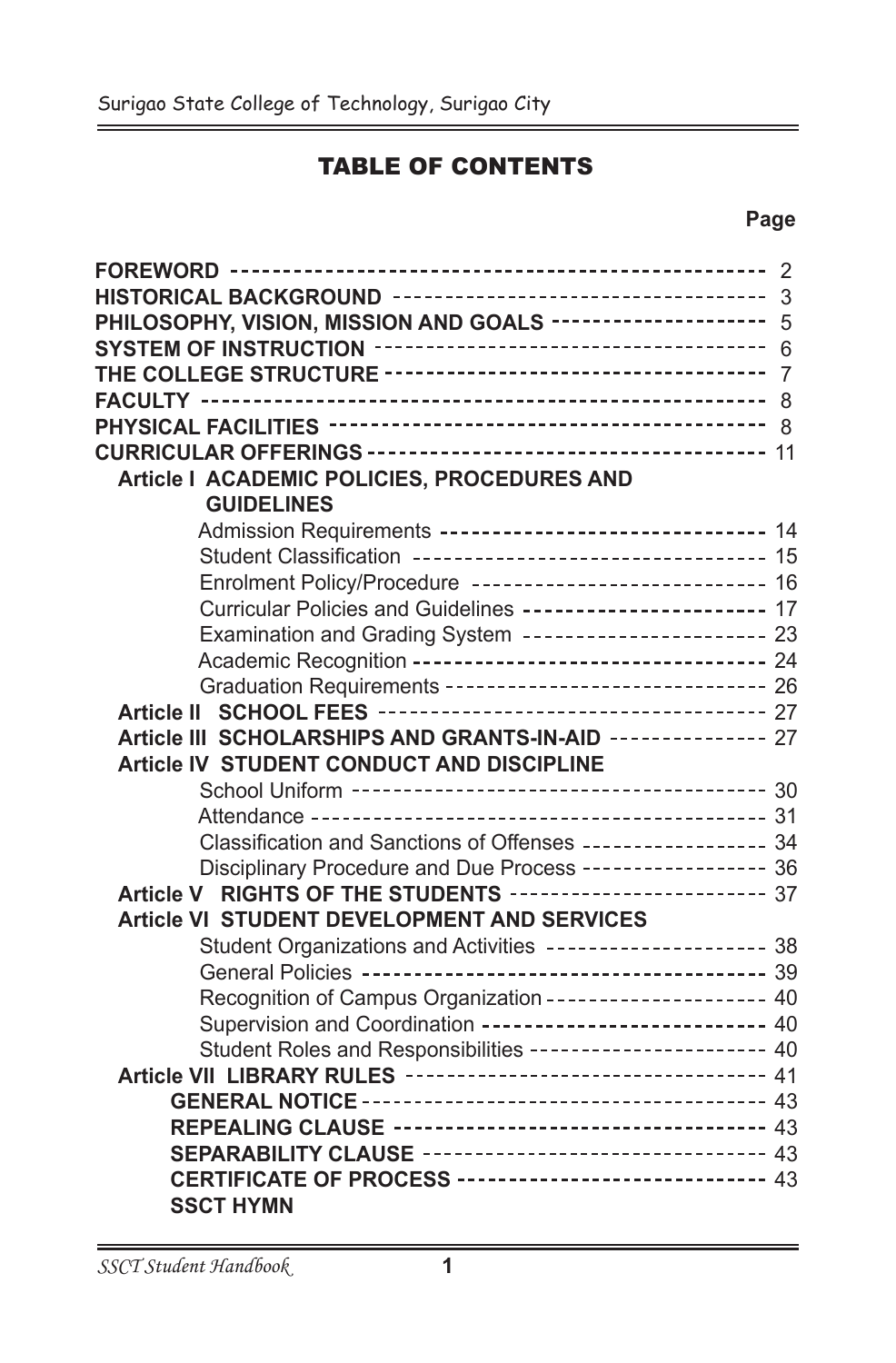## FOREWORD

*This handbook serves as a guide of every student of the Surigao State College of Technology (SSCT). It contains information on the basic policies, guidelines and procedures covering enrolment, curricular offerings and requirements, grading system and the rules of conduct. It intends to inform parents on the school's philosophy, vision, mission and goals; historical background, administration and staff; facilities and services; and other information relevant to the academic and vocational programs of the school.*

*It presumes that enrolling at SSCT means willful acceptance of the total program of education of this college by the students and parents and the commitment of the college to render the highest quality of service. Hopefully, the students are expected to make an extensive use of this information for their welfare, transformation and development of their personality.*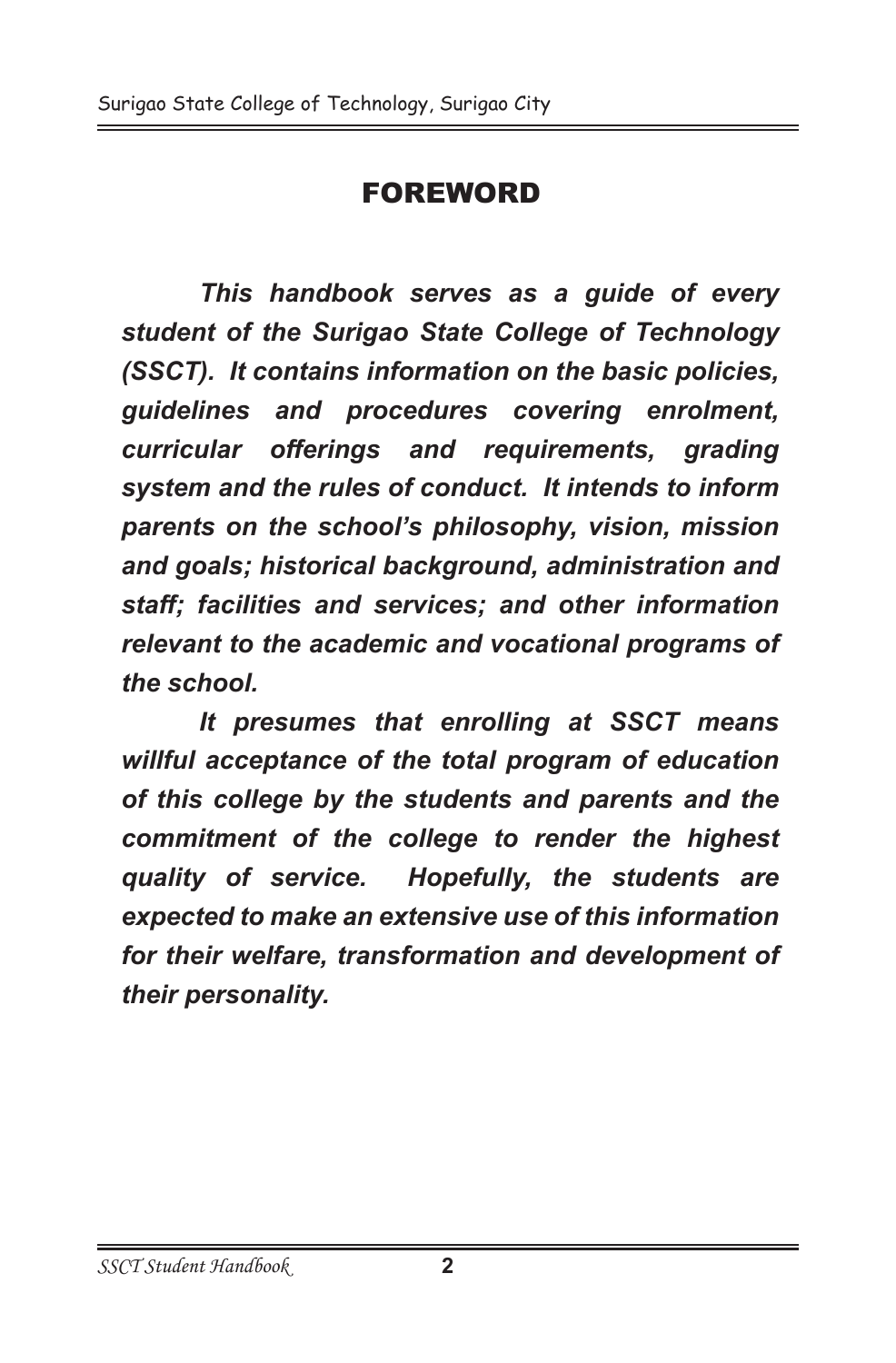## HISTORICAL BACKGROUND

Surigao State College of Technology (SSCT) was formerly Surigao del Norte School of Arts and Trades, established as a trade school with the help of then Governor Jose C. Sering on August 8, 1969 by virtue of Republic Act 6057 under the supervision of Supt. Marcelo S. Bonilla of Cebu School of Arts and Trades, Cebu City.

The school formally started its operation on September 15, 1969 with borrowed technology teachers from three different schools of the province. There were 103 pioneering students in the first secondary trade and the trade technical curricula. Two 2-storey buildings were constructed upon donation of 1.2 hectares of land through the Provincial Government. Along with this, several machineries were acquired from Japan Overseas Cooperation Volunteers; Technical Vocational Education Program; Asian Development Bank; and Philippine Australian Technical Vocational Education Program which became instruments of becoming a fullfledged higher institution offering Bachelor of Science in Industrial Technology and the Bachelor of Science in Industrial Education.

From 1969 to 1988, Dr. Tomas P. Solana, the principal of Numancia National Vocational School (NNVS) served as its 1st Principal and later became the College Vocational School Superintendent II and steered SNSAT for almost two decades. Upon Dr. Tomas P. Solana's retirement in February 1988, Dr. Ernesto N. Gonzales assumed into office as the Vocational College Superintendent.

Through the efforts of the late Senator Robert Z. Barbers, R.A. 8650 merged SNSAT with the Malimono School of Fisheries, a secondary school that offered the Revised Fisheries Curriculum of 1972 under P.D. 223 in 1975, thereby creating the Surigao State College of Technology (SSCT) which was signed into law on June 5, 1998 by then President Fidel V. Ramos. With the conversion of SNSAT and Malimono School of Fisheries to a State College, there was a major review of its organization, curriculum, and programs and standards under Dr. Teresita T. Tumapon who took the seat as the 1st College President on September 25, 1998.

*SSCT Student Handbook* **3**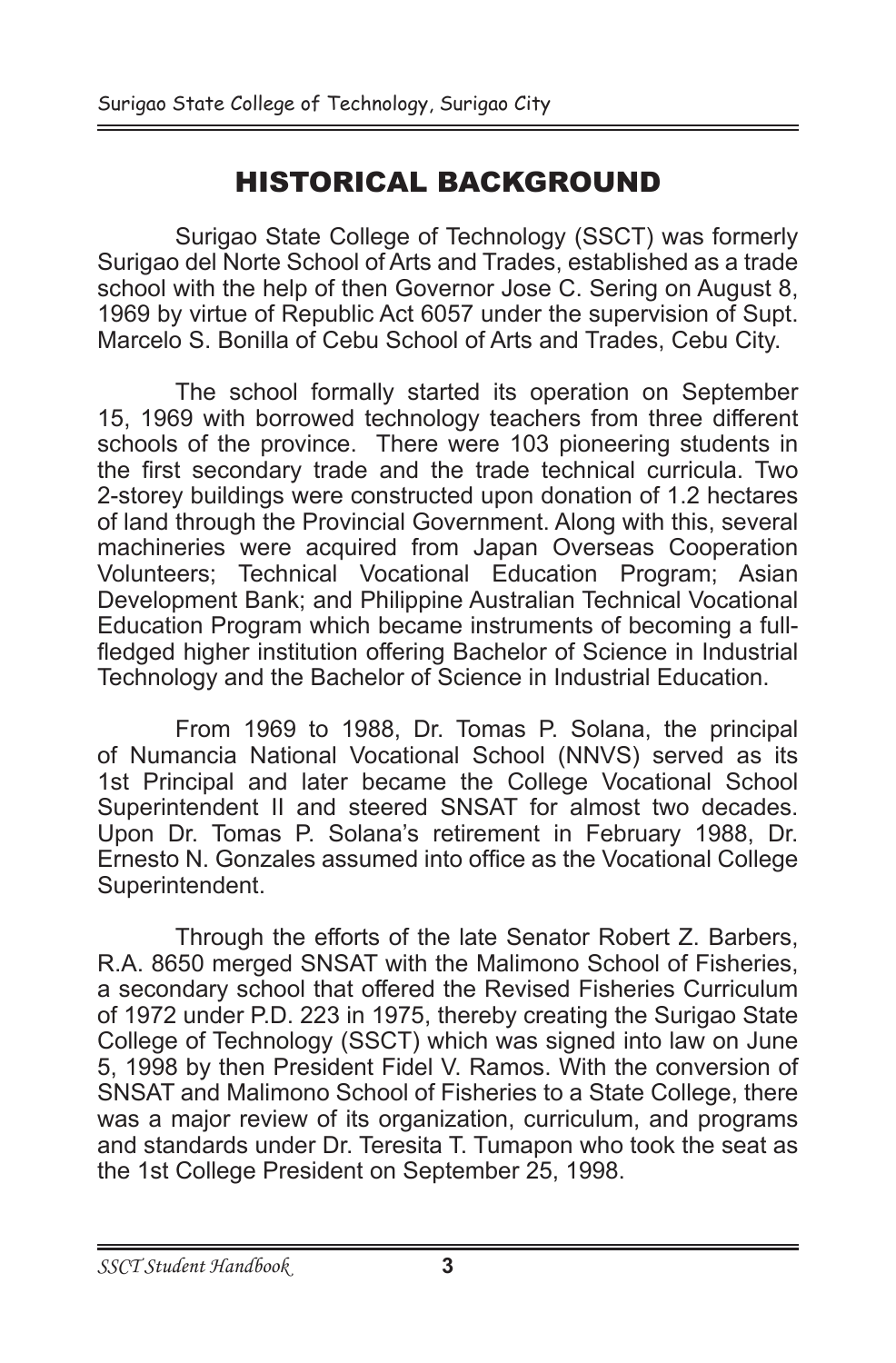The chartered State College integrated a satellite campus on October 30, 2000 which is the Siargao National College of Science and Technology or SNCST situated in Del Carmen, Surigao del Norte. The integration was made pursuant to Section 8 of RA 7722 and Section 4.1 of RA 8292.Dr. Gloria C. Gemparo, VIS-III of SSCT assumed as its 1st College Administrator until May 14, 1998.

The retirement of Dr. Tumapon on October 2, 2003 paved the way for Dr. Reynaldo T. Peňa as the 2nd College President on October 3, 2003 and after more than four (4) months of presidency, Dr. Peňa opted to end his term on February 29, 2004 to assume as Regional Director of CHED –Region XI, Davao City where the then CHED Regional Director, Dr. Joanna B. Cuenca was designated as the Officer-in-Charge of the College on March 1, 2004 until March 3, 2005.

Engr. Henry L. Laňada, Ph.D. assumed into office on March 4, 2005, as the 3rd College President of the Surigao State College of Technology and unexpectedly resigned on January 4, 2007 which eventually led to the designation of Dr. Jocelyn T. Medina as Acting President effective January 5, 2007 per BOT Resolution No. 490 s. 2007. On May 11, 2007, the Board passed Resolution No. 521 s. 2007 approving the appointment of Dr. Medina as the College President to serve the unexpired term of Dr. Laňada effective May 15, 2007.

On March 4, 2009, Dr. Anastacio P. Martinez succeeded Dr. Medina and was designated as Officer-in-Charge to the Office of the President per BOT Resolution No. 661 s. 2009 who served the College until August 14, 2009.

On August 15, 2009, Dr. Virginia D. Akiate who was the Regional Director of the Commission on Higher Education in CARAGA Region was designated as Officer-in-Charge of the College and was confirmed by the Board per Resolution No. 716 s. 2009 during its Special Meeting on October 30, 2009 at Almont Hotel and Inland Resort in Butuan City. Her designation as OIC ended on November 30, 2010.

The Surigao del Norte College of Agriculture and Technology (SNCAT) which was formerly the Mainit National Agricultural School (MNAS) by virtue of R.A. 5256 1983 Batas Pambansa Blg. 358 on May 26, 1969 was integrated to SSCT through a Memorandum of

*SSCT Student Handbook* **4**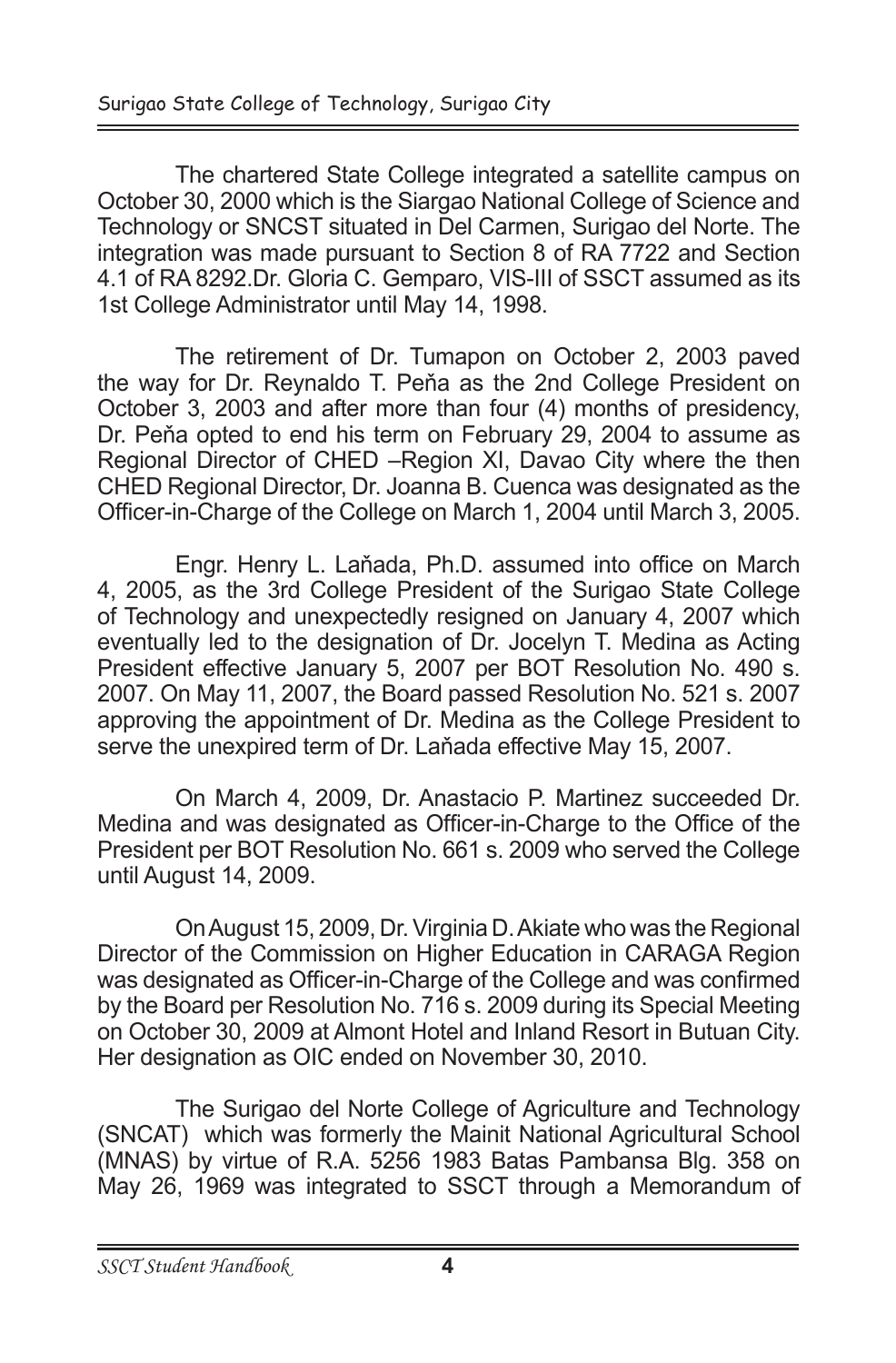Agreement (MOA) entered into by and between CHED and TESDA on October 10, 2008 duly represented by TESDA Director General Emmanuel Joel J. Villanueva and Dir. Virginia D. Akiate who was then the CHED Regional Director in Caraga at the same time the Officerin-Charge of SSCT with the presence of the two representatives of Surigao del Norte, Cong Francisco T. Matugas of District I and Cong. Guillermo A. Romarate Jr. of District II.

Under the Memorandum of Agreement, the Higher Education Programs of Surigao del Norte College of Agriculture and Technology (SNCAT) will be placed under the direct supervision of SSCT. The same was confirmed by the Board through Resolution No. 735 s. 2009 on December 28, 2009 during its 44th BOT Meeting. Dr. Georgito G. Posesano, Professor II of SSCT-Main Campus was designated on November 25, 2010 as its Campus Director.

The year 2010 marked another milestone in the history of SSCT as the new lady president, Dr. Gloria C. Gemparo, after undergoing the year-long selection process, assumed into office as the 5th College President of the Surigao State College of Technology on December 1, 2010 pursuant to BOT Resolution No. 25 s. 2010. With Dr. Gemparo at its helm, everybody hopes for a bright future as it faces 21st Century challenges in pursuit of quality and relevant education for all its constituents.

## PHILOSOPHY, VISION, MISSION, and GOALS

## **Philosophy**

The Surigao State College of Technology is a community of life-long learners who believe in the worth and total development of every individual. It adheres to the pursuit of excellence and to the democratic tenets, human dignity, wholesome work ethic, equality and equity of opportunity and sustainable progress.

## **Vision**

An excellent-driven institution of higher learning committed to produce holistic and globally competitive individuals.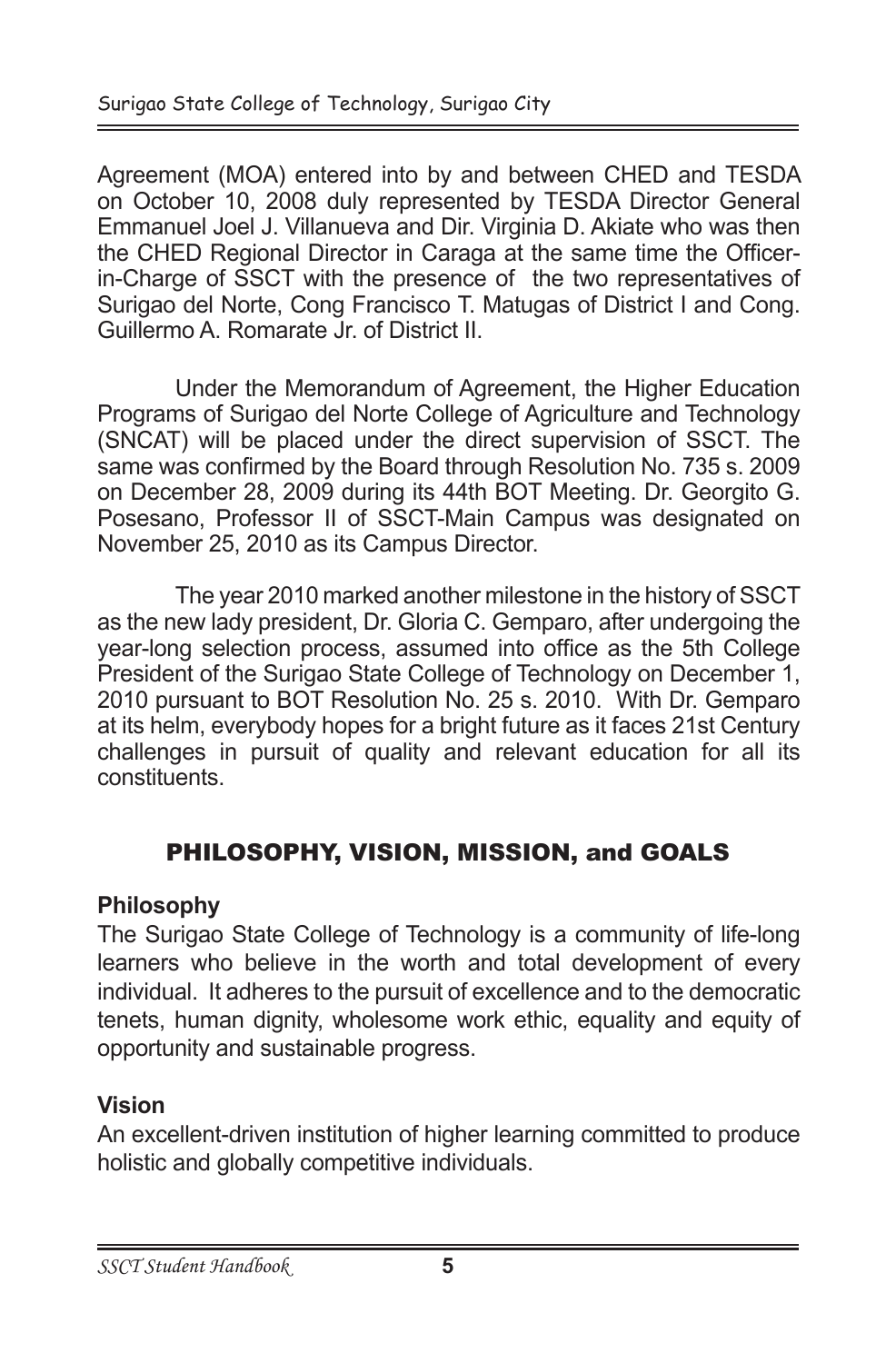## **Mission**

To provide relevant, high quality and sustainable instruction, research, production and extension programs and services within a culture of credible and responsive institutional governance.

## **Goals**

1. To foster applications of the disciplines and provide its learners with industry-based training and education particularly in engineering, fisheries and agriculture.

2. To conduct and utilize studies for the development of new products, processes, systems and services relevant to Philippine life and of the global village;

3. To promote the transfer of technology and spread useful technical skills, thus empowering its learners and their activities.

## SYSTEM OF INSTRUCTION

To attain the maximum development of students along technological competence and academic excellence, our method of instruction gives due emphasis to a theory-practice approach and lecture quiz combination. A multi-mode approach supplements the methodologies used which comprise but not limited to the following:

- (a) project method;
- (b) laboratory;
- (c) tutorial;
- (d) modular instruction;
- (e) demonstration;
- (f) problem and
- (g) question and answer.
- (h) computer aided instruction (CAI)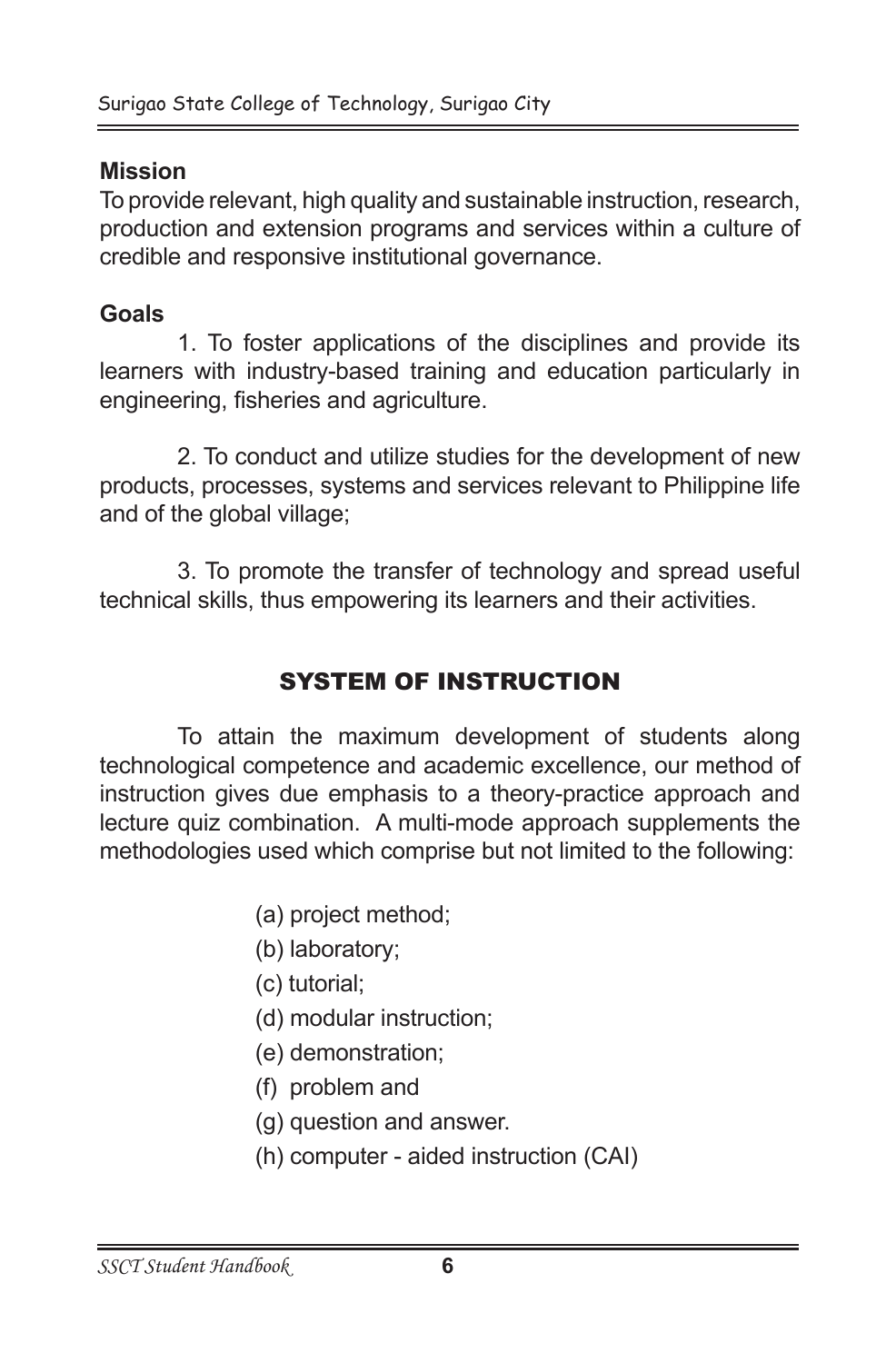## THE COLLEGE STRUCTURE

## **The Administration**

The College articulates the institutional philosophy, vision, mission and thrust. In so doing, the College leadership harnesses the resources of the College together with productive linkages to add to the synergy of efforts and talents.

The Board of Trustees is the highest governing body composed of the Chairman of the Commission on Higher Education as Chair, College President as Vice-Chair with members representing the Chairmen of the Congressional / Senate Committees on Higher and Technical Education, Regional Directors of the National Economic Development Authority (NEDA) and Department of Science and Technology (DOST), Federated President of the Faculty Association, Federated President of the Supreme Student Council/Government, the Federated President of the Alumni Association of the College and two (2) Prominent Citizens of the City or the Province where the school is located.

The President is the Chief Executive of the College.

The Office of the Programs and Standards is headed by the Dean who is assisted by Chairs of different Divisions. Verticalization places the laboratory school under the Education Department. The Student Personnel Services Officer supervises the following units: the Student Organization, Guidance and Counseling, Scholarship and Grants-in-aid, Admission, Placement, Pastoral Services, Medical/ Dental/Housing/Food, Sports, and the Alumni. The NSTP unit is also under the Dean.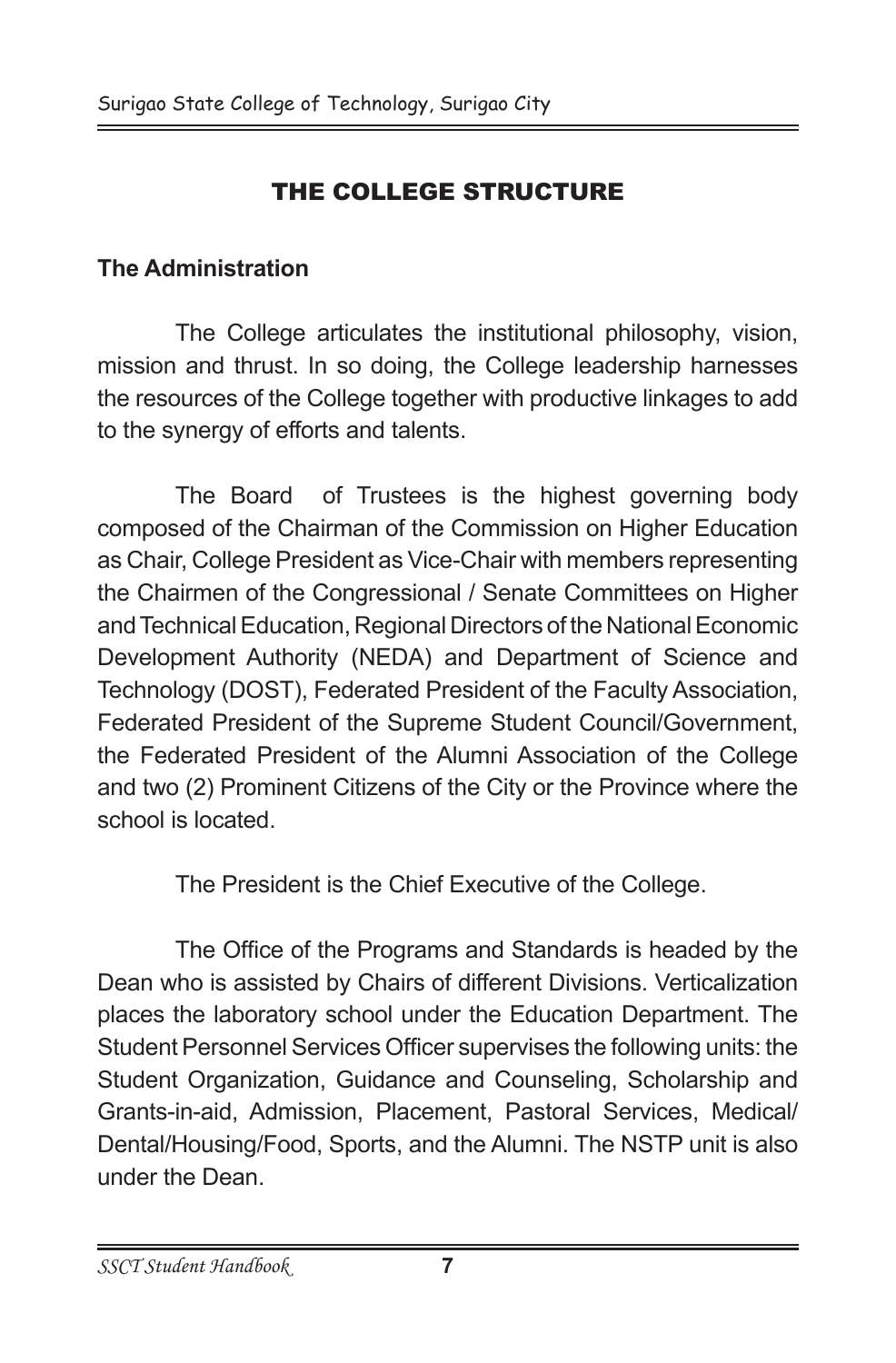## **Faculty**

The four campuses of SSCT have faculty members ranked as follows:

## **Academic**

College / University Professor Professor VI Professor V Professor IV Professor III Professor II Professor I Associate Professor V Associate Professor IV Associate Professor III Associate Professor II Associate Professor I Assistant Professor IV Assistant Professor III Assistant Professor II Assistant Professor I Instructor III Instructor II Instructor I

## **Physical Facilities**

## **School Buildings and Classrooms/Shop rooms**

The Surigao City Campus occupies an area of 1.2 hectares and 3.2 hectares located at Km. 8, Surigao City. It has a newly constructed 5-storey Engineering and Commercial building with the state-of-the-art facilities and has a two-storey building (Related and Technology), 1 three-storey TVEP Building with a newly constructed extension for Engineering and Technology classrooms, Mechanical Technology, Electrical Technology and Automotive Refurbished Buildings (PATVEP), and the Welding and Fabrication Building.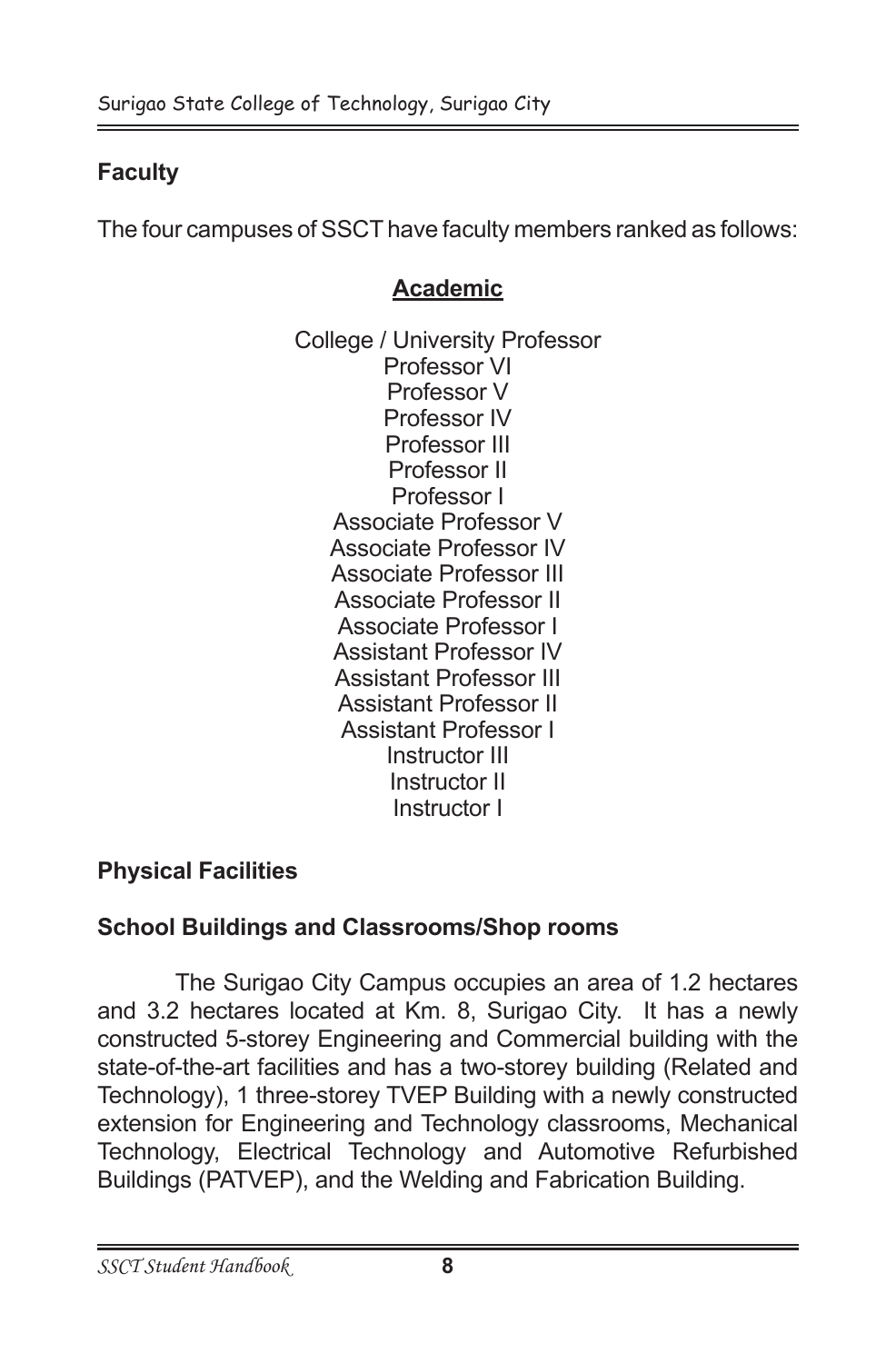Malimono Campus occupies a land area of 32 hectares. It has the following buildings: Academic, Tech-Voc, Fish Capture, Fish Processing, Administration, Supply Office, Ice Plant Refurbished Building, Campus Dormitory (for girls) and a Gymnasium.

The Del Carmen Campus on the other hand, occupies a land area of 8.5 hectares and has a two-storey building, Science building and three other school buildings.

The Mainit Campus occupies a land area of 47 hectares.

## Auxiliary Services

The College has adequate facilities to cater the needs of the students.

- A. **Office of the College Registrar**. This is the repository of highly important, delicate and confidential documents. The office is the hub of transactions of students' records, and the data source of enrolment profile. The College Registrar is ably assisted by six working staff.
- B. **College Library**. The four (4) campuses have libraries with a number of books and other library materials such as journals and periodicals of recent publication. The library has been upgraded and enriched with the provision of a computer for students and faculty.
- C. **Guidance and Counseling Services**. This office provides the following services: testing, information, counseling, placement and follow-up.
- D. **Placement Services**. The Placement Coordinator takes charge of job placement services of students through linkages with industrial establishments.
- E. **Student Personnel Services Office**. This Office is directly responsible for quality student–personnel services. It recommends policies to enhance student's personal and social life or for leadership potentials while in the campus. It implements the official programs, projects and activities and other pastoral services.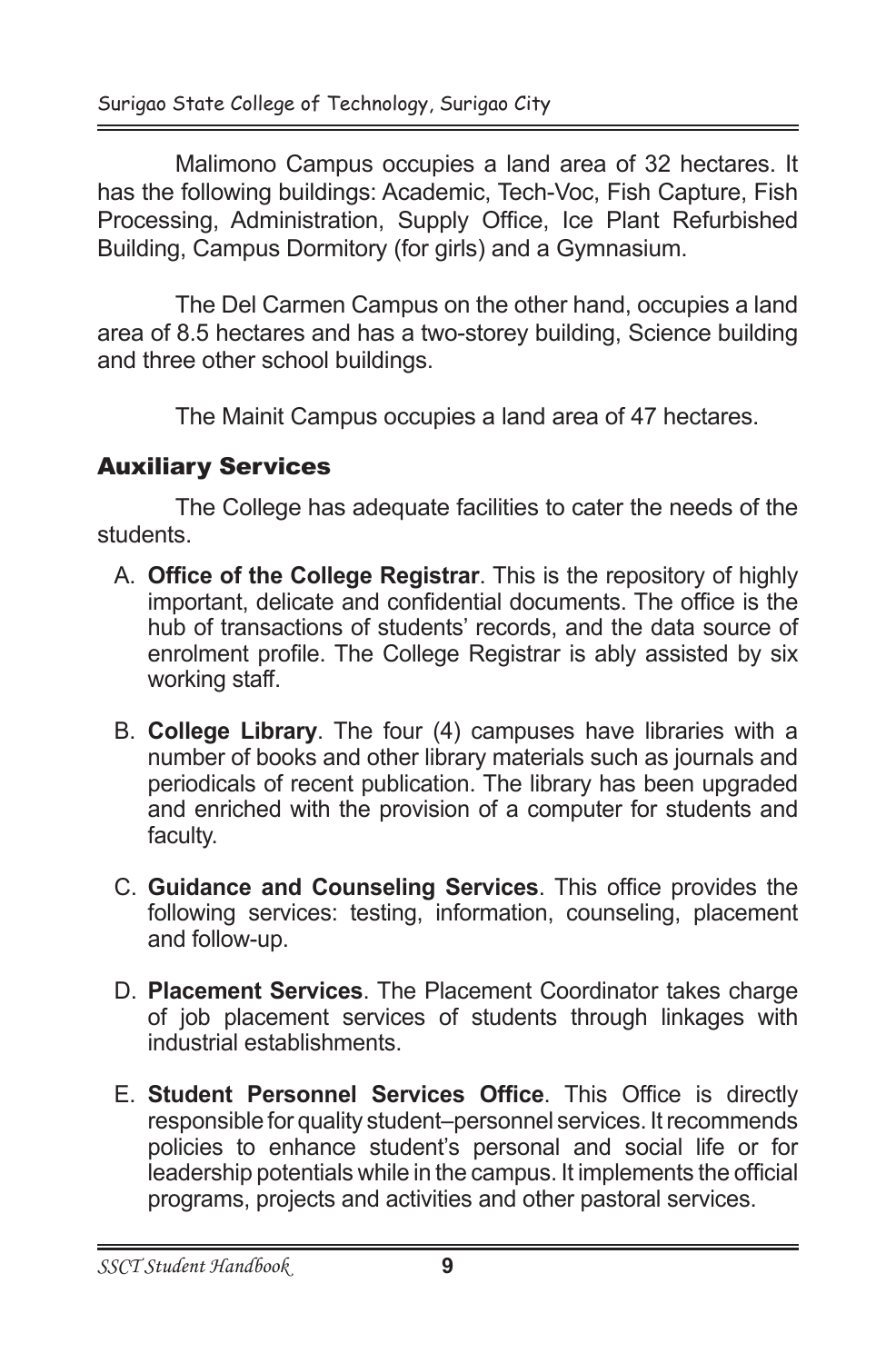- F. **Academic Center**. The Academic Center accommodates social activities and functions of the students and the faculty. It also serves as venue for conferences, seminars and for civic organizations and other agencies on special arrangement.
- G. **College Clinic**. The College is staffed with a Public Health Nurse, Medical and Dental Doctors. The college clinic gives immediate first-aid services, health examination, and other health care medications to faculty and students.
- H. **College Canteen/Bakery**. The College has a canteen/bakery which serve snacks, meals and freshly-baked products at reasonable prices. Both are spacious and well-ventilated.
- I. **Mini-Grocery**. This caters the basic commodities at reasonable prices to all employees and students.
- J. **Multi-Purpose Quadrangle**. The Multi-Purpose Quadrangle serves as a venue for sports activities and other programs for bigger crowd. The stage is equipped with adequate lighting facilities.
- K. **Worship Place**. This serves as a place for which the spirituality of the students as well as the faculty members is exercised and practiced.
- L. **Multimedia Resource Center (MRC)**. It brings together educational interactive resources, information, tutorials for those individuals who have interest in the creative and scholarly using emerging multimedia technologies. It promotes, establishes, activates and focuses on multimedia knowledge, software embedded in WizBoard and WizStation, and makes it available for educators and, most especially, for students.
- M. **JEEP Start & Accelerate Laboratories**. Both provide the best venue to augment the English Language Proficiency of the College students to be at edge with others and for them to successfully land jobs in the highly competitive sectors and other employment portals, in both local and international arena.

*SSCT Student Handbook* **10**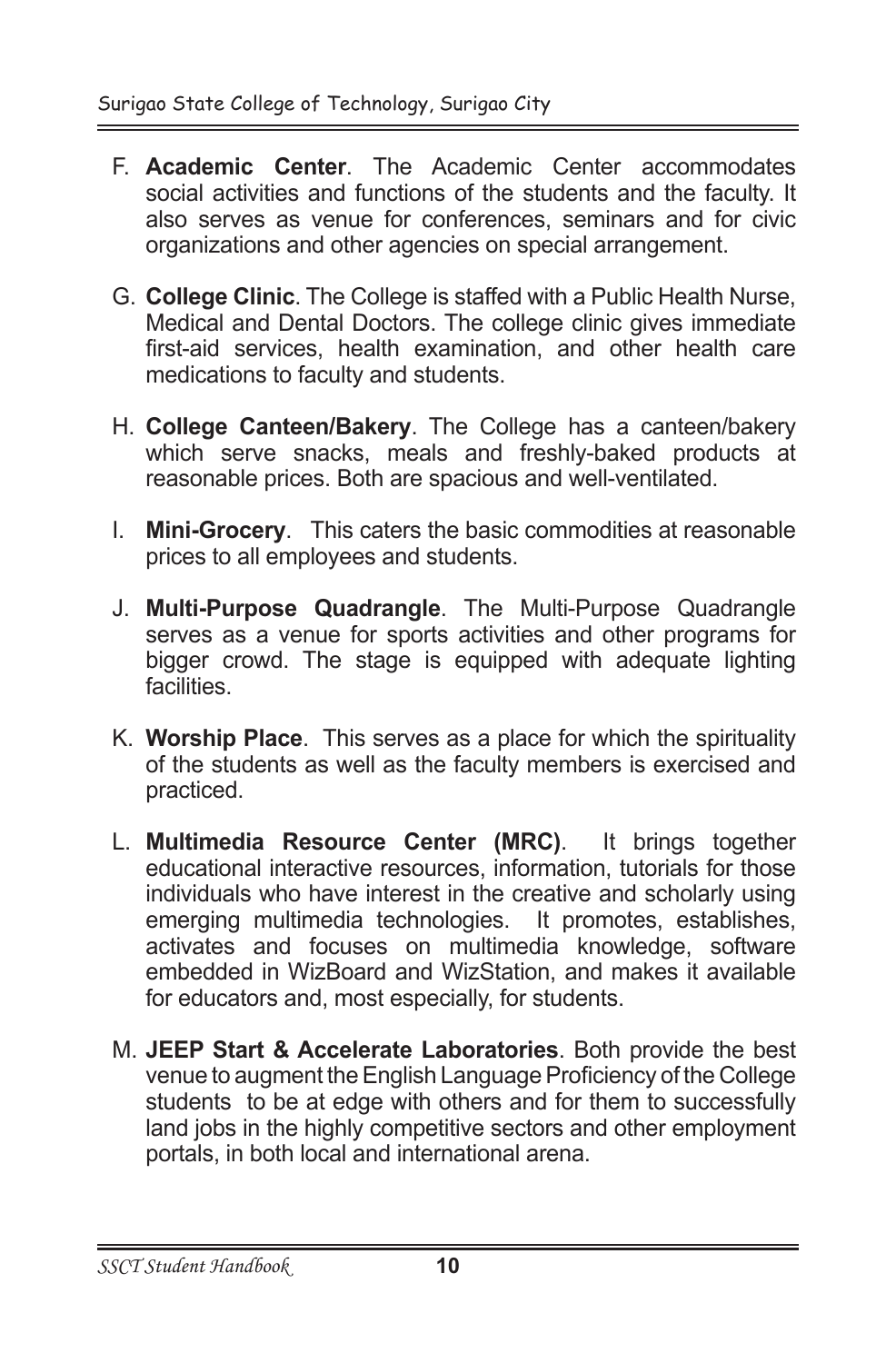- N. **INFONET Center**. This is an Internet Laboratory that answers to an increasing demand of the College. It is an educational resource for individuals especially students wishing to learn about the benefits the Internet has to offer.
- O. **Computer Laboratory**. These are made available for instruction, research and students' use. It allows students' access to various software programs to acquire and develop the necessary skills. It is also an avenue where students would have the opportunity to develop themselves in matters of programming, networking and the like.
- P. **Students' Activity Center**. The center is provided with painted steel benches and glass-covered tables surrounded with ornamental plants that make the ambiance so conducive for student activities, enhance learning and engage students to be more productive in doing educational related outputs.

## CURRICULAR OFFERINGS

## **GRADUATE PROGRAMS**

**Doctor of Philosophy in Education**, with specialization in

Technology Management

## **Master in Industrial Education (MIE)**

**Major**: Automotive Technology, Civil Technology,

 Electrical Technology, Mechanical Technology, Electronics Technology, Architectural Drafting Technology, Foods Technology and Industrial Arts

## **Master of Arts in Mathematics Education**

**Master of Arts in Education, major in**: English

 Filipino General Science

## **Master in Information Technology**

*SSCT Student Handbook* **11**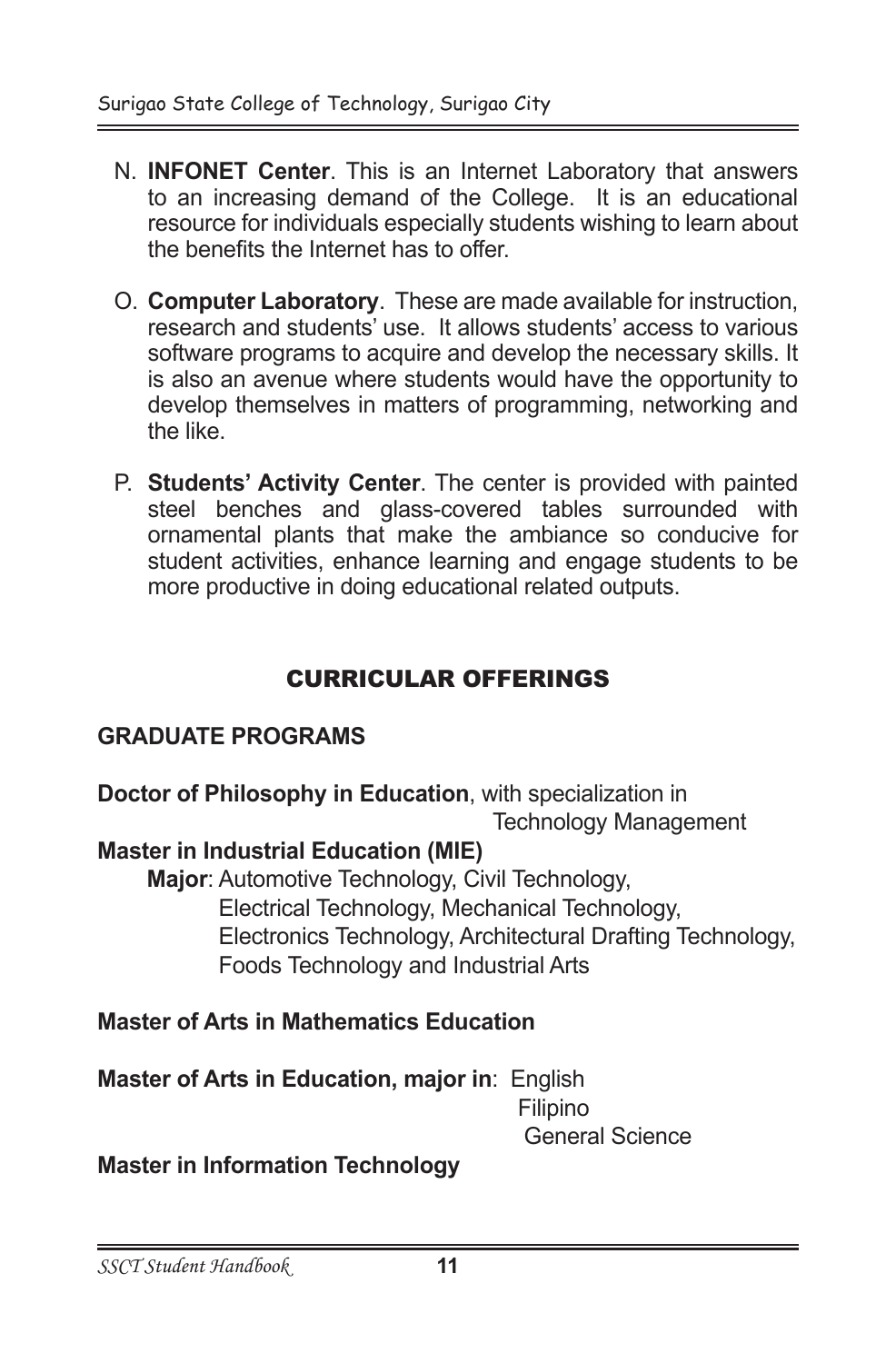#### **UNDERGRADUATE PROGRAMS**

#### **Degree Programs**

 **Bachelor of Science in Civil Engineering (BSCE) Bachelor of Science in Electronics Engineering (BSECE) Bachelor of Science in Electrical Engineering (BSEE) Bachelor of Science in Computer Engineering (BSCoE) Bachelor in Automotive Engineering Technology Bachelor in Electrical Engineering Technology Bachelor in Electronics Engineering Technology Bachelor in Architectural Engineering Technology Bachelor in Mechanical Engineering Technology With Concentration in**: *Mechanical Technology Refrigeration and Air-Conditioning Technology Welding and Fabrication Technology* **Bachelor of Science in Hotel and Restaurant Management (BSHRM) Bachelor of Science in Computer Science (BSCS) Bachelor of Science in Information System (BSIS) Bachelor of Science in Information Technology (BSInfoTech) Bachelor of Technical Teacher Education (BTTE) Major**: *Architectural Drafting Technology Automotive Technology Electrical Technology Electronics Technology Food & Services Management Mechanical technology Refrigeration and Air-conditioning Technology Welding and Fabrication Technology*   **Bachelor of Secondary Education (BSED) Major**: *English Filipino Physical Science Biological Science Mathematics* 

 *Aquaculture (Malimono Campus)*

 *Fish Processing (Malimono Campus) Marine Fisheries (Malimono Campus) Technology and Livelihood Education,* 

 *With focus on Agriculture (Mainit Campus)*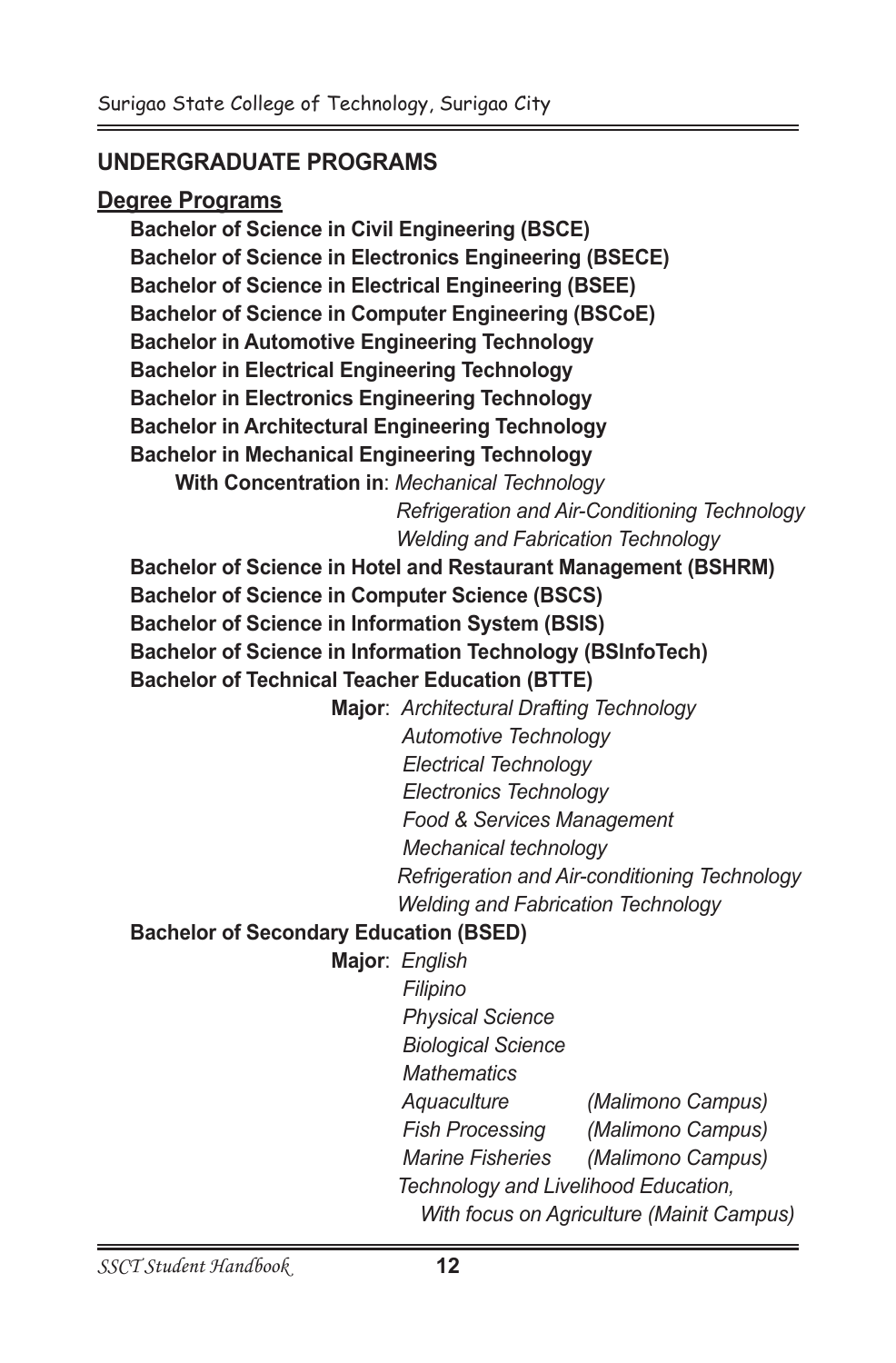**Bachelor of Science in Mathematics (BS Math) Bachelor of Arts in English Language & Literature (AB-ELL) Bachelor of Science in Entrepreneurship (BS Entrep) Bachelor of Science in Environmental Science (BSES) Bachelor of Elementary Education (BEED) Bachelor of Agricultural Technology (BAT)** (Mainit Campus) **Bachelor of Science in Agroforestry (BSAF)** (Mainit Campus) **Bachelor of Science in Fisheries (BSFi)** (Mainit Campus)<br> **Bachelor in Marine Biology (BMB)** (Malimono Campus) **Bachelor in Marine Biology (BMB) Bachelor in Fishery Technology (BFT)** (Malimono Campus) **Major**: *Aquaculture (Specialized in Advanced Education) Food Processing* 

 *Fish Capture* 

**Pre-Baccalaureate Programs**

**Two-Year Associate in Automotive Technology Two-Year Associate in Civil Technology Two-Year Associate in Electrical Technology Two-Year Associate in Electronics Technology Two-Year Associate in Drafting Technology Two-Year Associate in Mechanical Technology Two-Year Associate in Refrigeration and Air-Conditioning Technology Two-Year Associate in Welding and Fabrication Technology Two-Year Associate in Cosmetology Two-Year Associate in Garments, Fashion and Design Technology Two-Year Associate in Food and Services Management** 

#### **Non – Degree Programs**

**Three-Year Diploma of Technology**

Specialization: Information Technology

#### **Four-Year Vocational Secondary School Laboratory (VSSL)**

 Major in: *Automotive Technology Civil Technology Cosmetology Drafting Technology Electrical Technology Electronics Technology Foods Technology Garments Technology Fisheries (Malimono Campus)*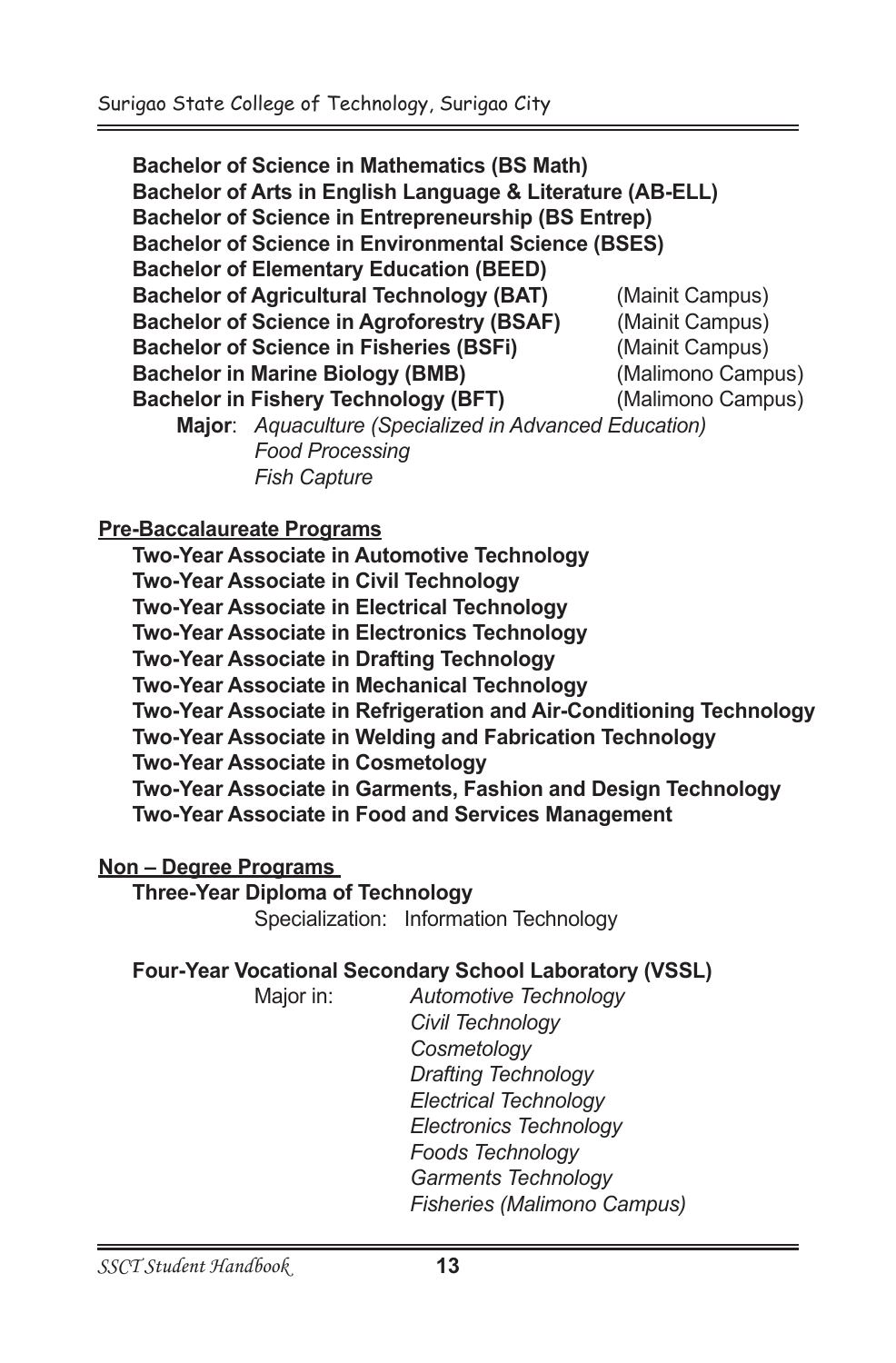#### **ARTICLE I ACADEMIC POLICIES, PROCEDURES and GUIDELINES**

## **Section 1. Admission Requirements**

#### **Incoming Freshmen**

a. Form 138 (Original Copy of uncancelled 4th yr. high school report card with grades qualification as follows:

| Program                                                                                                                   | Average grade requirement                          |
|---------------------------------------------------------------------------------------------------------------------------|----------------------------------------------------|
| BSCE, BSECE, BSCoE,<br><b>BSEE</b>                                                                                        | 85% with no grade below 85% in<br>Science and Math |
| BSED, BEED, BSEd                                                                                                          | 85% with no grade below 80% in his<br>major field  |
| <b>BMB</b>                                                                                                                | 83%                                                |
| Ladderized Degree<br>Programs:<br><b>BSInfoTech, BSHRM</b><br>& BTTE<br>Industrial Technology<br><b>BFT</b><br><b>BAT</b> | 85%<br>85%<br>83%<br>83%<br>83%                    |
| Associate Programs                                                                                                        | No average grade requirement                       |
|                                                                                                                           | 80%                                                |

- b. Certificate of Good Moral Character
- c. NSO Authenticated Birth Certificate
- d. Health Examination Result certified by a government physician
- e. 2pcs recent 1 x 1 picture
- f. 1 pc long brown envelope
- g. Original copy NCAE Result (Optional)
- h. Must pass the interview/entrance test

#### **Transferees**

- a. Certificate of Transfer Credentials (CTC) or Honorable Dismissal (HD)
- b. Informative copy of Transcript of Records (TOR) for Evaluation purposes
- c. Certificate of Good Moral Character

*SSCT Student Handbook* **14**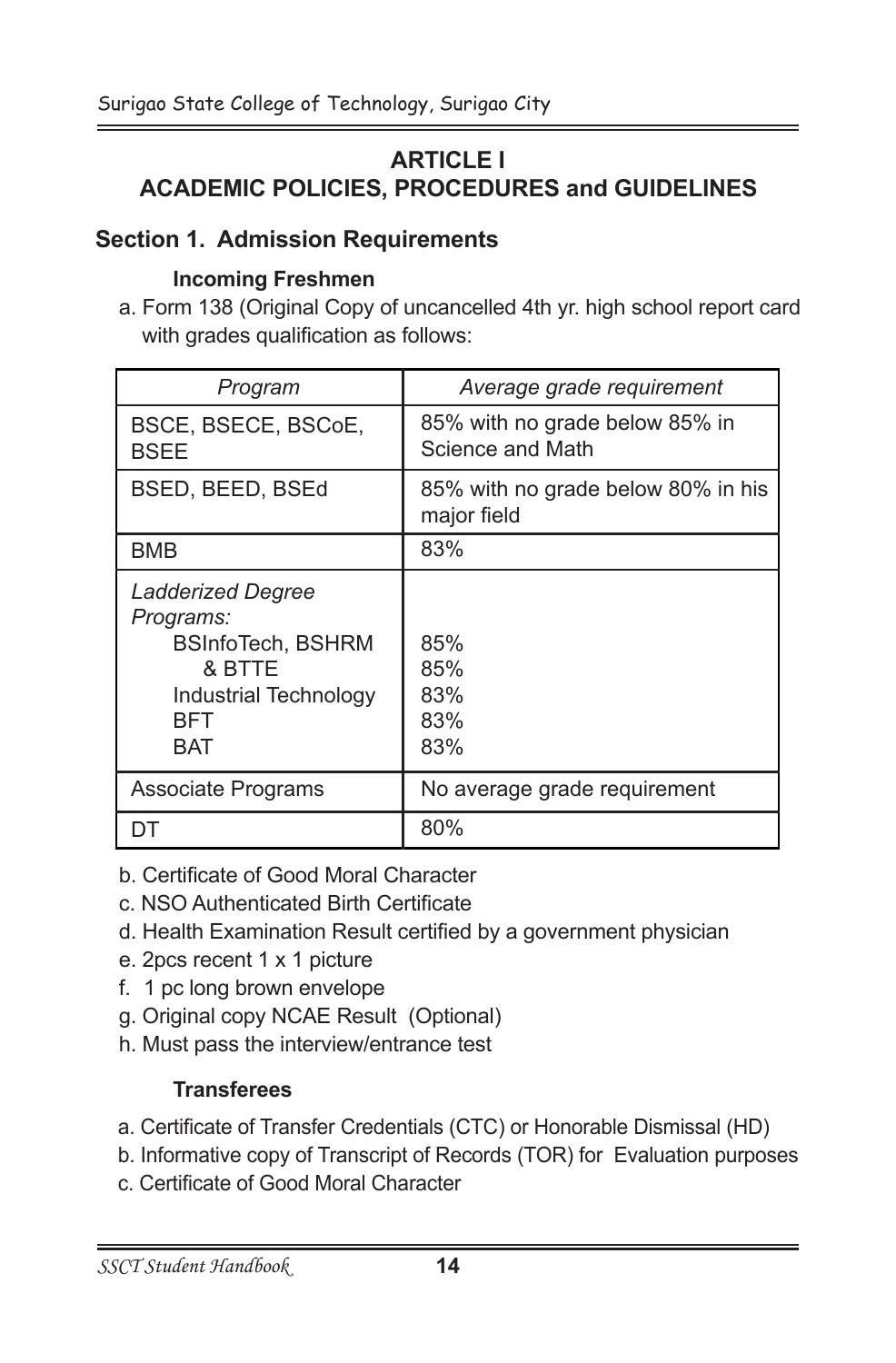- d. NSO Authenticated Birth Certificate
- e. Health Examination Result certified by a government physician
- f. 2pcs recent 1 x 1 picture
- g. 1 pc long brown envelope
- h. Must pass the interview/entrance test and must meet the grade requirement for incoming freshmen.

 Second Courser shall meet the requirement for admission of incoming freshmen.

#### **Cross Enrollees**

 Permit to cross enroll from the Registrar of the mother school indicating the course, units, school year, and specific school to admit the student.

#### **Vocational Secondary School Laboratory (VSSL)**

- a. Form 138 with general average grade of at least 85%
- b. Certificate of Good Moral Character
- c. Medical Certificate from government physician
- d. Must pass the entrance examination and personal interview
- e. 2 X 2 I.D. picture
- f. NSO Authenticated Birth Certificate
- g. 1 pc long brown envelope

## **Section 2. Student Classification**

Students are classified as follows:

- a. A full time/regular student is one who carries the full load in any given semester as specified in the curriculum.
- b. A part-time/irregular student is one who carries less than the full load specified in the curriculum.
- c. A transfer student is one who comes from the 3 satellite campuses or another institution where he/she started studying for a course and who is now registered in SSCT after qualifying for admission.
- d. Second courser is one who finished a degree or non-degree within the College or from other institution and wish to enroll in the College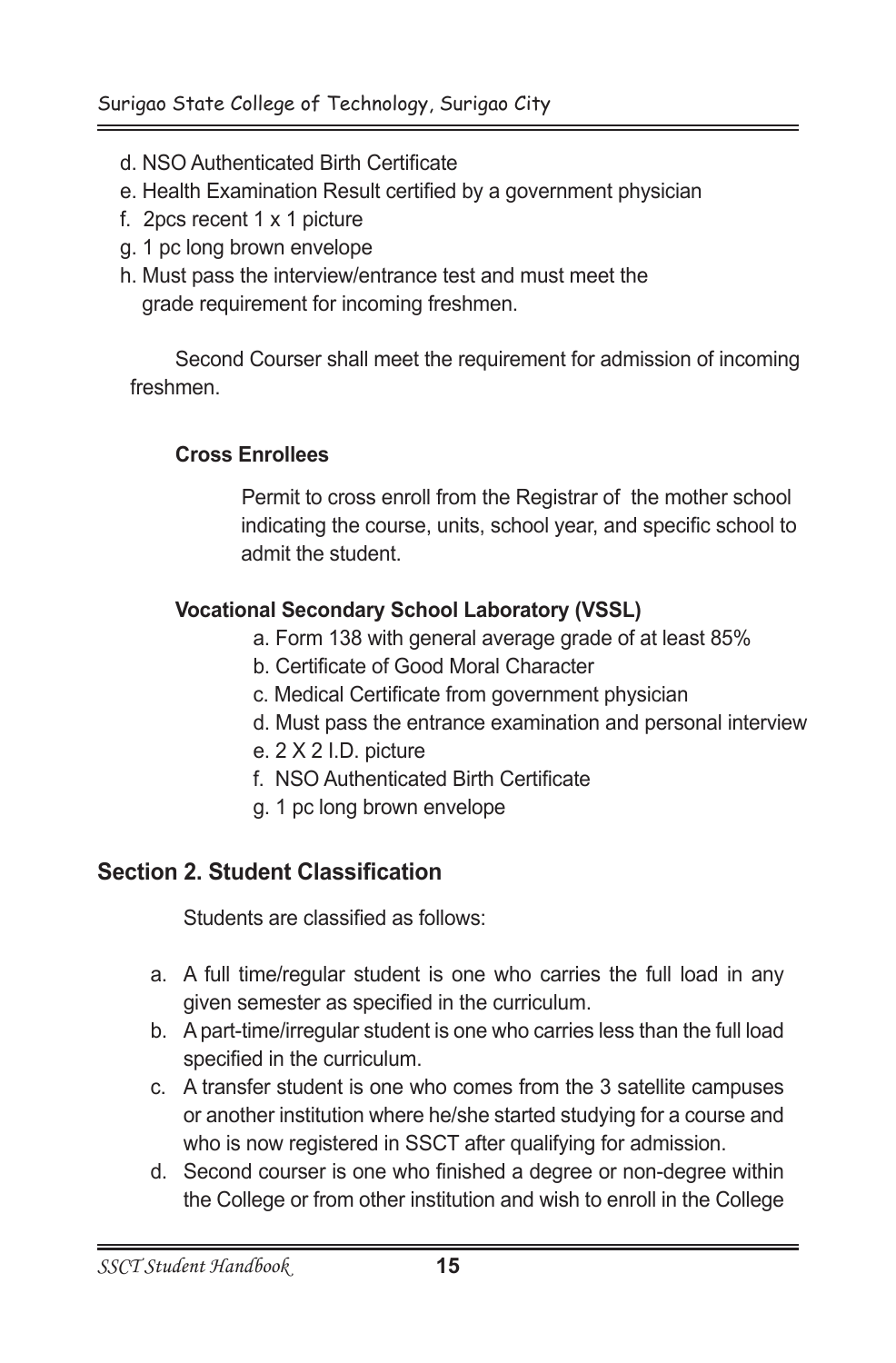- e. Shiftee is one who finished some units in one program and wished to enroll in another program.
- f. Cross-enrollee is a student enrolled from other college to the college.

### **Section 3. Enrolment Policy**

- 1. Students should enroll on the regular registration period set by the College. No student shall be allowed to enroll after the college has declared the last day of enrolment.
- 2. A student is considered officially enrolled when his enrolment is duly validated and approved by the Registrar.
- 3. A student must be officially registered in order to receive credit for course work.
- 4. Admission slip/clearance and subject ratings showing the scholastic standing of an old student are required as credentials for enrolment.
- 5. Late registration fee of P50.00 and P10.00 per day thereafter shall be charged to a student who enrolls after the regular registration period and those who have not completed their enrollment on time.
- 6. Students may pre-register for the next semester before the end of the current term 2weeks before the final exam provided they are cleared with financial accountabilities.
- 7. Student clearance should serve as basis for enrolment for the succeeding term.
- 8. Re-issuance of certificate of registration costs P20.00.

## **Section 4. Procedure**

The College adopts an efficient and systematic system of enrolment to facilitate smooth enrolment process.

- 1. The Interview Committee initially appraises the applicant's credentials enumerated in the admission requirements.
- 2. Applicants must fill-out the Personal Data Sheet (Guidance Form) before they are allowed to take the Entrance Test upon payment of the authorized testing fee at the Cashier's Office in the campus where they intend to enroll.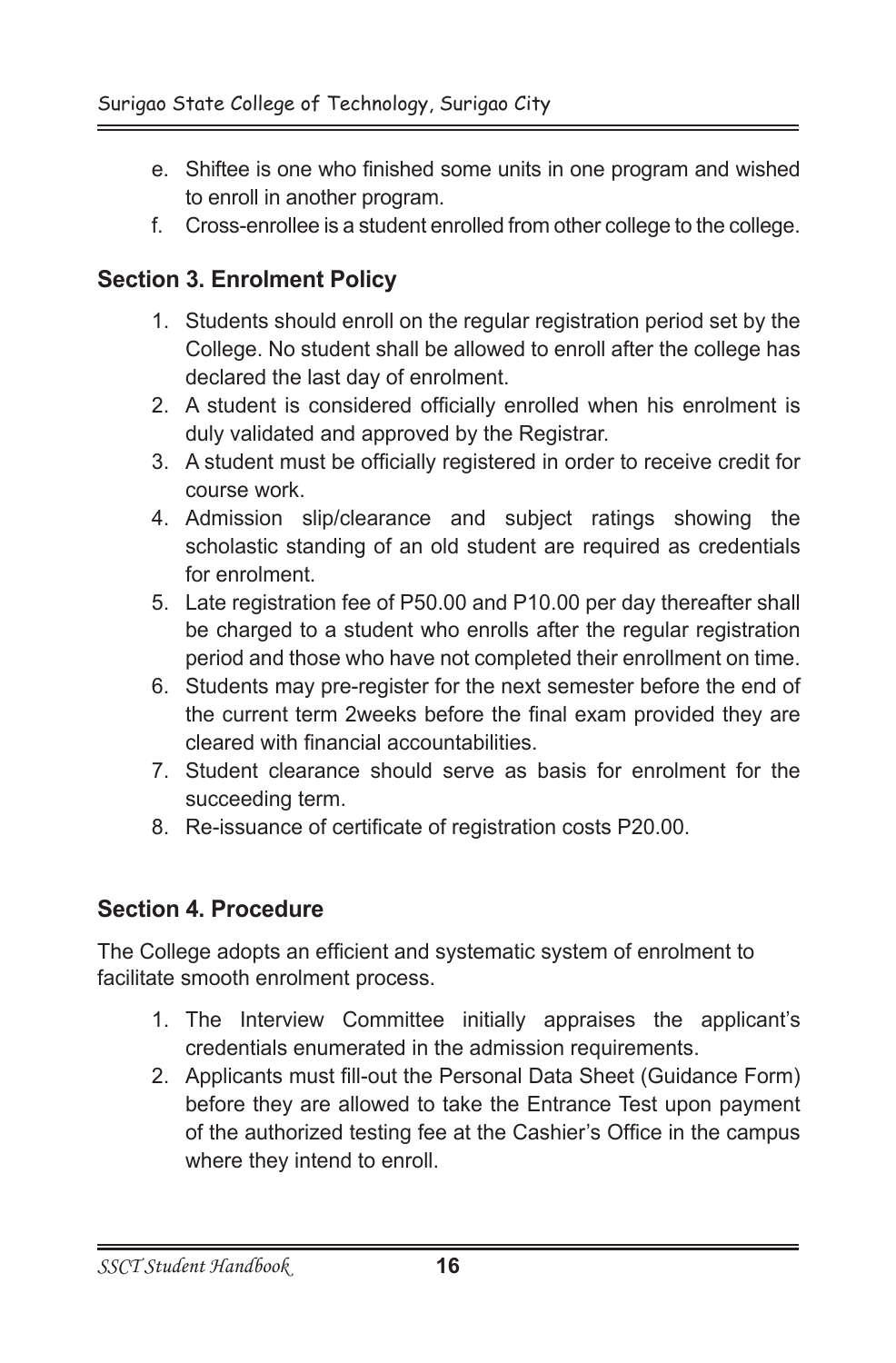- 3. The Guidance Office administers the entrance test to those with testing receipt. The exam result shall then be presented to the Interview Committee for final assessment.
- 4. New students and non-graduating students shall proceed to the Enrolment Committee with their credentials together with their entrance test result. Graduating students and returnees shall secure evaluation sheet from the Registrar.
- 5. Applicants must fill-up the Pre-Registration Form (PRF) accurately with the proper guidance of a committee member particularly on the subject sequence, load, time, etc. The committee member assisting the enrollee signs as processing officer.
- 6. Respective Division Chair will check and approve the entries in the PRF.
- 7. Encoding of subjects to be enrolled shall be done at the computer laboratory.
- 8. Assessment of fees is done at the accounting office and payment of enrolment fees will be made at the cashier's office. Payments for Red Cross and PTECA Membership are collected at their respective offices.
- 9. Registrar's office will issue print-out of Certificate of Registration (COR).

## **Section 5. Curricular Policies and Guidelines**

## **Academic Load**

- 1. Regular students must take the full load or term load as prescribed in the approved curriculum for a particular term/semester.
- 2. The term load of irregular students must not exceed the corresponding number of units prescribed in the approved curriculum of the course for a particular term/semester.
- 3. Students may be allowed to have a load below the number of the prescribed unit in the curriculum on conditions of employment, health reasons, and unavailability of subjects needed in the curriculum to complete the full load.
- 4. Summer load should not exceed 9 units.
- 5. Subject to the endorsement of the Division Chair and approval by the Dean, an overload of six (6) units may be allowed to a candidate for graduation only at the last year prior to graduation.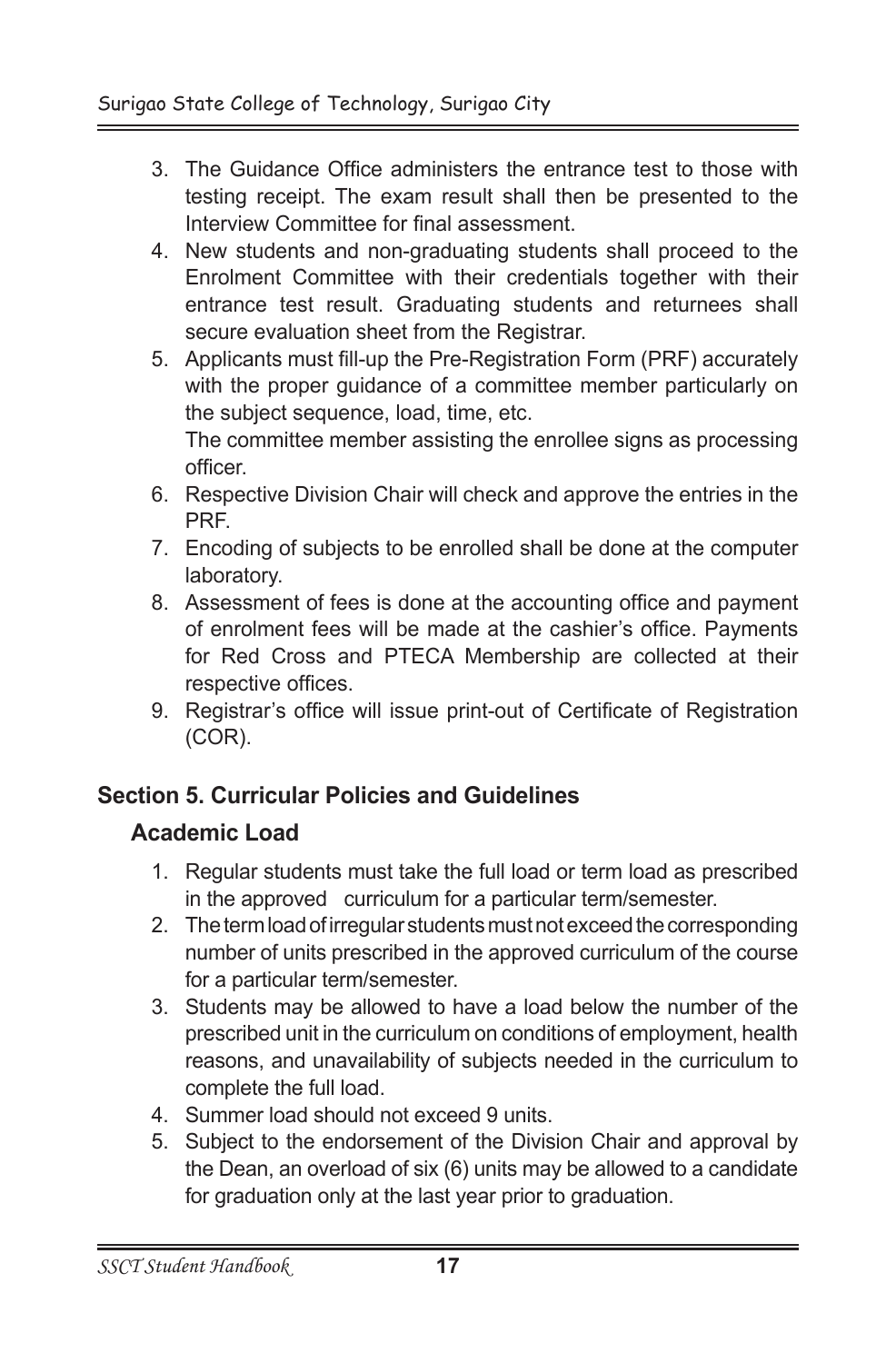6. The graduating student's academic record as reflected in the evaluation is the primary consideration for the granting of the six (6) units overload.

## **Cross Enrolment**

- 1. Students may be allowed to enroll in another school only in meritorious cases such as:
	- 1.1 To make up for his/her deficiencies
	- 1.2 The subjects are minor subjects and are not offered during the particular term
	- 1.3 The subject is offered but their schedule is in conflict with the other

subjects enrolled in.

- 2. In all cases as reflected in item (1), the student must obtain a permit to study from the Registrar upon approval by the Dean.
- 3. A student is permitted to cross-enroll provided the total number of units shall not exceed the maximum academic load allowed.
- 4. Cross-enrollees from other institutions may be admitted within the regular registration period and with the cross-registration permit from the mother institution.

## **Changing/Adding/Dropping of subjects**

- 1. Changing/Adding/Dropping of subjects shall be made only for valid reasons with the approval of the Dean and acknowledged by the College Registrar.
- 2. Changing and adding of subjects shall be made within 2 weeks after the start of classes and subject to payment of P10.00 per subject.
- 3. Subjects changed/added unofficially or without prior approval of the Dean shall not be given credit.
- 4. Total load carried by a student including the additional subject/s must not exceed the maximum under the rule on academic load or that which is prescribed for his curriculum year during the term/ semester.
- 5. Students shall be allowed to officially drop a subject'(s) before the mid-term examination, without being given a failing grade. The transcript will contain a grade of "DRP" for the subject dropped with a zero credit.
- 6. Unofficial dropping of subject/s before the midterm exam shall earn the student a failing grade of 5.0.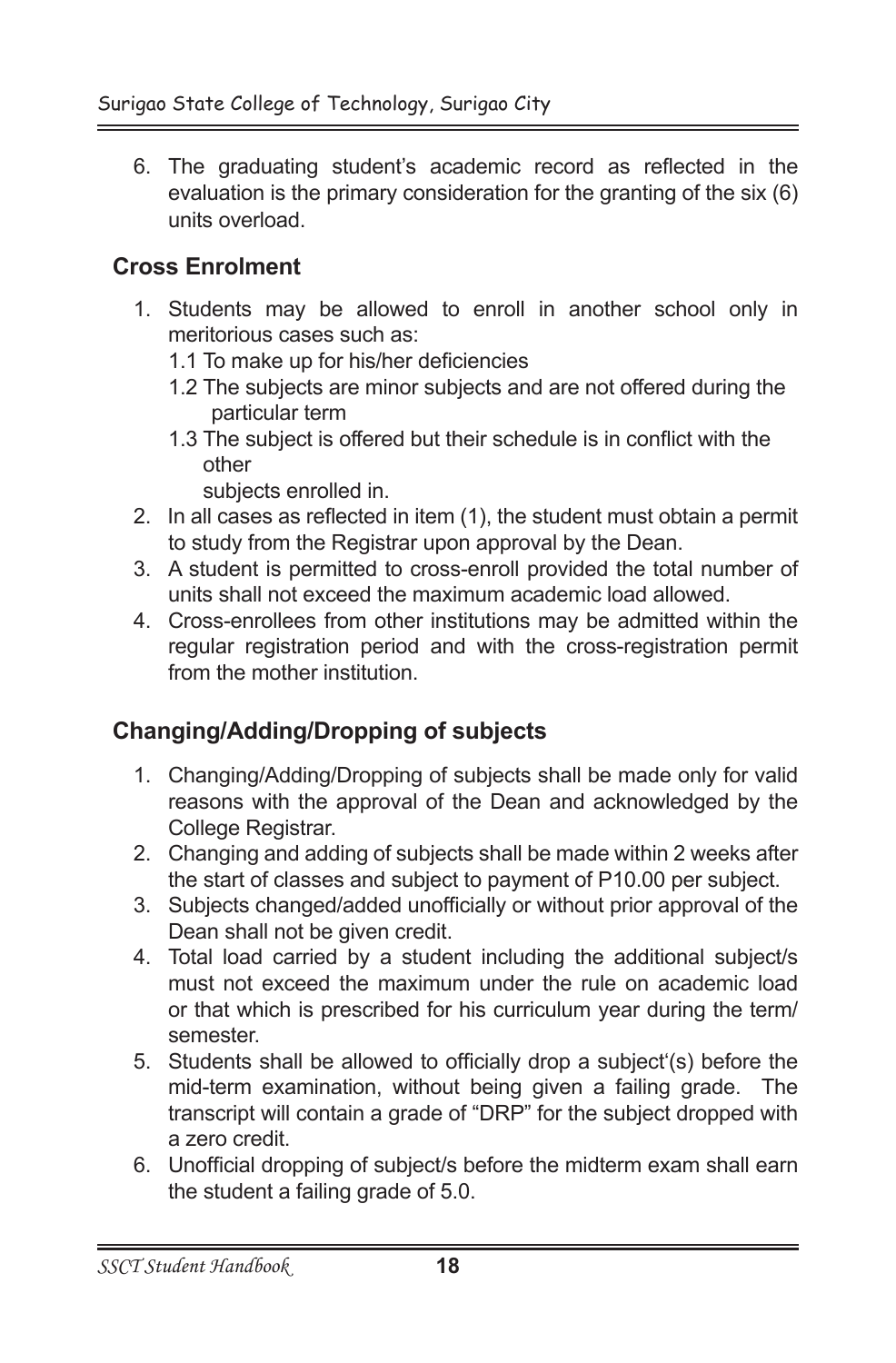7. The refund or adjustment on fees shall follow the same provisions, depending on the date of withdrawal/dropping.

## **Withdrawal of Registration**

1. A student who has already paid the pertinent tuition and other school fees in full or installment but withdraws in writing, between enrollment and the first two weeks of classes will be entitled to a refund minus the following charges:

| Withdrawal of Course during:   | Charges Due:                               |
|--------------------------------|--------------------------------------------|
| Before the classes start       | miscellaneous fees                         |
| During the 1st week of classes | 10% of the tuition fee due for<br>the term |
| During the 2nd week of classes | 20% of the tuition fee due for<br>the term |

- 2. For withdrawals after the 2nd week of classes, no refund shall be given to the student regardless of whether he has actually attended classes or not. However, for justifiable reasons, such as health reasons as confirmed by a government physician, or on meritorious cases as determined by the Dean, the pertinent tuition fees only up to and including the last month of attendance shall be charged. For any other reasons, student will have to pay in full. A student who withdraws his registration shall be entitled to withdraw his credentials submitted as requirements for enrollment.
- 3. A student who withdraws his registration shall be entitled to withdraw his credentials submitted as requirements for enrollment.

## **Shifting**

- 1. Students are allowed to shift from one course to another provided they satisfy the following requirements:
	- 1.1 grade requirement
	- 1.2 entrance examination rating
	- 1.3 enrolment quota
- 2. Request to shift from one major/course to another shall be approved by the Dean.
- 3. Voluntary shifting will be charged P50.00.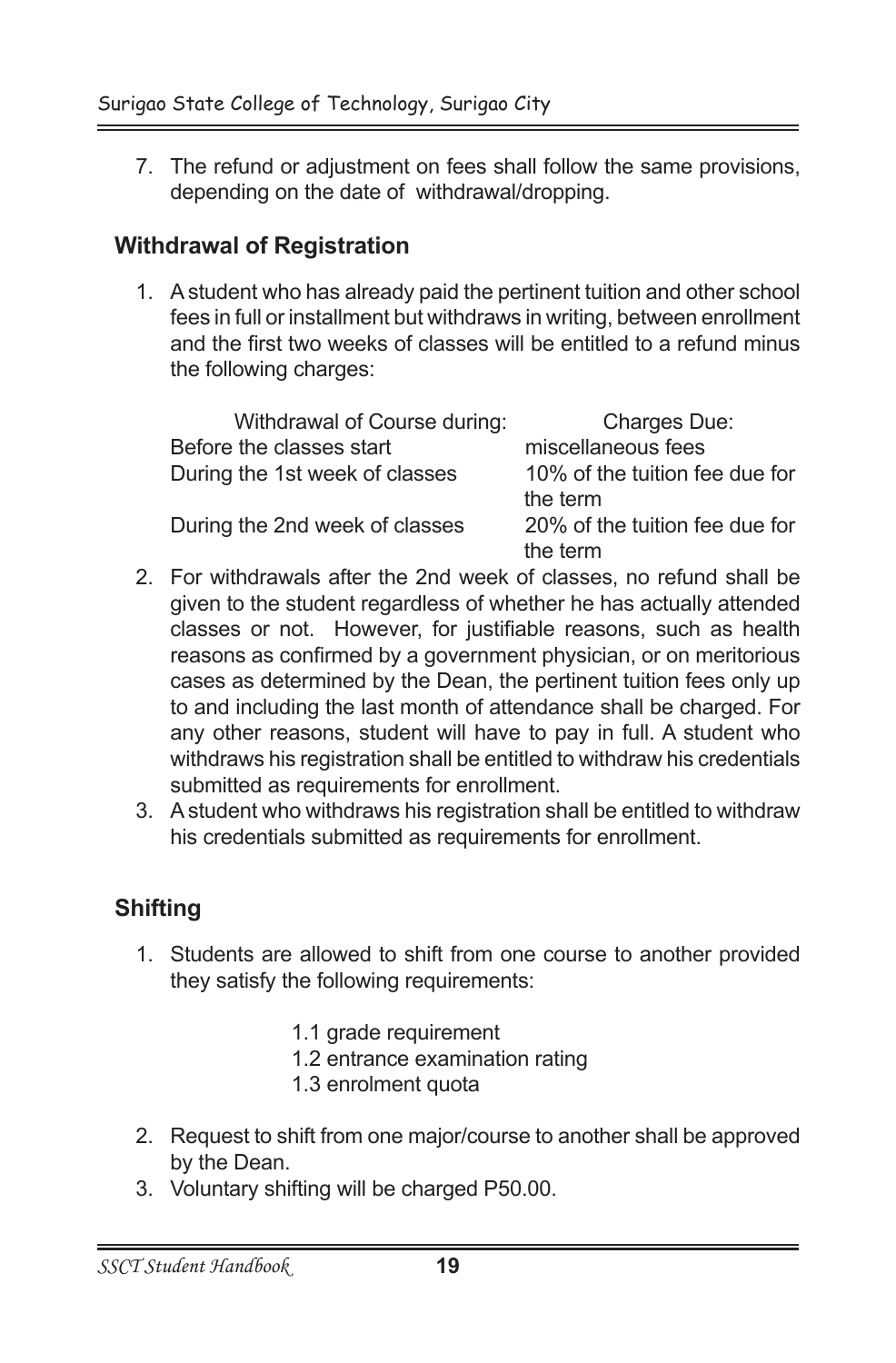## **Pre-requisite of Subject/s**

- 1. The rules on sequence of subjects in the curriculum of the course being taken must be followed.
- 2. Enrolling and attendance in a subject without passing its prerequisite shall earn the student no academic credit.
- 3. Graduating student shall be allowed to take the prerequisite subject and higher subject simultaneously with the approval of the Division Chair. However, if the student failed the prerequisite subject, the higher subject shall not be given credit.

## **Accreditation of Subjects**

- 1. As a general rule, subjects with the same title and number of units are credited after passing the validating exam conducted by the Division Chair.
- 2. Work experience from industries related to the major/area of concentration of the student may be given credits in shopwork courses upon passing a special performance appraisal of such work experience.
- 3. The appraisal committee shall be composed of the following (a) Dean, (b) the Division Chair and (c) the College Registrar.
- 4. Appraisal shall be made only in area of shopwork as indicated in the appraisal/evaluation of the certificate of work experience.
- 5. After the examination/appraisal, the student will earn a 5 units credit for every 2.5 years of experience
- 6. Accreditation of Employment to the On-the-Job Training shall follow the number of hour's service in the particular area equal to the number of hours prescribed for O.J.T.
- 7. Subjects with different course code and subject title but the same number of units and course content shall be credited and subject to validation exam.
- 8. If the number of units earned outside the College is less than the prescribed units of the course, the student should enroll the course as offered in the College.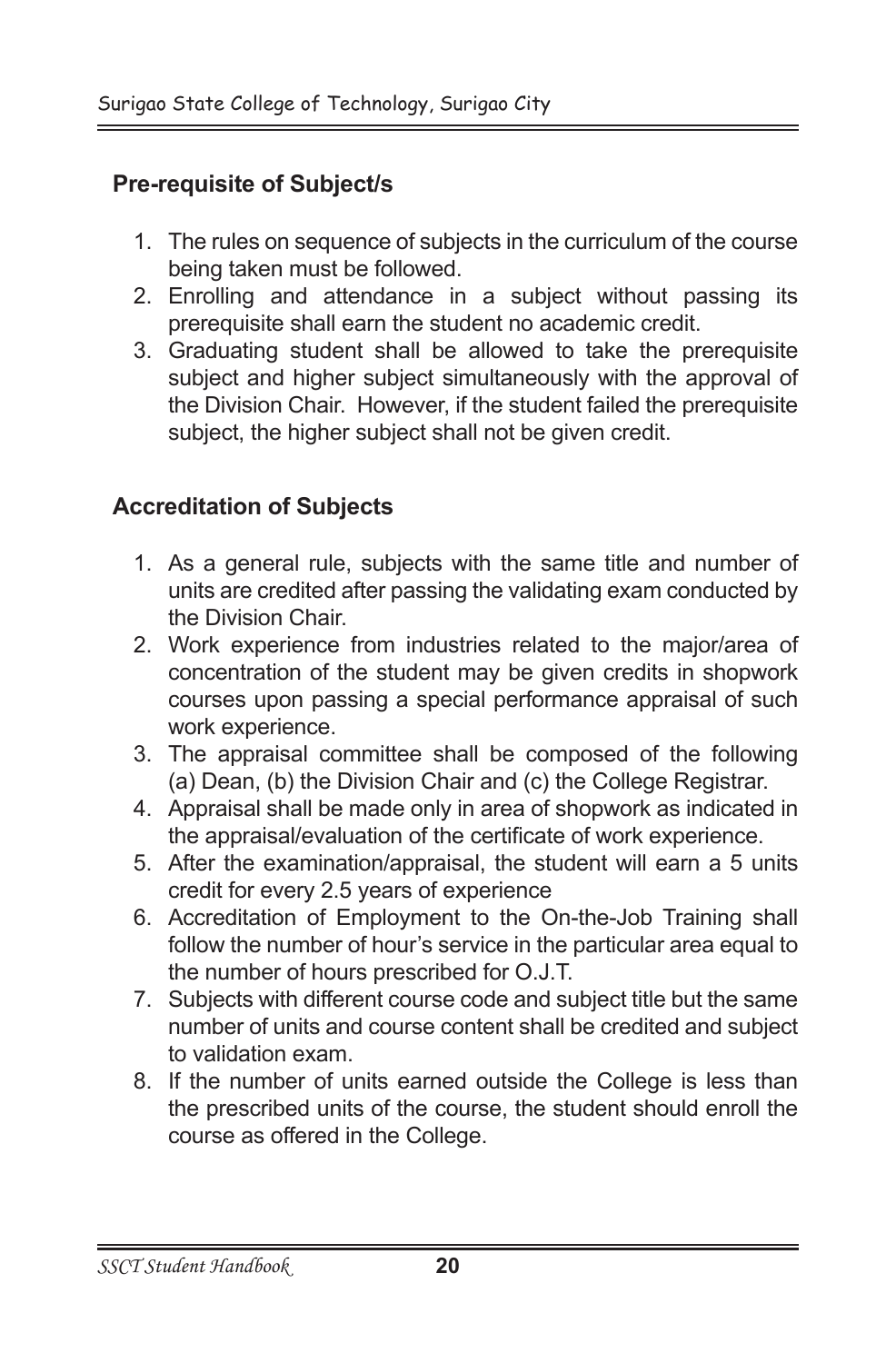## **Residency Requirement**

 Residence refers to the number of years or terms required for a student to finish a course.

- a. Maximum Residency. An undergraduate student must finish the requirements of a course within a period of actual residence equivalent to a maximum of one and one-half times the normal length of period prescribed for the entire course; otherwise he shall not be allowed to re-enroll further in that course. However, in meritorious cases, subject to the recommendation of the Division Chair, the Dean may extend the allowable period of maximum residency.
- b. Minimum Residency. Transfer students must have taken at least 50% of the total number of required units in the curriculum at SSCT.

#### **Retention**

- Students enrolling in degree courses requiring board examinations must undergo qualifying examinations conducted every end of the 2nd semester until his second year. Failure to qualify, the student is advised to shift to other courses where his qualifications meet the requirement of the course.
- Students with two failing grades in a semester shall be given a probationary status and if incurring the same number of failures in the next semester he shall be advised to shift to another program/major.
- In case of three failures, shall automatically be advised to shift to another program/major.

*SSCT Student Handbook* **21**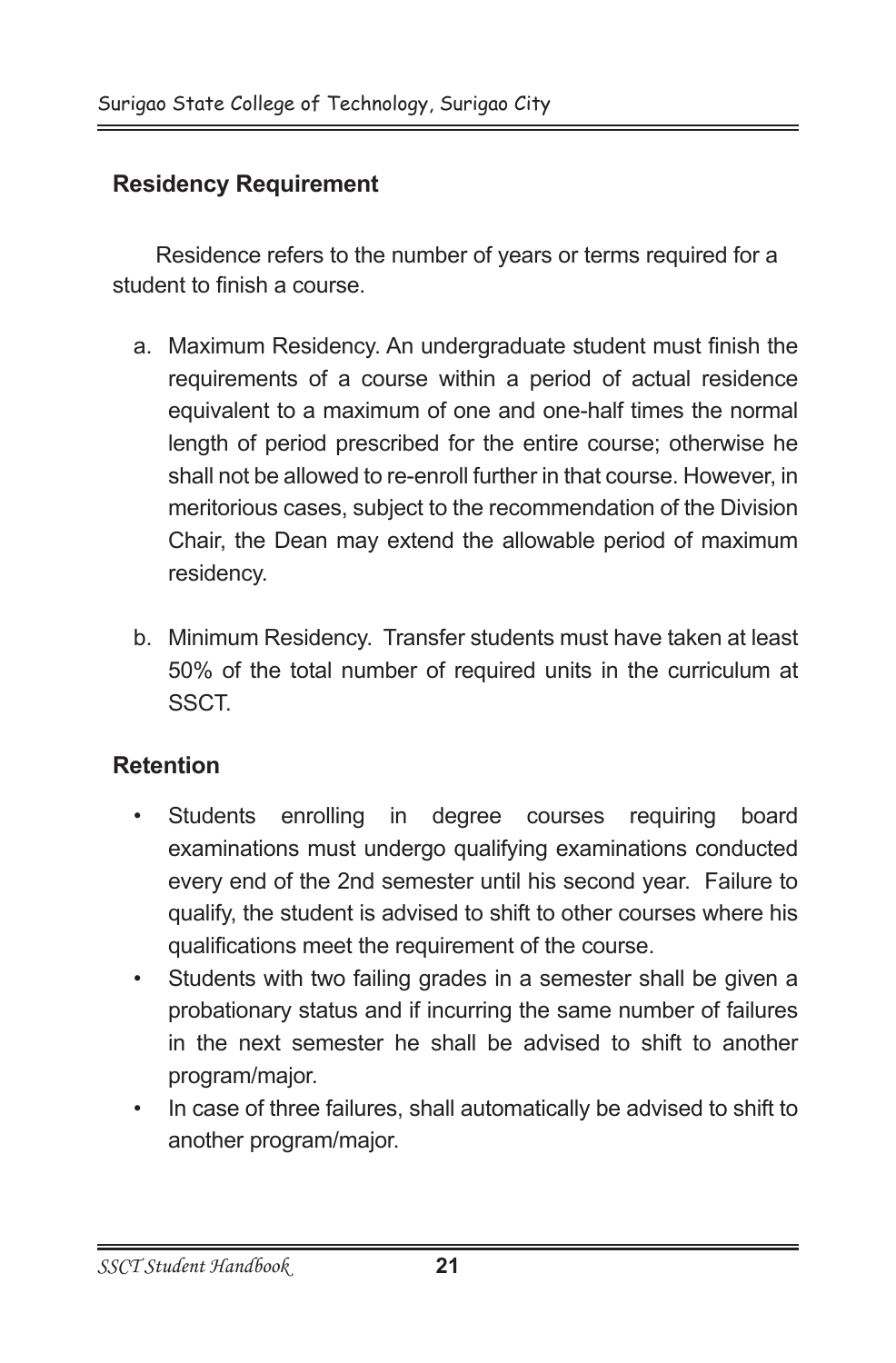## **Completion of Incomplete Grades**

- Incomplete grades incurred in a subject must be completed within one academic year from the time the grade was given. The completion form must be complied and submitted to the Registrar's office not later than the specified period.
- Failure to remove the incomplete grades within the stipulated period or before the student transfers to another school will automatically result in a failing grade of 5.0 which shall reflect in the Transcript of Records. The Registrar's office shall automatically record a grade of 5.0.
- Completion fee costs P50.00 per subject.

#### **Curricular Level Placement**

Evaluation of curricular level placement of students according to progress toward graduation shall be based on the following:

| <b>Year Level</b>    | <b>Number of Units Earned</b>                                                                                                                      |
|----------------------|----------------------------------------------------------------------------------------------------------------------------------------------------|
| Freshmen (1st Year)  | Has not finished the prescribed subjects of<br>first year or has completed 25% of the total<br>number of units required in his course.             |
| Sophomore (2nd Year) | Completed his first year course or has finished<br>25% but not more than the 50% of the total<br>number of units required in his course.           |
| Junior (3rd Year)    | Completed the first 2 years of his curriculum<br>or has finished 75% of the total number of<br>units required in his course.                       |
| Senior (4th Year)    | Completed the first 3 years of his curriculum<br>or has finished 75% but not more than 85% of<br>the total number of units required in his course. |
| Terminal (5th Year)  | Completed the first 4 years of his curriculum<br>and has finished 85% of the total number of<br>units required in his course.                      |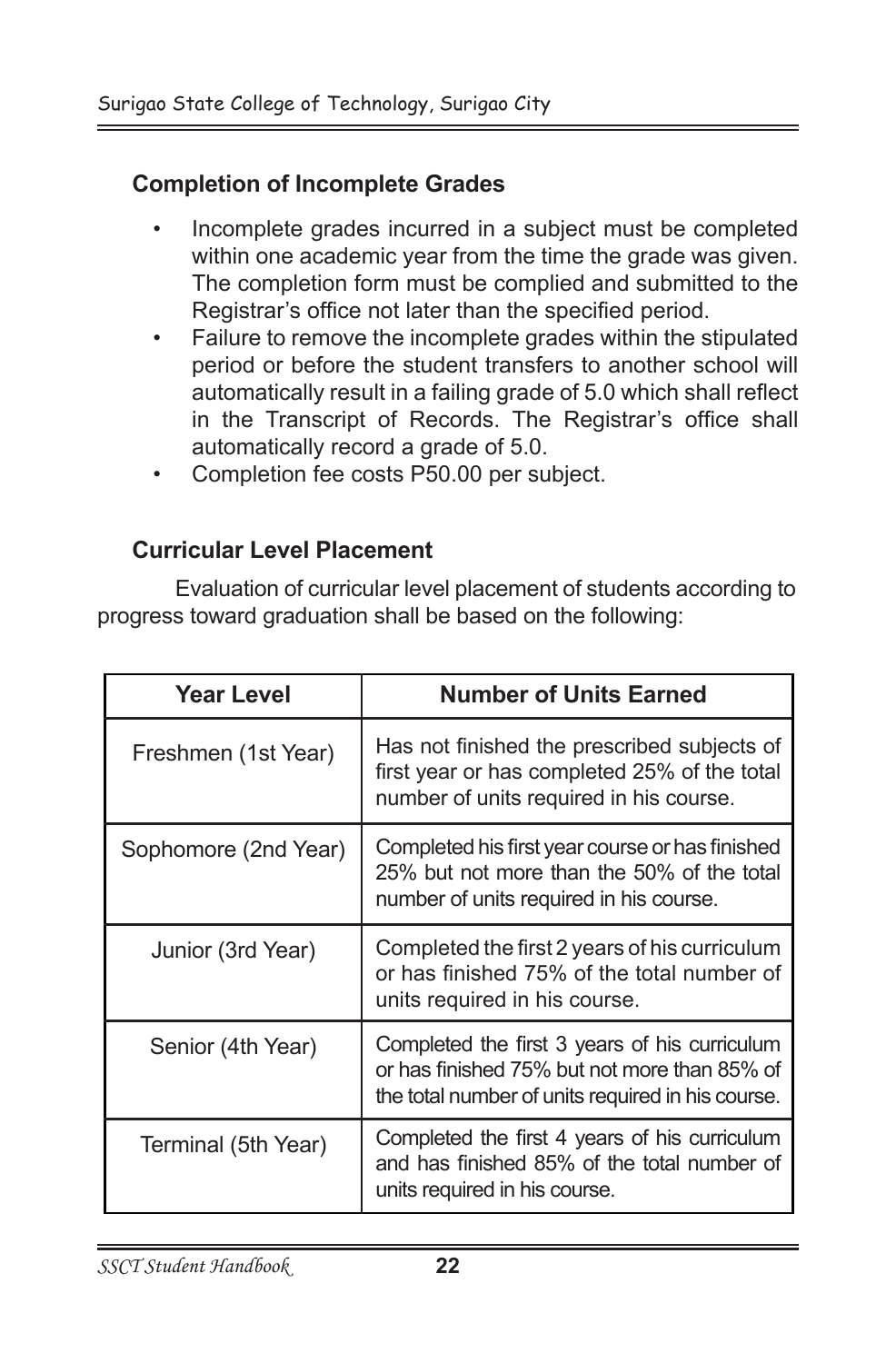## **Enforcing a New Curriculum**

- a. When a new curriculum is enforced, only new students or freshmen shall be covered.
- b. A student shall follow the same curriculum that he started within the maximum length of time allowed for a residence.
- c. If a student fails to finish the course within the prescribed maximum number of years of residence, he shall be required to follow the new curriculum.

## **Substitution of Subjects**

- a. A substitution of subjects is allowed when a student is pursuing a curriculum that has been superseded by a new one and the substitution must be in line with the new.
- b. Every petition for substitution must involve subjects allied to each other and with the same number of units or greater than the units of the required subjects.
- c. No substitution shall be allowed for a subject prescribed in a curriculum in which a student has failed, except when the subject is no longer offered, provided that the proposed substitution covers the same subject matter as the required subject.
- d. Petition for substitution must be recommended by the Division Chair, approved by the Dean, noted and duly recorded by the College Registrar.

## **Section 6. Examinations and Grading Systems**

#### **Examinations**

- 1. The two (2) sets of examinations will be conducted in a semester; covering the midterm and the final examinations.
- 2. The schedule of examinations shall be announced by the Dean.
- 3. Special examination is allowed to students with valid reason for failure to take the exams provided he is going to take the examination prior to succeeding examination to be conducted by the subject teacher. Special examination fee of P50.00 shall be charged to those with invalid reasons.
- 4. Re-issuance of clearance costs Php 10.00.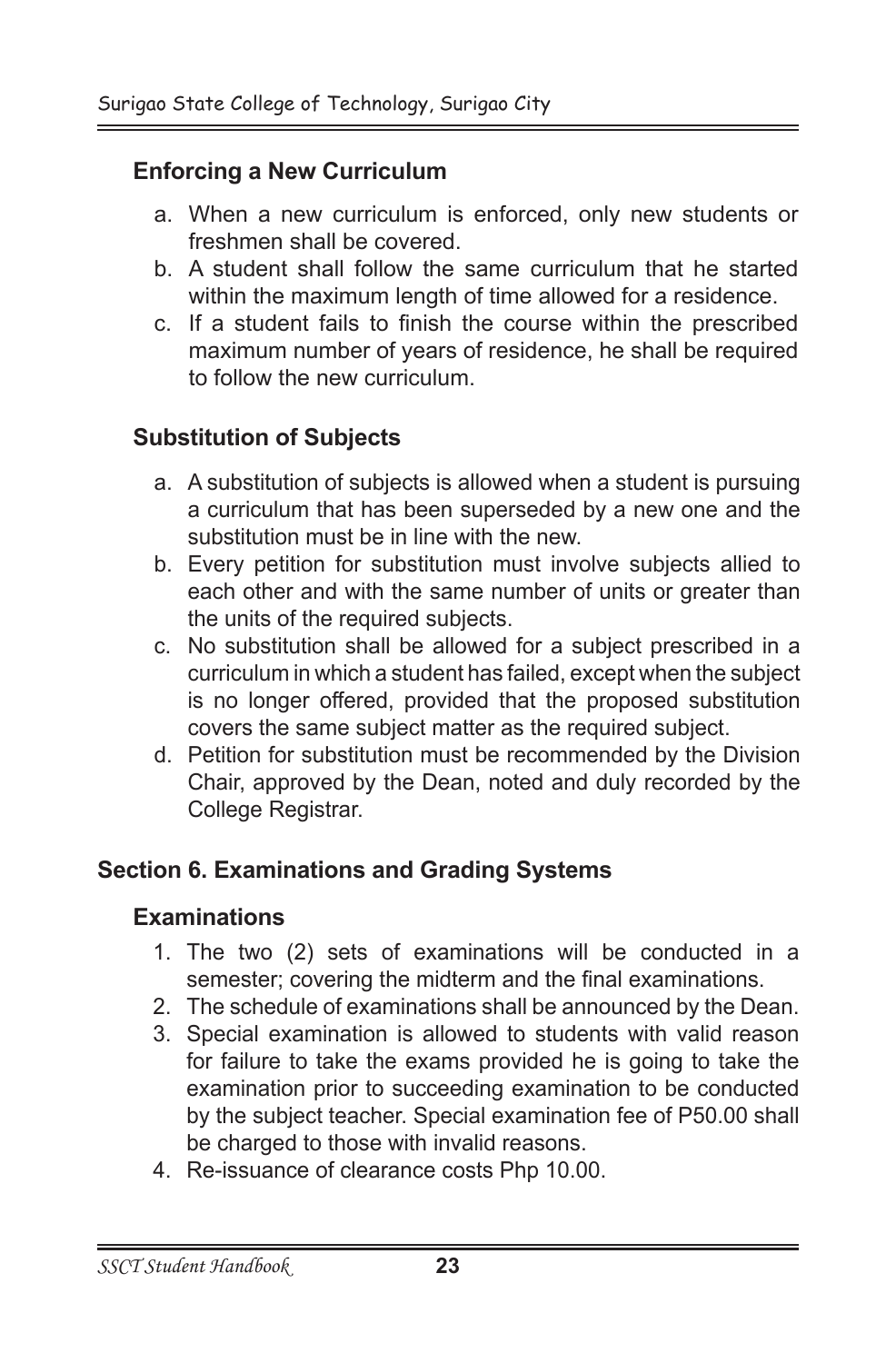#### **Grading System**

The SSCT adopts the following grading system with the corresponding equivalence:

| <b>Grade point</b> | <b>Equivalence</b> | <b>Description</b>                                           |
|--------------------|--------------------|--------------------------------------------------------------|
| 1.0                | $95 - 100\%$       | Excellent                                                    |
| $1.5 - 1.1$        | $90 - 94\%$        | Very good                                                    |
| $2.0 - 1 - 6$      | 85-89%             | <b>Highly satisfactory</b>                                   |
| $2.5 - 2.1$        | 80-84%             | Good                                                         |
| $2.9 - 2 - 6$      | 76-79%             | Satisfactory                                                 |
| 3.0                | 75%                | Passing                                                      |
| 5.0                | Below 75%          | Failed due to poor                                           |
|                    |                    | performance, absences/<br>withdrawal w/o notice              |
| DRP                | Officially dropped | Dropped w/ approved<br>dropping slip                         |
| <b>INC</b>         | Incomplete         | Incomplete requirements,<br>but w/ passing class<br>standing |

Note: *INC is for non-graduating students only.*

#### **Section 7. Academic Recognition**

#### **Dean's Honors List (College Non-Graduating)**

The College recognizes the superior scholastic achievement of any college student in the degree and non-degree programs at the end of every regular term of each school year through the Dean's Honors List. This applies to regular students only. The recipient should:

- 1. be officially enrolled during the term for which honors are to be earned.
- 2. be enrolled in and passed all the previous and current regular load of academic units specified in the curriculum.
- 3. no grade below 1.8 or 87% in all subjects in the current term.
- 4. have no Dropped (DRP) subject during the term of evaluation.
- 5. have no course still to be completed (INC) during the term of evaluation.
- 6. not have been found guilty of any minor or major offense throughout the student's residence in the College.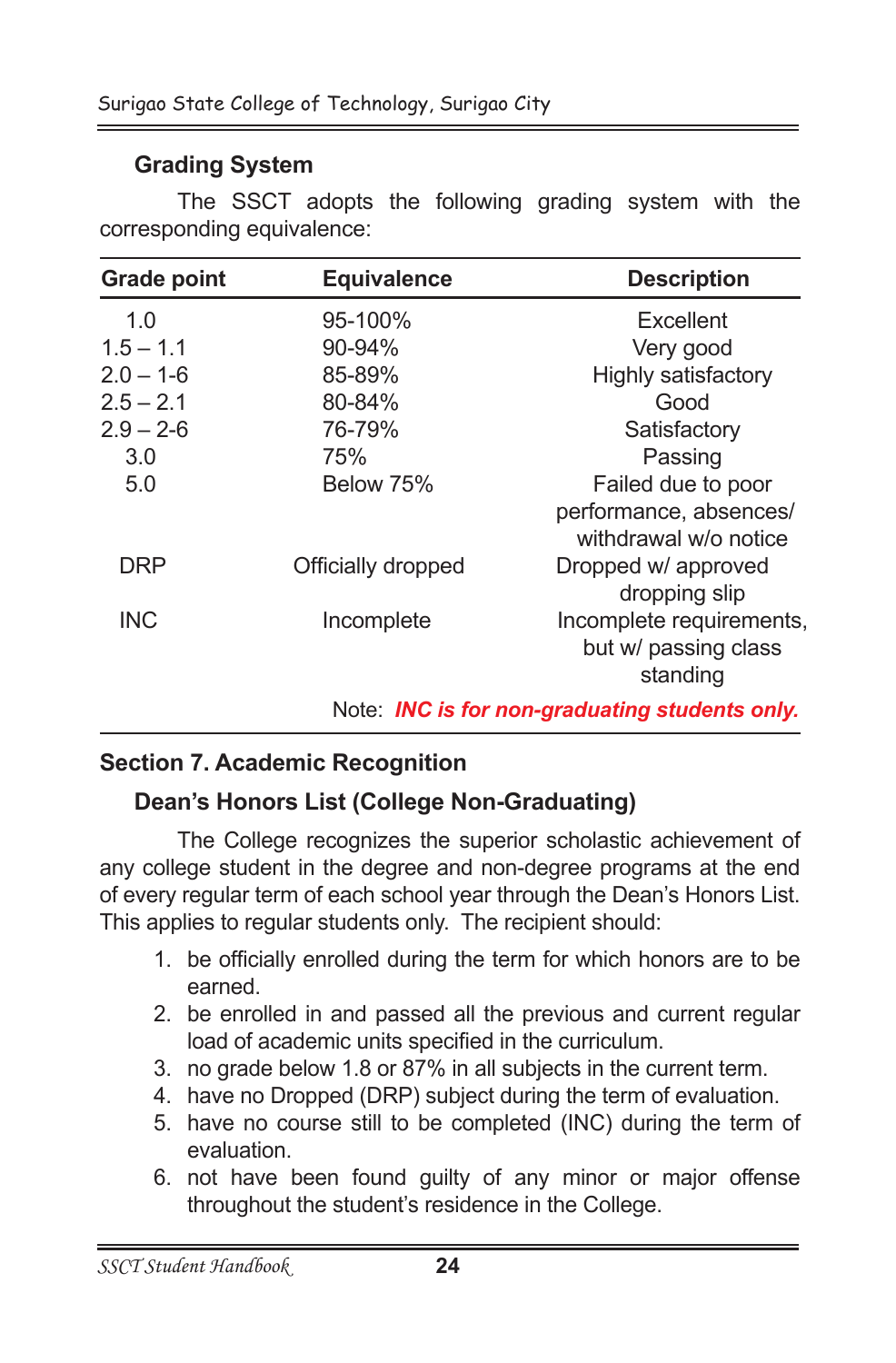A student included in the Dean's Honors List will be awarded a Certificate of Academic Proficiency for a particular term.

## **Honor Roll (High School)**

The College recognizes the superior scholastic achievement of any high school student at the end of academic year. The recipient should:

- 1. be officially enrolled during the term for which honors are to be earned.
- 2. be enrolled in and passed all the previous and current regular load specified in the curriculum.
- 3. have no Dropped (DRP) subject during the term of evaluation.
- 4. have no course still to be completed (INC) during the term of evaluation.
- 5. have not been found guilty of any minor or major offense throughout the student's residence in the school.

Selection of honor students for High School shall be based on the guidelines and criteria issued by the Department of Education (DepEd).

## **Academic Honors and Awards (graduating)**

Regular students who complete their course shall be granted with the following honors.

| <b>Honors</b>         | no grade below | <b>Medals</b> |
|-----------------------|----------------|---------------|
| Baccalaureate courses |                |               |
| Summa Cum Laude       | 14             | Gold          |
| Magna Cum Laude       | 1.6            | Silver        |
| Cum Laude             | 1 8            | <b>Bronze</b> |
|                       |                |               |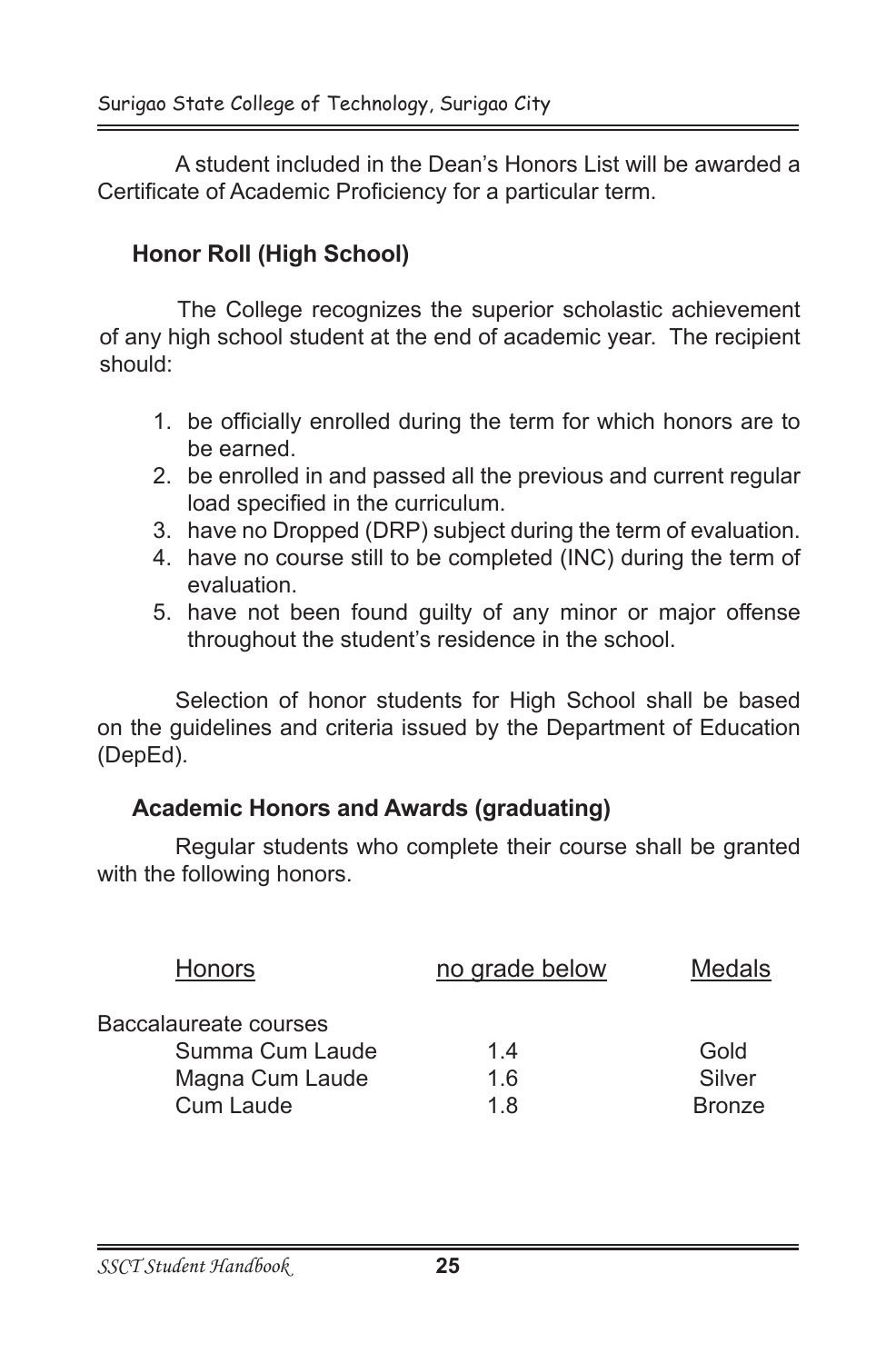| Honors                                                                                                                   | no grade below  | Medals                                                            |
|--------------------------------------------------------------------------------------------------------------------------|-----------------|-------------------------------------------------------------------|
| Non-degree courses<br>With highest honors<br>With high honors<br>With honors                                             | 14<br>1.6<br>18 | Gold<br>Silver<br><b>Bronze</b>                                   |
| <b>Vocational Secondary School Laboratory</b><br>1st honorable mention<br>2nd honorable mention<br>3rd honorable mention |                 | Gold<br>Silver<br><b>Bronze</b><br><b>Bronze</b><br><b>Bronze</b> |

- 1. Honor roll shall be published one (1) week before the graduation day for the graduating students.
- 2. Special awards may be granted to deserving students who excelled in the fields of Technology, Journalism, Performing Arts, Sports/Athletics, Community Service, Music, and as an Outstanding Leader; provided these activities are initiated by the college as part of its curricular activities, and to be awarded during the recognition rites.
- 3. Loyalty award may be granted to students who finished their studies at SSCT for eight (8) consecutive years from Secondary to College. All subjects must be taken at SSCT and will be awarded during the recognition rites.
- 4. Other agencies like Jaycees, Rotary, and other socio-civic and religious organizations before conferring their awards/citations to the deserving students who excelled in their conducted activities shall have prior approval from the administration.

## **Section 8. Graduation Requirements**

Candidates for graduation must satisfy the following requirements:

- 1. completion of all academic and non-academic requirements.
- 2. compliance of the residency requirements.
- 3. must have been cleared of all financial obligations with the College.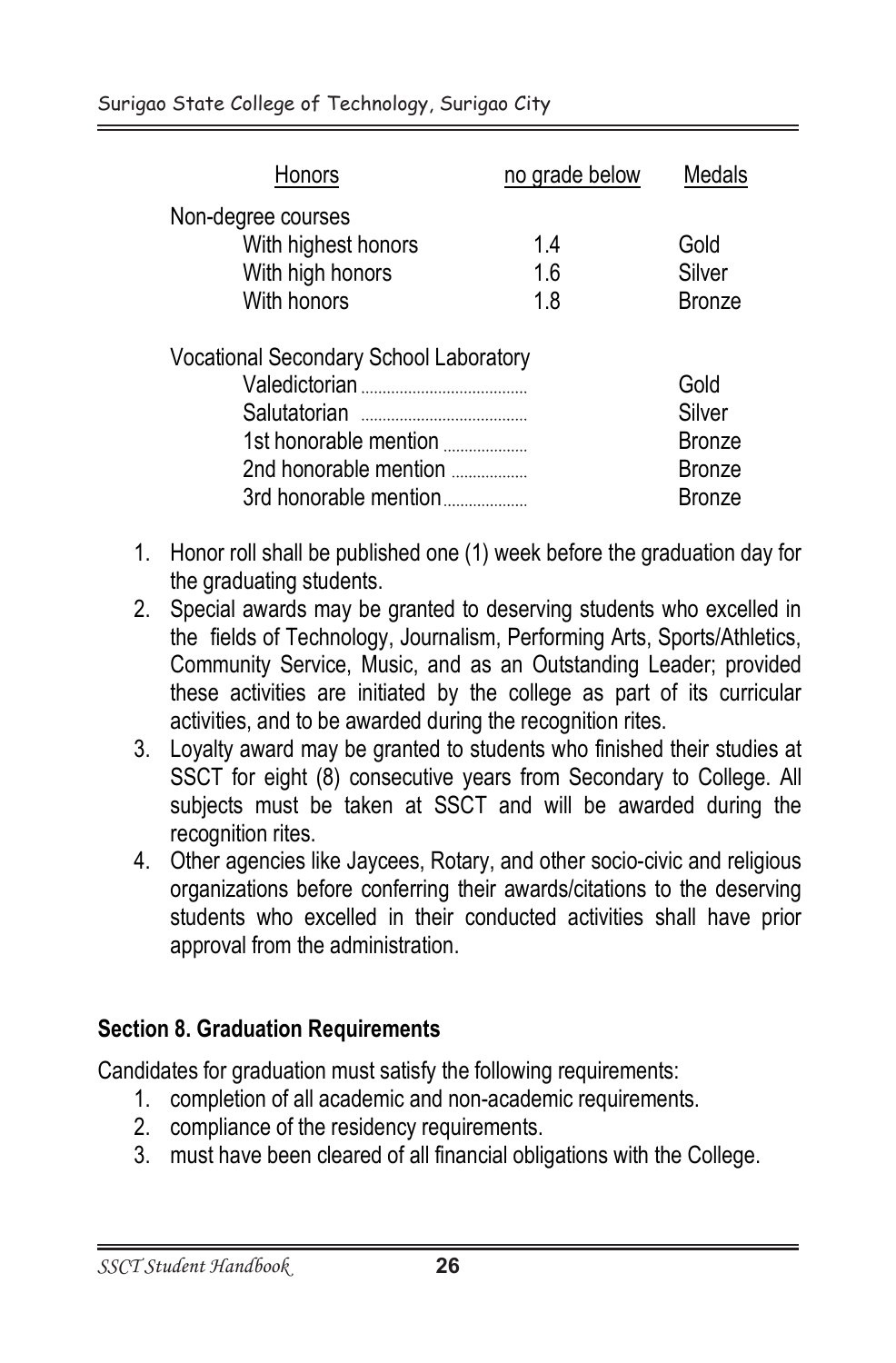### **ARTICLE II SCHOOL FEES**

- Section 1. Regular and special fees in the College shall be fixed by the Board of Trustees.
- Section 2. Matriculation or regular fees shall include tuition, laboratory, technology, library, medical, and other fees to be paid by students in connection with their enrolment in the College.
- Section 3. An authorized testing fee shall be charged to new entrants and transferees
- Section 4. Cross-registrants from other institutions must pay in full the tuition and other school fees due upon enrollment.

#### **ARTICLE III SCHOLARSHIPS AND GRANTS-IN-AID**

#### Section 1. Academic Scholarship

- a. High School Valedictorian graduates of public and governmentrecognized private schools of a class of at least thirty (30) students enjoy a 100% tuition fees exemption and is renewable every semester if the students will obtain a GWA of at least 2.0 (85%), with no grade below 2.5 (80%).
- b. High School Salutatorian graduates of public and governmentrecognized private schools of a class of at least 30 students enjoy a 50% school fees exemption and is renewable every semester if the students will obtain a GWA of at least 2.0 (85%), with no grade below  $2.5(80\%)$ .
- c. Residence Scholarship A scholarship is conferred to a student who has no grade below 1.8 or 87% in all subjects categorized as follows:
	- No grade below  $1.8 50\%$  discount on tuition fees
	- No grade below 1.6 75% discount on tuition fees
	- No grade below 1.4 100% discount on tuition fees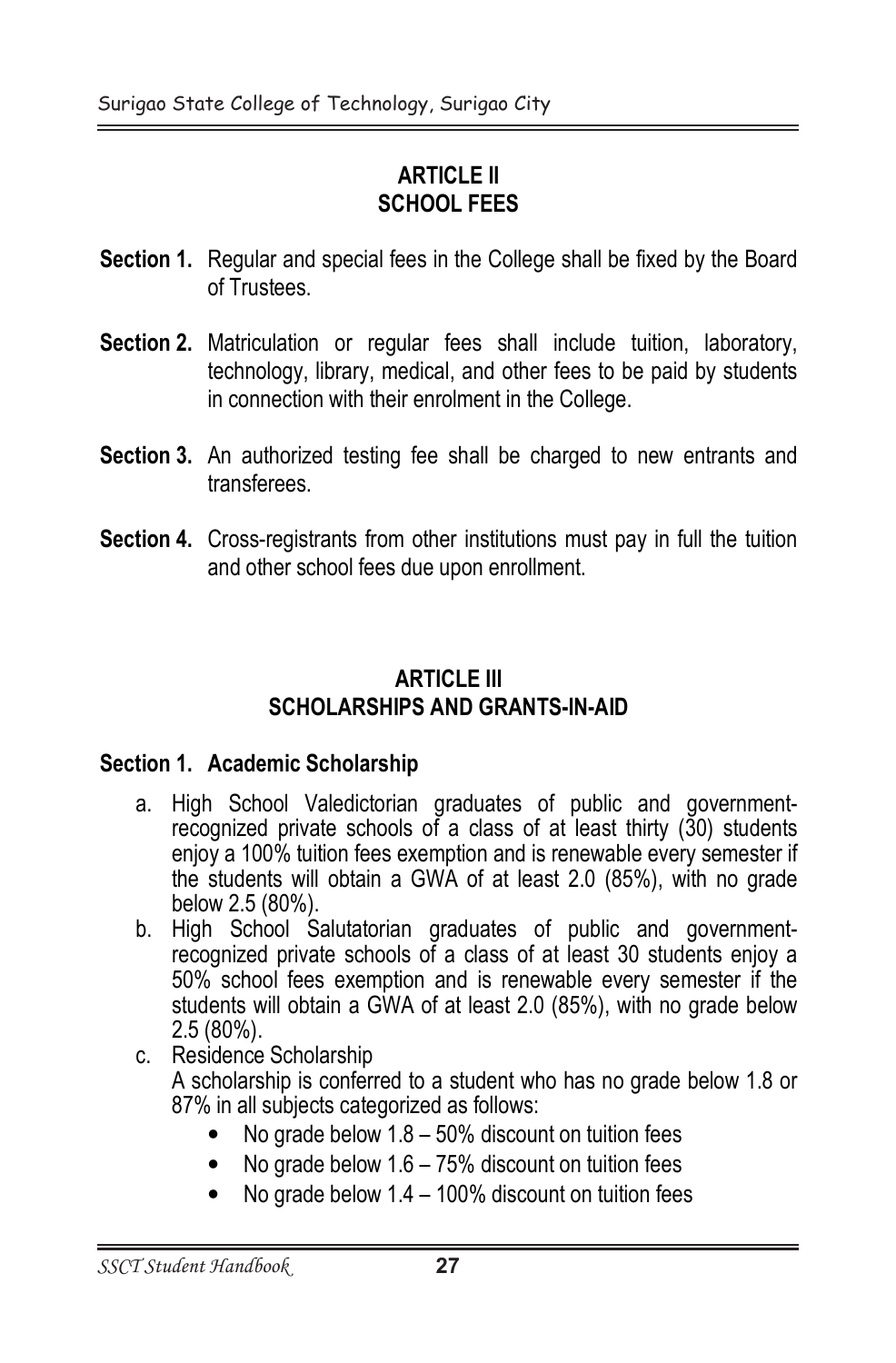## **Section 2. Athletic Scholarship**

|    |                        | <b>Regional Level /</b><br><b>MASCUF</b>                                                                                                                                                                                                                                          | <b>National Level</b>         |
|----|------------------------|-----------------------------------------------------------------------------------------------------------------------------------------------------------------------------------------------------------------------------------------------------------------------------------|-------------------------------|
|    | Gold                   | 75% discount on tuition fee                                                                                                                                                                                                                                                       | 100% discount on tuition fee  |
|    | Silver                 | 50% discount on tuition fee                                                                                                                                                                                                                                                       | 75% discount on tuition fee   |
|    | <b>Bronze</b>          | 25% discount on tuition fee                                                                                                                                                                                                                                                       | 50% discount on tuition fee   |
|    |                        | Section 4. Sponsored Scholarships                                                                                                                                                                                                                                                 |                               |
|    |                        | a. DOST Scholarship<br>This scholarship is enjoyed by students who passed the DOST<br>Scholarship examination.<br>b. SSCT Alumni Association Scholarship<br>This scholarship is enjoyed by SSCT high school graduates who have<br>passed the requirements set by the association. |                               |
|    | c. SSCT<br>Scholarship | <b>Parents-Teachers-Employees</b><br>This scholarship is enjoyed by the students who have passed the<br>requirements set by the association.                                                                                                                                      | (PTECA)<br><b>Association</b> |
| d. |                        | Government Scholarships/Study Grants (Senator, Congressman<br>Governor, Mayor)<br>This scholarship is granted to poor but deserving students.                                                                                                                                     |                               |

## **Section 3. Choir and Cultural Scholarship**

## **Section 4. Sponsored Scholarships**

## a. DOST Scholarship

## b. SSCT Alumni Association Scholarship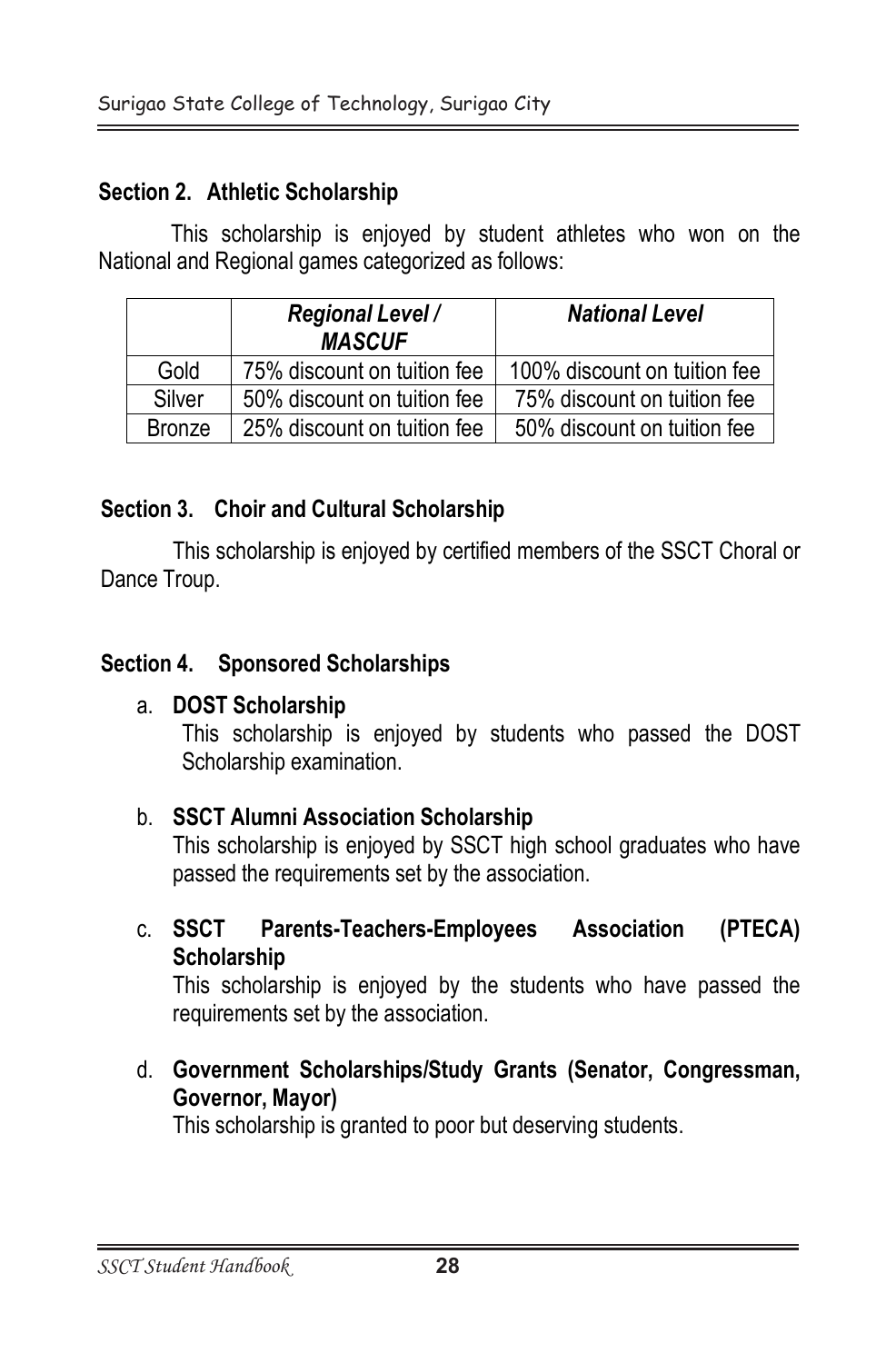#### e. Barangay Scholarship

This scholarship is enjoved by beneficiaries of elected and appointed barangay officials after passing the qualifying exam set by the College.

#### f **PDMASP**

This scholarship sponsored by the Department of Agrarian Reform and is enjoyed by beneficiaries of CARP.

#### Section 5. Special Grants / Assistance

#### **Student Labor**

The college offers assistance to financially challenged students who will be assigned in offices to render service for a maximum of 20 hours per week.

## **ARTICLE IV STUDENT CONDUCT AND DISCIPLINE**

The policy of the college on student conduct and discipline are intended to develop and maintain a healthy school atmosphere conducive to the promotion and preservation of academic freedom and effective teaching and learning process. Character formation, however, is the business and responsibility of the student himself. He should be convinced that the good character he builds today would serve him well for the rest of his life. Thus, students are expected to observe proper behavior and decorum such as refined manners, discipline, courtesy, silence, proper attire, refined speech, honesty, poise, and respect for authority at all times and in all occasions.

The right of the State College to impose sanctions against improper student conduct rests on its inherent and primary obligation to:

- a. exemplify moral values, ethics and ideals;
- b. protect its property and the property of the members of the community;
- c. protect the health of the persons in the academic community and ensure their safety;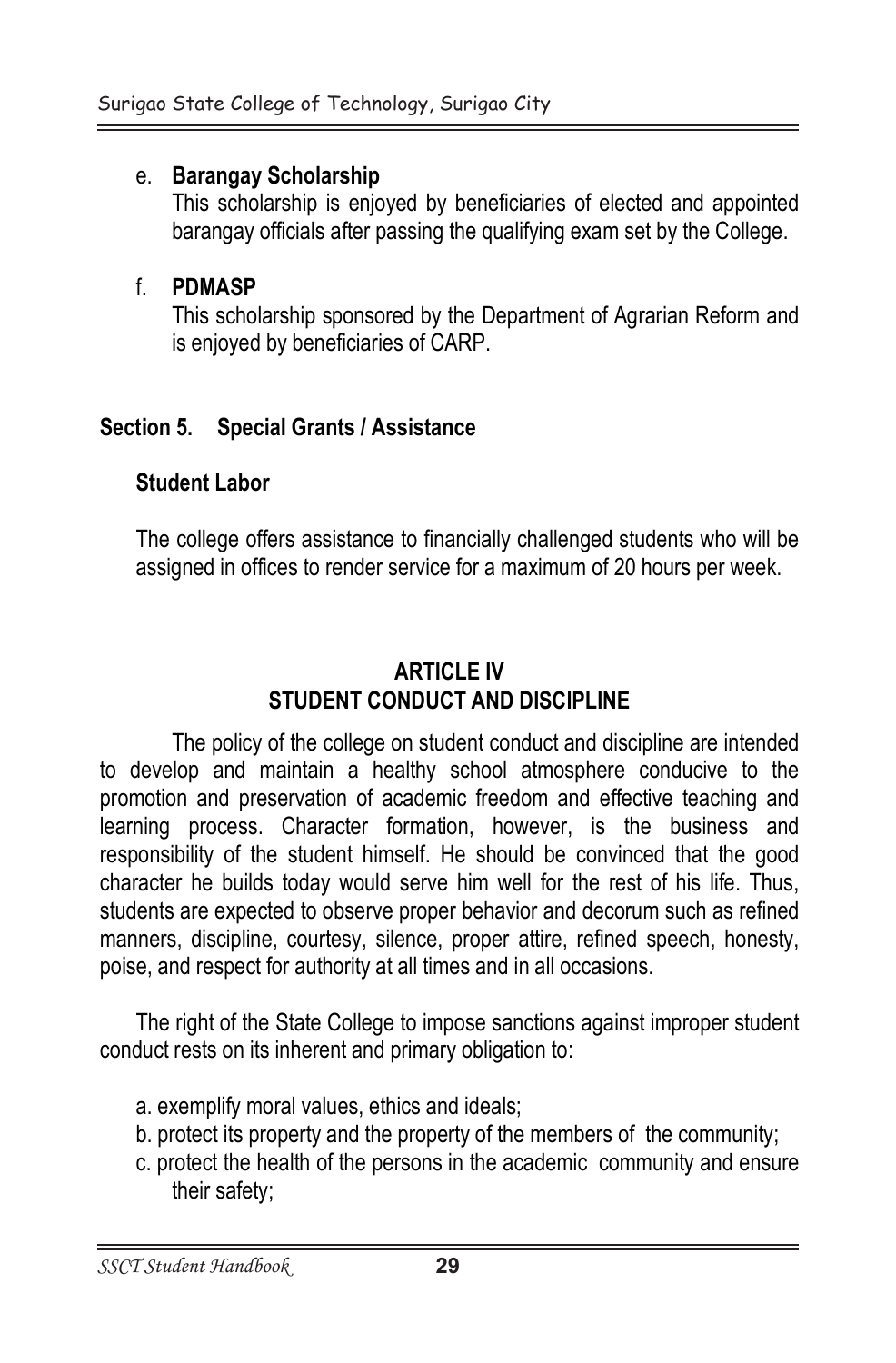- d. preserve peace and ensure orderly procedures;
- e. protect its good name as an educational institution;
- f. maintain and strengthen student morale.

The students shall at all times abide by all laws of the country, all memoranda issued by the Commission on Higher Education (CHED) and Technical Education Skills and Development Authority (TESDA), and all rules and regulations of the Student-Personnel-Services Office.

#### **Section 1. School Uniform**

#### **Prescribed Uniform for College Students**

- A. Male black long pants and white short sleeve polo (prescribed cloth with College logo) and with leather shoes
- B. Female Checkered green pencil cut skirt at knee level with white collared short-sleeved blouse with necktie and black shoes to be worn on Monday and Thursday.
	- Checkered green slacks; white collared short-sleeved blouse with necktie embossed with college logo and with belt and black shoes to be worn on Tuesday and Friday.
- C. Wearing of school ID is a MUST.

## **Prescribed Uniform for High School Students**

- A. Male black long pants and white short sleeve polo (prescribed cloth with college logo) with leather shoes.
- B. Female checkered green box-pleated skirt; white collared short sleeve blouse with belt and necktie embossed with the college logo and complimented with black shoes to be worn on Monday to Friday.
- C. Wearing of school ID is a MUST.
	- 1. During school days, all students must wear their school uniform from Monday to Friday except on Wednesday, which is declared as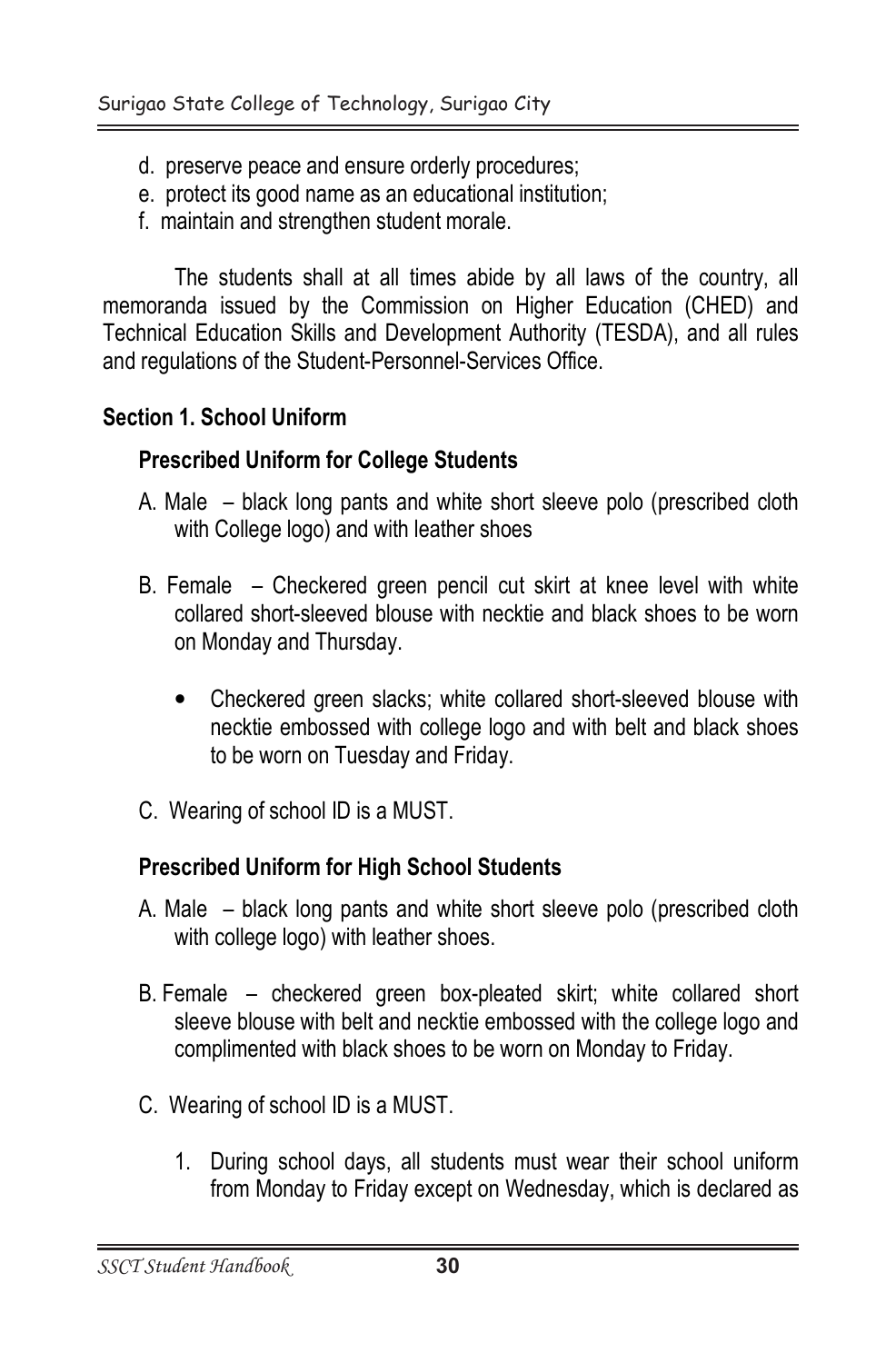"Wash Day". Exempted from these rules are married students on their family way.

2. Other Uniforms

Practice Teachers uniform may be allowed as substitute to the school uniform upon prior approval by the school head. Likewise, shop teachers may prescribe working uniform of students that shall be worn during shop classes but in no case shall be allowed as a substitute for the prescribed uniform. This rule is also applicable to P.E. students.

## **Unauthorized Attire in the Campus**

- 1. Wearing sleeveless shirts, shorts and indecent pants;
- 2. Blouses with bare-midriff, exposed torso, or spaghetti strap;
- 3. T-shirts which are body hugging and with patches or indecent letterings or pictures;
- 4. Wearing shorts or mini skirts, slippers;
- 5. Wearing para-military uniform except in time of duty (during formation and office details).

## **Haircut**

Minimum allowable length of haircut for male students should be "barely" touching the normal collar line with ears closely exposed".

## **Wearing of Earring**

Wearing of earrings by male students is strictly prohibited inside the campus.

## **Section 2. Attendance**

- 1. Students are required to attend classes regularly. Punctuality must be observed by the students in entering and leaving the classrooms.
- 2. Students having classes in the first period are required to attend the Flag Raising Ceremony every Monday and those having classes in the last period of Friday are required to attend the Flag Retreat Ceremony every Friday afternoon.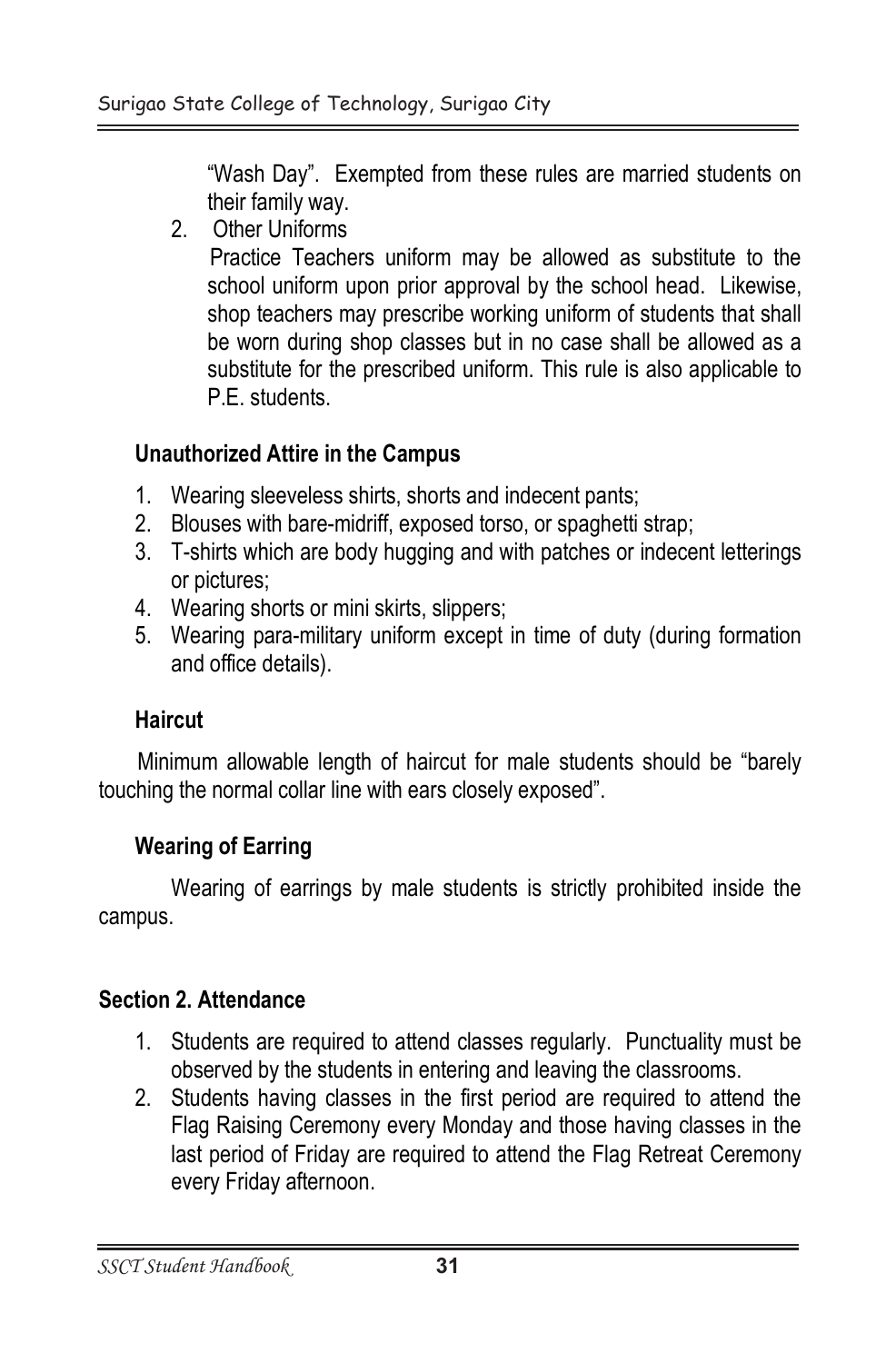- 3. When students arrive 15 minutes after the class has started, he is marked late. When a student is late three times without valid reasons, the instructor marks him absent.
- 4. Habitual latecomers shall be referred to the guidance office for proper action.
- 5. For every absence made, the student should present an excuse letter to the instructor signed by either parent or guardian concerned.
- 6. Students with three or more absences shall write a promissory letter approved by the guidance counselor for admission back to classes.
- 7. A student who incurs more than ten (10) percent of unexcused absences of the total recitation, lecture or laboratory hours shall be reported to the guidance office by the subject teacher who shall likewise inform the parents and the Division Chair for necessary action.
- 8. After six (6) consecutive unexcused absences, a student is considered dropped from the subject.
- 9. A student who gets sick should inform the school authorities about his illness through his adviser. His absence can be considered excused upon presentation of the parents' letter of excuse accompanied by the physician's health certificate. He is required to make-up to comply with the course requirements.
- 10. Any student officially sent by the school to attend seminars, trainings, workshops, jamboree and the like, shall be excused from classes but shall be required to comply with the course requirements.
- 11. If a periodical examination is conducted during his official travel, he shall be credited with a grade equivalent to the average of his present expected grade based on class standing and projects or shall be given special examination by the teacher concerned.
- 12. If the instructor is late, the students should remain quiet and study their lessons. The class mayor or any of the class officers present shall notify the Division Chair who shall decide whether to dismiss or not to dismiss the class if the instructor does not come within 15 minutes.
- 13. Attendance to religious activities is optional. However, the Catholics are encouraged to attend mass once every month as scheduled. Noncatholic students may stay in the library to do reresearch work.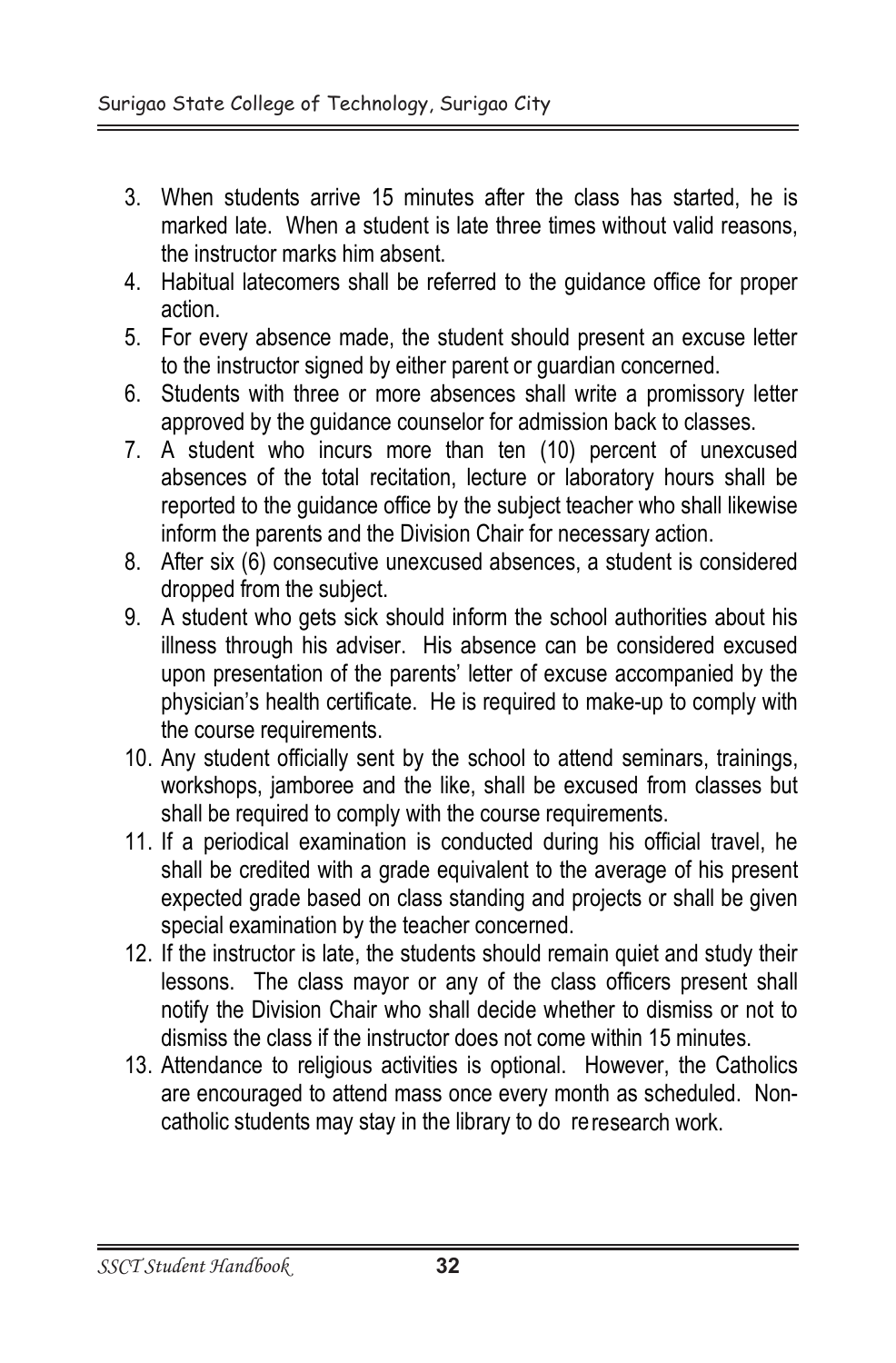## **Section 3. Sanctions**

- 1. Reprimand a warning letter that if offense similarly committed in the future shall be dealt with severely by the offender.
	- 2. Suspension- a penalty shall be imposed to deprive a student from attendance in classes. The set of the set of the set of the set of the set of the set of the set of the set of
	- 3. Exclusion- a penalty in which the offender is excluded/dropped from the school. school. The contract of the contract of the contract of the contract of the contract of the contract of the contract of the contract of the contract of the contract of the contract of the contract of the contract of the co
	- 4. Expulsion- a penalty on an erring student consisting of his exclusion from admission to any school (private/public), which requires the prior approval from the Commission on Higher Education (CHED).
	- 5. Restitution- the State College imposes student to reimburse/pay the damage/destruction of school property in addition to other penalties,<br>which may be charged. which may be charged.
	- 6. Payment for moral damages suffered by aggrieved party.

## Section 4. Vandalism

- 1. Maintaining a clean and wholesome campus environment has been a policy in the State College **Example 20**
- 2. Respect and conservation of other people's property and upholding the noble tradition makes a well-bred studentry.
- 3. In view of these, the following will be considered acts of vandalism and such acts will be subject for disciplinary sanctions:

and the company of the company of the company of the company of the company of the company of the company of the Writing and posting on the walls;

- $\blacksquare$  Grammon walls, chairs, and labies;<br> $\blacksquare$ ■ Graffiti on walls, chairs, and tables;
- Throwing of chewing gums everywhere, especially under the rable and annunalis,<br>References and the contract of the Contract of the Contract of the Contract of the Contract of the Contract of table and armchairs:
- Destroying of chairs, tables and other property of the State Unityd, and<br>District the contract of the contract of the contract of the contract of the contract of the contract of the c College; and
- Playing with electrical features, electric fans, and misuse of restrooms features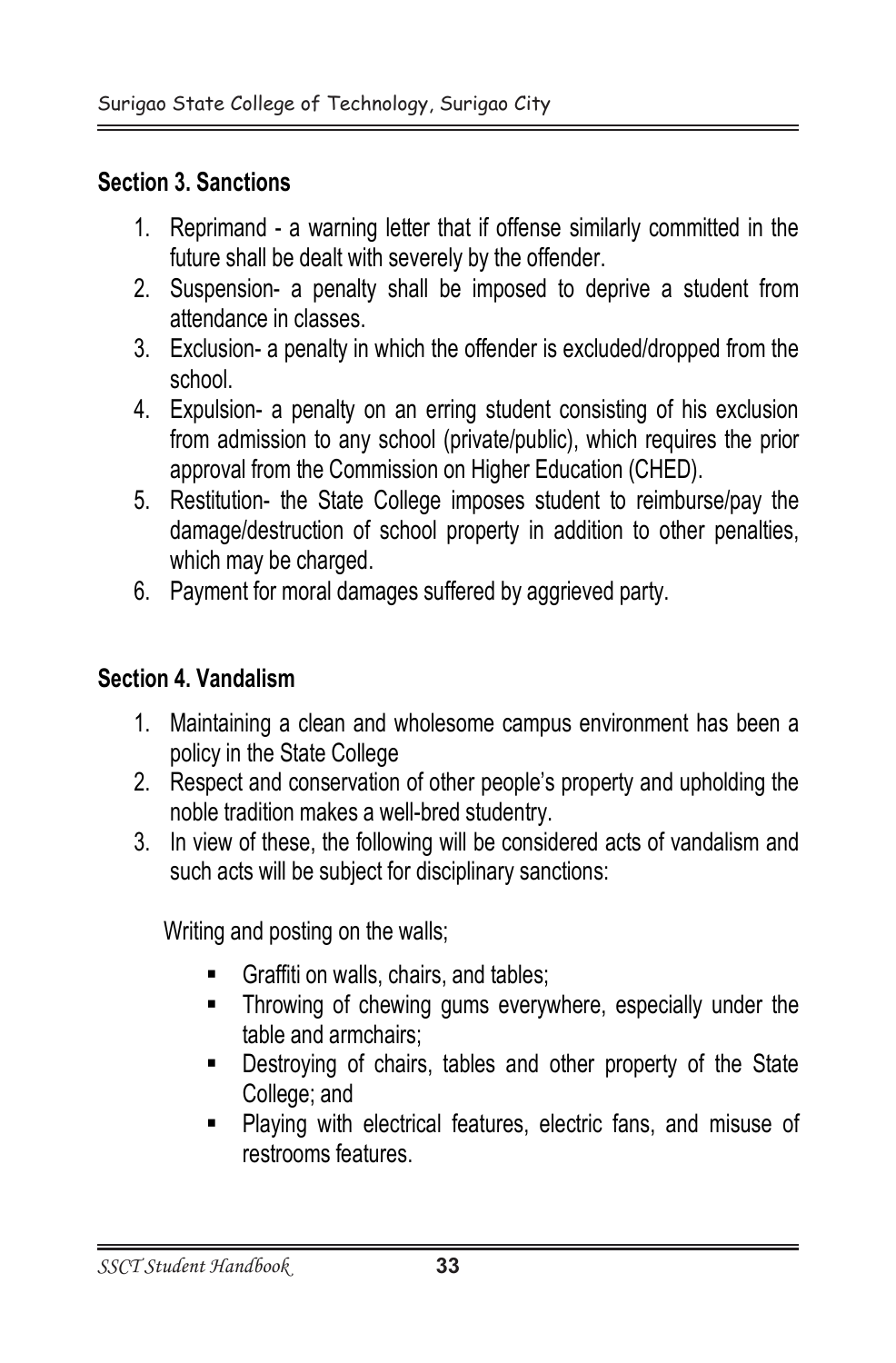4. Posting some notices or posters therefore must first secure the approval of the Office of the Student-Personnel Services. Such notice or poster must be removed a day after the activity has been conducted.

#### **Section 5. Smoking**

The College is a non-smoking institution. Smoking is strictly prohibited in the campus.

#### Section 6. Classification of Offenses

1. Offenses are classified into three (3) categories

#### a. Light Offenses:

- 1. Littering / Loitering
- 2. Not wearing the prescribed school uniform within the school premises.
- 3. Not wearing the official school ID within the school campus
- 4. Habitual tardiness
- 5. Spitting on the floor or elsewhere
- 6. Sitting on the railing
- 7. Improper use of urinals and comfort rooms facilities
- 8. Defacing posters and bulletin of information materials
- 9. Horse playing in classrooms
- 10. Wearing of earring (male students)

#### b. Serious Offenses:

- 1 Vandalism
- 2. Insubordination / defiance to school authorities
- 3. Destruction of school properties causing major damages
- 4. Cheating during examinations
- 5. Acts of dishonesty
- 6. Gambling and drunkenness within the school campus
- 7. Gross indecency in clothing and manners
- 8. Indecent acts
- 9. Possession of explosives and fire crackers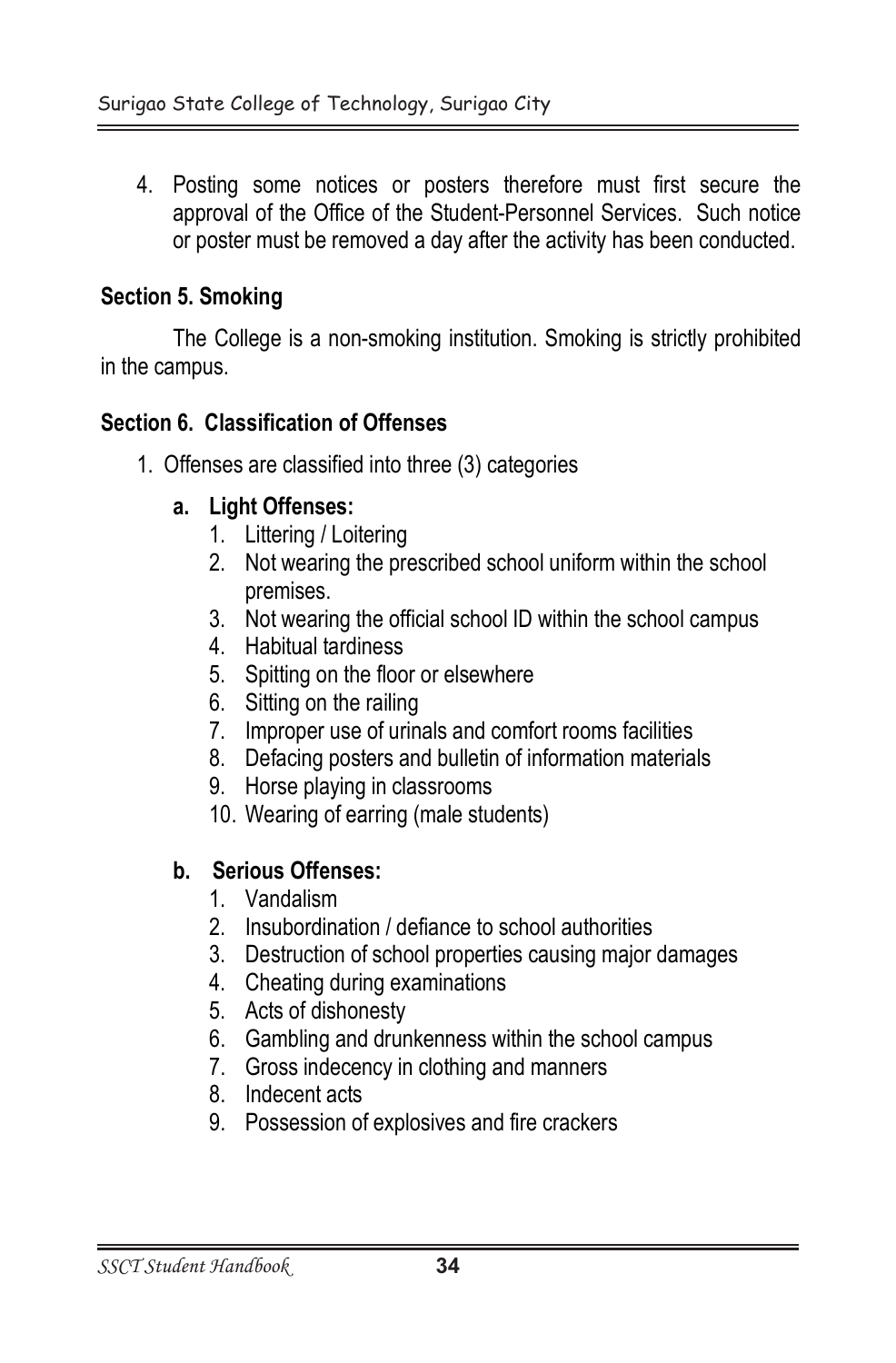#### c. More serious offenses:

<u> Andreas Andreas Andreas Andreas Andreas Andreas Andreas Andreas Andreas Andreas Andreas Andreas Andreas Andr</u>

- 1. Willful destruction of school properties causing major damages.
- 2. Illegal possession of firearms and carrying of deadly weapons such as guns, explosive, knives, etc.
- 3. Possession of prohibited drugs, i.e. marijuana, shabu, etc.  $\mathbf{u}$  , and the set of  $\mathbf{u}$  , and  $\mathbf{u}$  , and  $\mathbf{u}$  , and  $\mathbf{u}$  , and  $\mathbf{u}$
- 4. Falsification of documents, tampering of academic or official record of any kind, and forgery.
- 5. Drug addiction, drug pushing, drug trafficking.
- 6. Hazing which inflicts physical, mental, or psychological pain that results in death, mutilations, injuries, and physical disability on any fellow students.
- 7. Staging a strike resulting to loss of life or major damages to school properties.
- 8. Stealing, serious fighting inside or outside the school campus, displaying acts that can cause public scandal, moral damage and great harm to personal safety. **c. More serious offenses:**<br>
1. Willful destruction of school properties causing major damages.<br>
2. Illegal possession of firearms and carrying of deadly weapons<br>
such as guns, explosive, knives, etc.<br>
4. Falsification of school properties.<br>Stealing, serious fighting inside or outside the school campus,<br>displaying acts that can cause public scandal, moral damage<br>and great harm to personal safety.<br>Creating serious trouble while under the inf
	- 9. Creating serious trouble while under the influence of liquor.
	- 10. Deliberately insulting persons in authority.

## **Section 7. Sanctions for Offenses**

1. Light Offenses:

| 1. Light Offenses:                  |
|-------------------------------------|
| 1st offense warning or reprimand    |
| 2nd offense dialogue with parents   |
| 3rd offense suspension for (3) days |
| 2. Serious Offenses:                |
| 1st offense suspension for 3 days   |
| 2nd offense suspension for 1 week   |
| 3. More serious offenses:           |

- 2nd offense.......... suspension for 1 week
	- 3. More serious offenses: 1st offense.......... exclusion

## **Section 8. Disciplinary Committee**

The Committee on Student Discipline is composed of:<br>1. Class Adviser of the student

- 1. Class Adviser of the student
- 2. Guidance Counselor
- 3. Division Chair,
- 4. Principal for the High School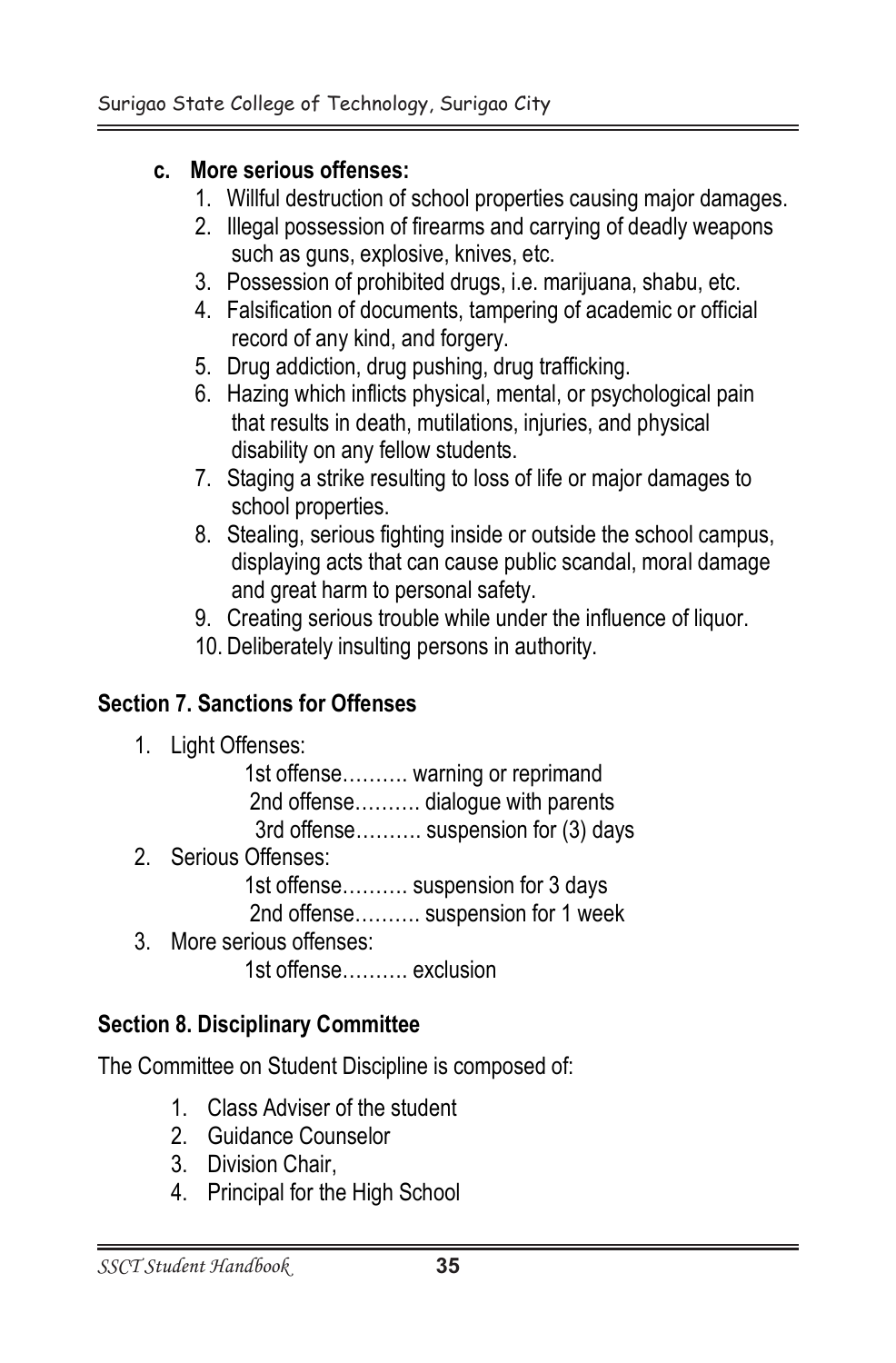- 5. The SSG President or any representative
- 6. Dean
- 7. The Student-Personnel Services Officer as Chairman

## Section 9. Disciplinary Procedure and Due Process

- A. For offenses not punishable by suspension, expulsion or exclusion, any member of the aforesaid Committee on Student Discipline may initiate possible settlement without need of a formal written complaint.
- B. Should the complaint/charge be submitted before the committee the following procedure shall be followed:
	- 1. A written formal charge shall be submitted to any member of the Disciplinary Committee. Upon receipt of the charge against the student, the committee shall inform in writing the student concerned of the nature of the complaint against him with an accompanying instruction that he shall answer the complaint in writing within three (3) calendar days.
	- 2. Failure to answer within the stipulated period may cause a declaration of default against the respondent-student.
	- 3. Within seven (7) calendar days from receipt of the answer the Committee shall call the parties to appear before them. The parties shall be notified of the date, time and place of hearing at least three (3) calendar days in advance.
	- 4. The hearing shall be attended/composed of members of the committee, the complainant, the respondent-student, the witnesses they will present, their counsel, parents or guardians.
	- 5. After termination of the investigation, a decision shall be made by the Committee within five (5) calendar days. The parties shall be furnished a copy of the decision.
	- 6. If the action of the Committee calls for the suspension, exclusion or expulsion from the College such decision shall be forwarded jointly by the Dean and the Student-Personnel Services Officer to the College President through the grievance committee who shall make recommendation to the BOT for final decision. In all other matters, the decision of the BOT is final.
	- 7. The aggrieved party shall be given the opportunity to appeal his case before the State College President within ten (10) calendar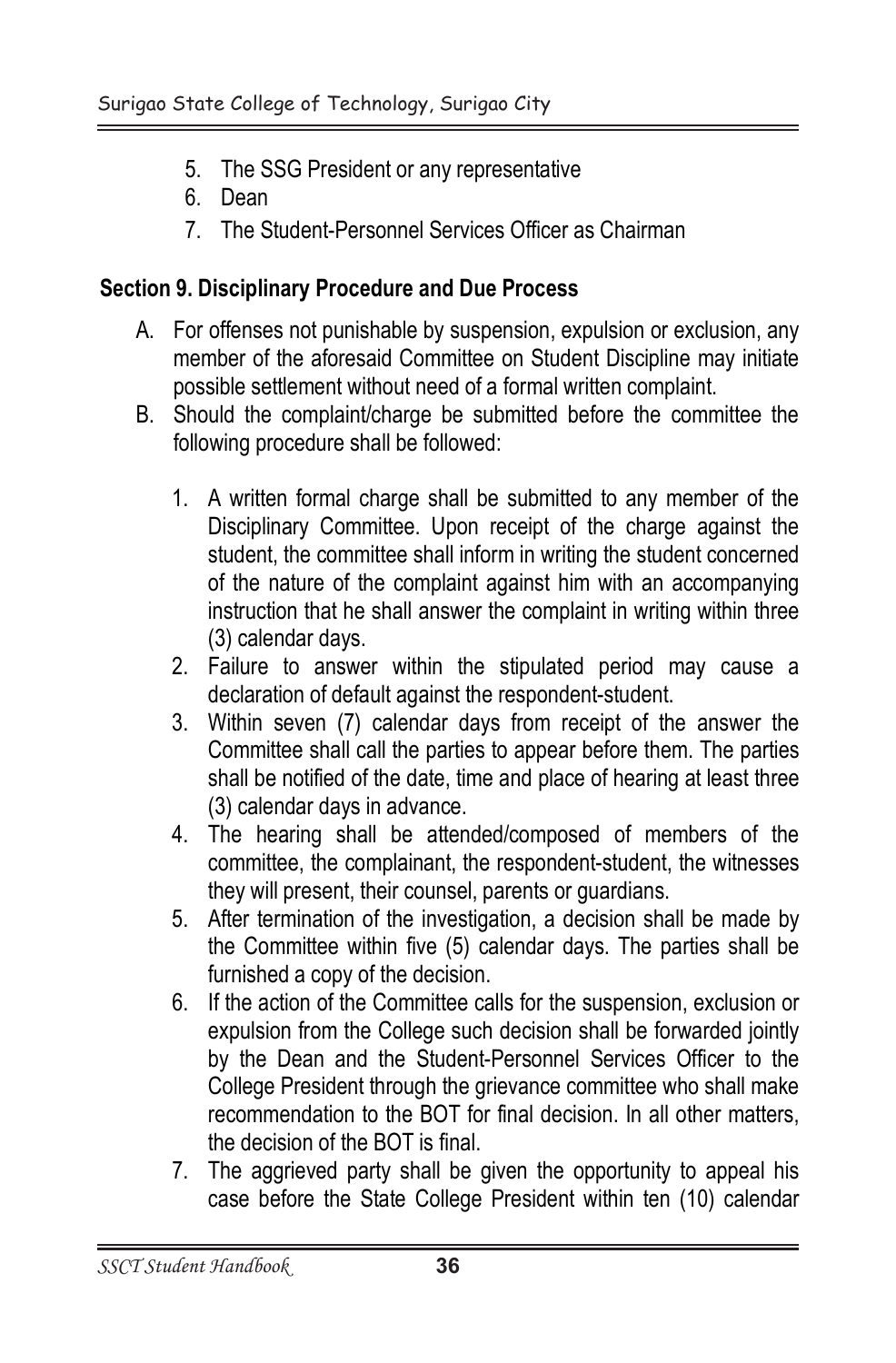appealed before the Board of Trustees within ten (10) days from receipt of the copy of the decision of the President. The appeal shall be within the grounds of the complaint. shall be maintained grounded that compraints days. The decision of the State College President may further be

## RIGHTS OF THE STUDENTS **ARTICLE V**

#### e de la construcción de la construcción de la construcción de la construcción de la construcción de la construcción de la construcción de la construcción de la construcción de la construcción de la construcción de la const **Section 1. Academic Freedom**

- 1. The students have the 1. The students have the right to receive, primarily through competent instruction, relevant quality education in line with national goals and conducive to their full development as person with human dignity.
- disciplinary regulations. 2. The right to choose their field of study and to continue their course therein up to graduation, except in cases of academic deficiency, or violation of

#### Section 2. Due Process **Section 2. Section 2.**  $\mathsf{R}$  at the set  $\mathsf{R}$  . Recall the set of  $\mathsf{R}$

- 1. The Students have the right to be heard before being condemned
- 1. The students have the right to be rieard before being<br>2. The right to have a legal counsel of their own choice  $\sim$   $\sim$  1116 Hym to have a legal counsel of their own cl
- 2. The right to be heard by competent authorities
- 3. The right to be rieard by competent additiones<br>4. The right to have an impartial tribunal or investigating body
- 4. The right to have an impartial tribunal or investigating body<br>5. The right to be officially furnished with any information on charges filed against them  $\alpha$  $1116$   $11911$  to b

#### Section 3. Against Self-incrimination  $\mathsf{R}$  as the  $\mathsf{R}$  -  $\mathsf{A}$  as in a final  $\mathsf{R}$  is a similar than

The students have the right against being forced, intimidated, persuaded and others means to be witness against themselves. The students have the right against being force

#### Section 4. Access to Information Section Assembly to a section 4.  $\sim$   $\frac{1}{2}$   $\sim$   $\sim$   $\sim$   $\sim$   $\sim$

<u>12 - John Harrison, mars and de la partie de la partie de la partie de la partie de la partie de la partie de</u>

Students have the right to access their own school records provided subdents have the right to access their own school records provided<br>they have been cleared from all financial and property accountabilities with the they have been cleared from an infancial and property accountabilities with the<br>school. If the student is of age already, parents cannot demand access to scribbit. In the student is of age already, parents cannot definant access to<br>records of their children without the latter's consent. However, even if already records of their childrent without the latter's consent. Thowever, even if already<br>of age, but the student is still wholly dependent on parents for support, the or age, but the student is still wholly de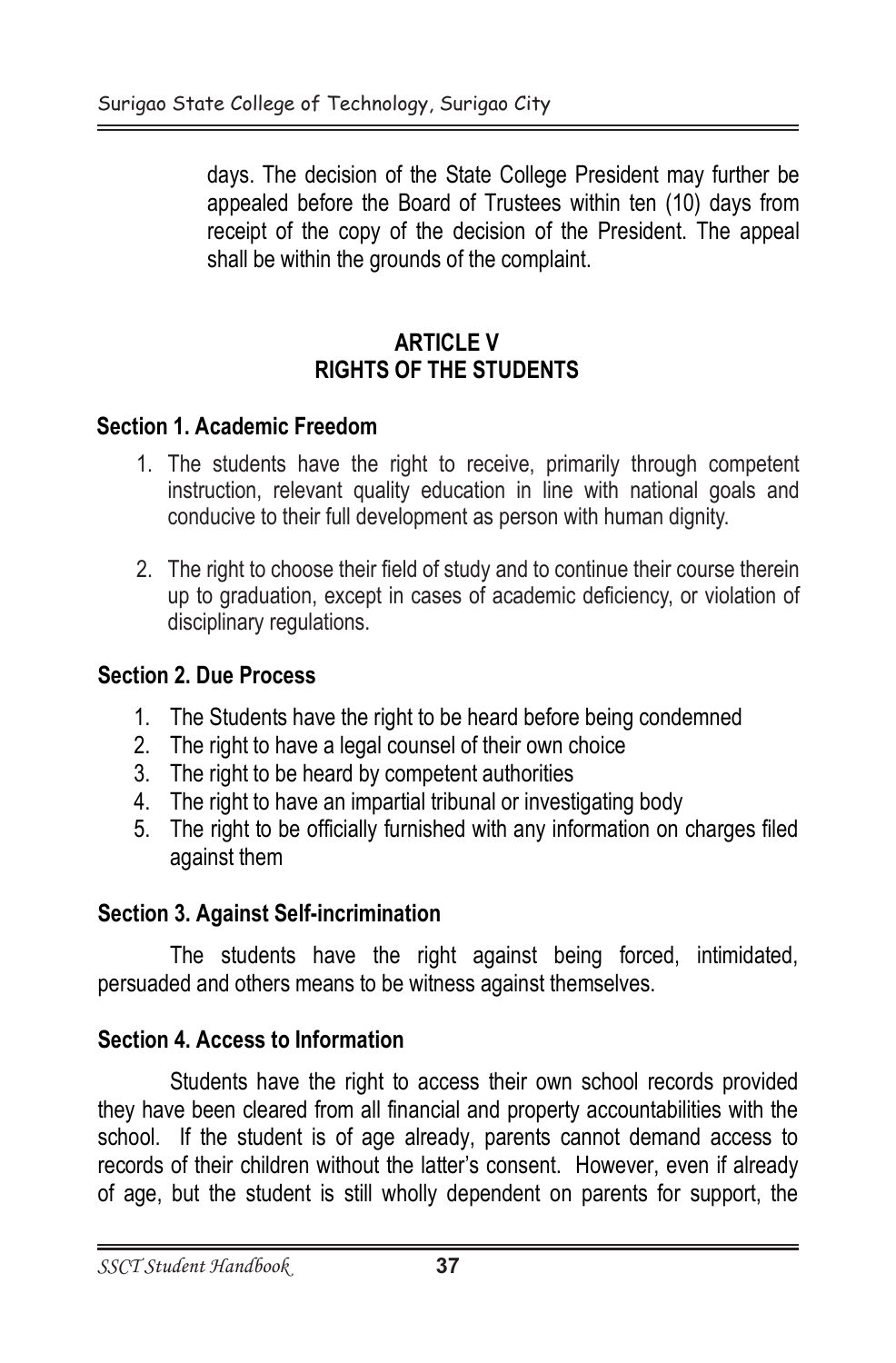#### **Section 5. Association**

The students have the right to form or join any association to which they are qualified based on the Constitution and By-laws of such association, and the right to leave membership from the same.

#### **Section 6. Compensation**

The students have the right to compensation for any service or work rendered to the College subject to the rules and regulations of duly constituted authorities of the government.

#### **Section 7. Presumption of Innocence**

- 1. The students have the right to be presumed innocent on matters and issues hurled against them.
- 2. The accused shall have the right to engage the benefits and privileges allowed by law during the pendency of the case.
- 3. They shall have the right to be free from any administrative action that to a certain extent indicates vexation and vindictiveness on the bases of accusation

#### **Section 8. Freedom of Expression**

The students have the right to express their ideas in either words or signs in speeches during meetings or in print media not contrary to existing laws, rules and College policies.

#### **ARTICLE VI STUDENT DEVELOPMENT AND SERVICES**

#### **Section 1. Student Organizations and Activities**

Students are encouraged to participate and join in co-curricular and extra- curricular activities, which provide opportunities to increase their understanding on contemporary social, political, moral, economic, and other problems. These activities are likewise offered to students to develop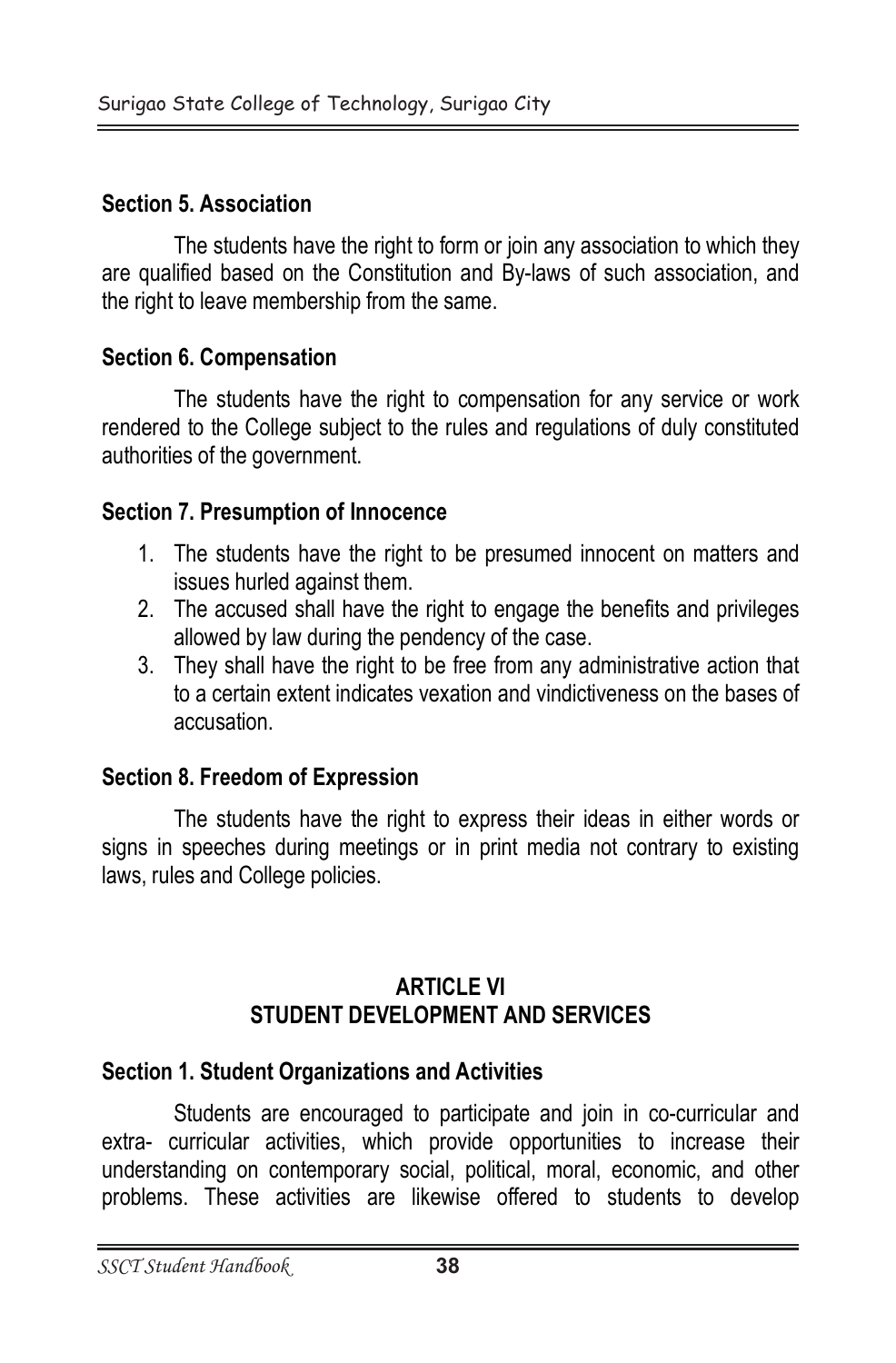leadership, teamwork, sportsmanship, social dynamism, community involvement, loyalty and sense of responsibility. readership, reamwork, sportsmariship, social dynamism, community involvement, loyalty and sense of responsibility.

# Section 2. General Policies

As a general rule, only bonafide students of the State College can join student/campus organization; creative cemperate generation,

- $\mathbf{r} = \mathbf{r} \cdot \mathbf{r}$  , and the set of the set of the set of the set of the set of the set of the set of the set of the set of the set of the set of the set of the set of the set of the set of the set of the set of the 1. To participate in any elective student organization, one must be currently enrolled in at least 18 units, and have no failing grades and no subject dropped in the previous semester;
- 2. Campus organizations must be duly accredited by the Student Personnel Service Office; example and the service of the service of the service of the service of the service o
- 3. Every organization must have a Constitution and By-Laws which gives a clear, definite reason for its formation, a list of objectives and purposes which should conform to the objectives of the Philippine Constitution, CHED Orders, and other laws issued by duly constituted authorities; example and the state of the state of the state of the state of the state of the state of the state of the state of the state of the state of the state of the state of the state of the state of the state of th
- Artion Vestin that is and digenmental meet contract to exhibit the annual vesting 4. Action Plan of the organization must cover a semester or academic year;
- 5. List of officers/members of the organization for the current school year must be submitted to the SPSO;
- 6. Fieldtrips, as a general rule, shall only be allowed if they are part of  $\frac{1}{10}$  and  $\frac{1}{10}$  and  $\frac{1}{10}$  and  $\frac{1}{10}$  and  $\frac{1}{10}$  and  $\frac{1}{10}$  and  $\frac{1}{10}$  and  $\frac{1}{10}$  and  $\frac{1}{10}$  and  $\frac{1}{10}$  and  $\frac{1}{10}$  and  $\frac{1}{10}$  and  $\frac{1}{10}$  and  $\frac{1}{10}$  and  $\frac{1}{10}$  the syllabi and the necessary guidelines are observed and provided that permission has been secured from the Office of the Dean, noted by the SPSO and duly approved by the College President;
- 7. Performance/accomplishment Report and Financial Statement prior to the application for recognition must be submitted; and
- 8. Fraternities and Sororities are recognized by the College. Resolution No. 640 S2008 - Approving the recognition of authorized nongovernment organization in the college provided they shall lost the same if they shall cause any untoward incident in the campus.

## *SSCT Student Handbook* **39** 14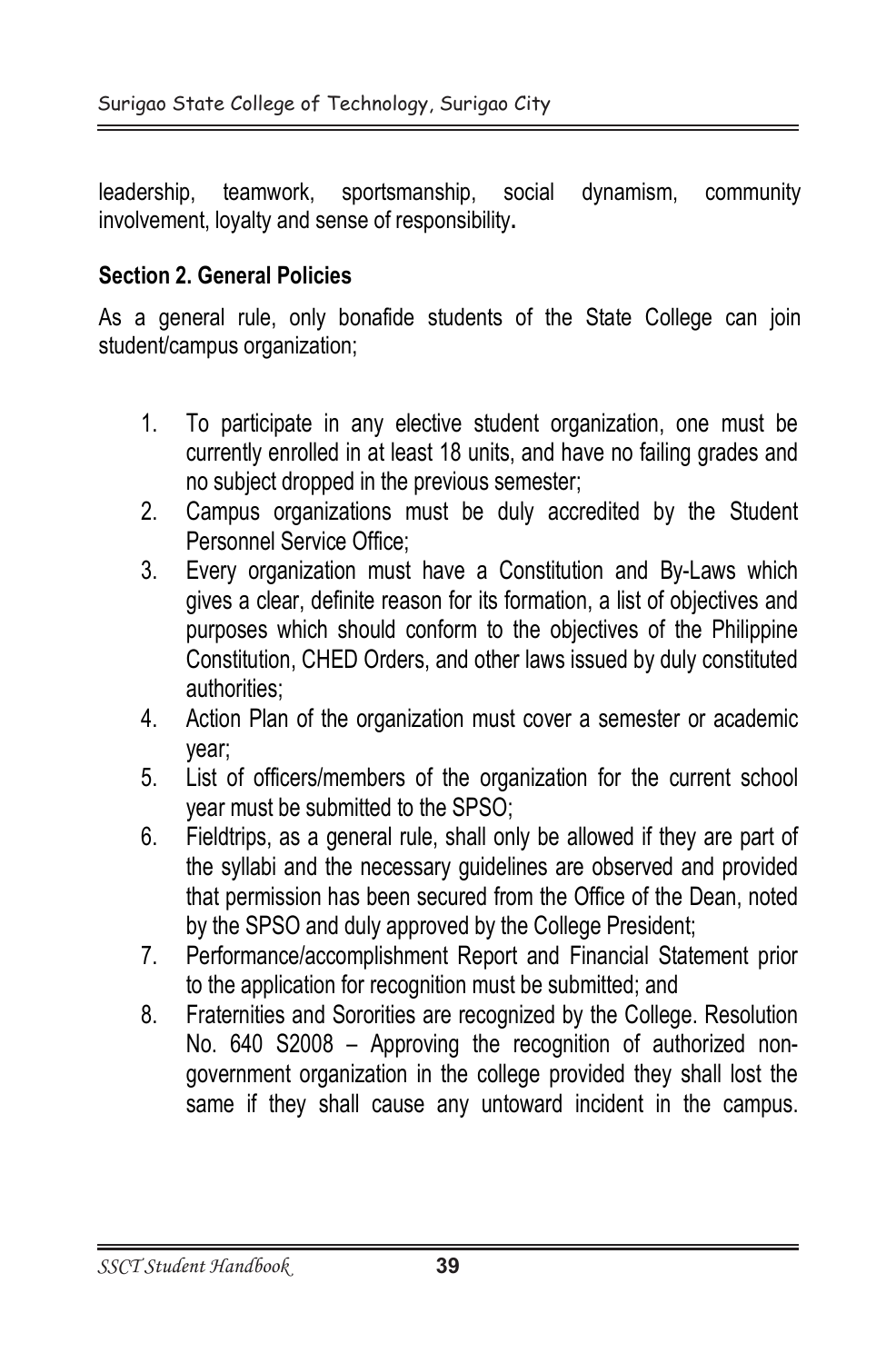## **Section 3. Recognition of Campus Organizations**

Recognition of campus organization shall be done annually, based upon the previous year's performance, considering the following criteria for evaluation:

- 1. Submission of all necessary requirements for recognition;
- 2. Eighty percent (80%) organization's Action Plan for the year must have been accomplished:
- 3. Service to the college must be determined from the performance report:

All organizations must be registered within 5 weeks after classes have started during the first semester. The President/secretary of every organization must report to the SPSO. Financial statement should be submitted to the SPSO every end of the school year.

#### **Section 4. Supervision and Coordination**

All student organizations are directly under the general supervision of the SPSO. Campus organizations, which are duly recognized, are allowed to:

- 1. hold social functions, benefits or social activities during the semester/year:
- 2. enjoy free use of school facilities (quadrangle and the academic center):
- 3. compete for the College Outstanding Student Organization Award for organization that has contributed most to campus and student life during the current academic year.

## **Section 5. Student Roles and Responsibilities**

The student must bear ultimate responsibility for the development of his academic program and for satisfying all graduation requirements. In the advisor-advisee relationship, he will meet with his advisor frequently as necessary to keep him well-informed about the changes and progress, course selection, course dropping, career goals, and pre-registration.

In addition, the student shall: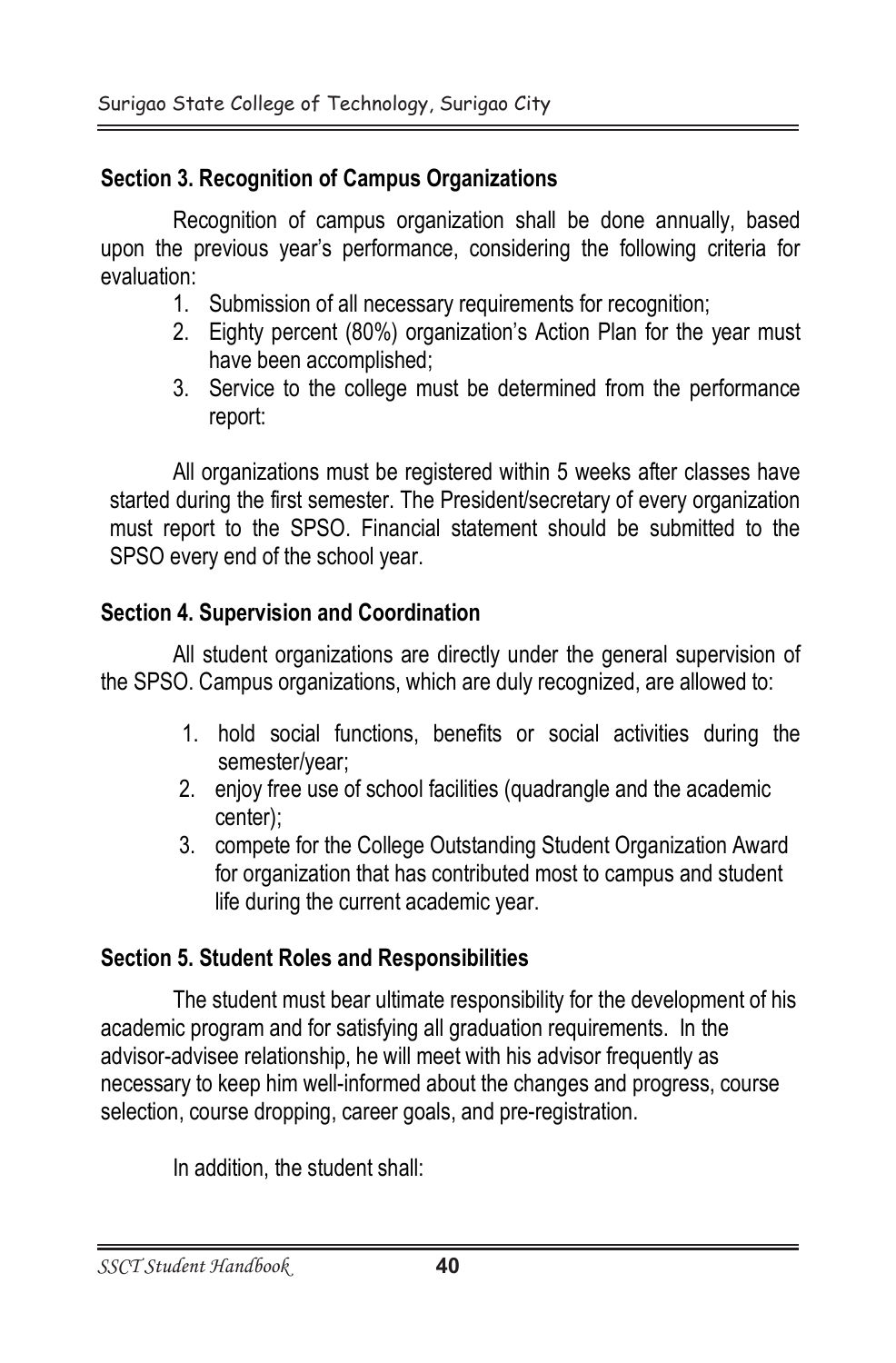- 1. Exert his utmost effort to develop his potentials and abilities, in order that he will become a professional and an asset to his family and to the community:
- 2. Uphold the academic integrity of the College, endeavor to achieve academic excellence and abide by the rules and regulations governing his academic responsibilities and moral integrity;
- 3. Promote and maintain the peace and tranguility of the College by observing the rules of discipline, and by exerting efforts to attain harmonious relationships with fellow students, the teaching and academic staff, and other school personnel:
- 4. Participate actively in civic affairs in the promotion of the general welfare, particularly in the social, economic and cultural development of his community and in the attainment of a just, compassionate and orderly society; and
- 5. Exercise his rights responsibly with knowledge that he is accountable for any infringement or violation of the public welfare and of the rights of others.

## **ARTICLE VII LIBRARY RULES**

- Section 1. The school's library and its facilities are available to all bonafide students, faculty members and school personnel who want to read, do research work and/or borrow books and other reference materials
- Section 2. Alumni and walk-in clients may enjoy library services only on Saturdays, but they are not allowed to loan out books overnight. They will be charged P20.00 per visit.
- Section 3. The library is open from 8:00am to 12nn and from 1:00pm to 6:00pm Monday to Friday and 8:00am to 12:00nn on Saturday.
- Section 4. Each student must follow strictly the following library rules and requlations:

*SSCT Student Handbook* **41** 16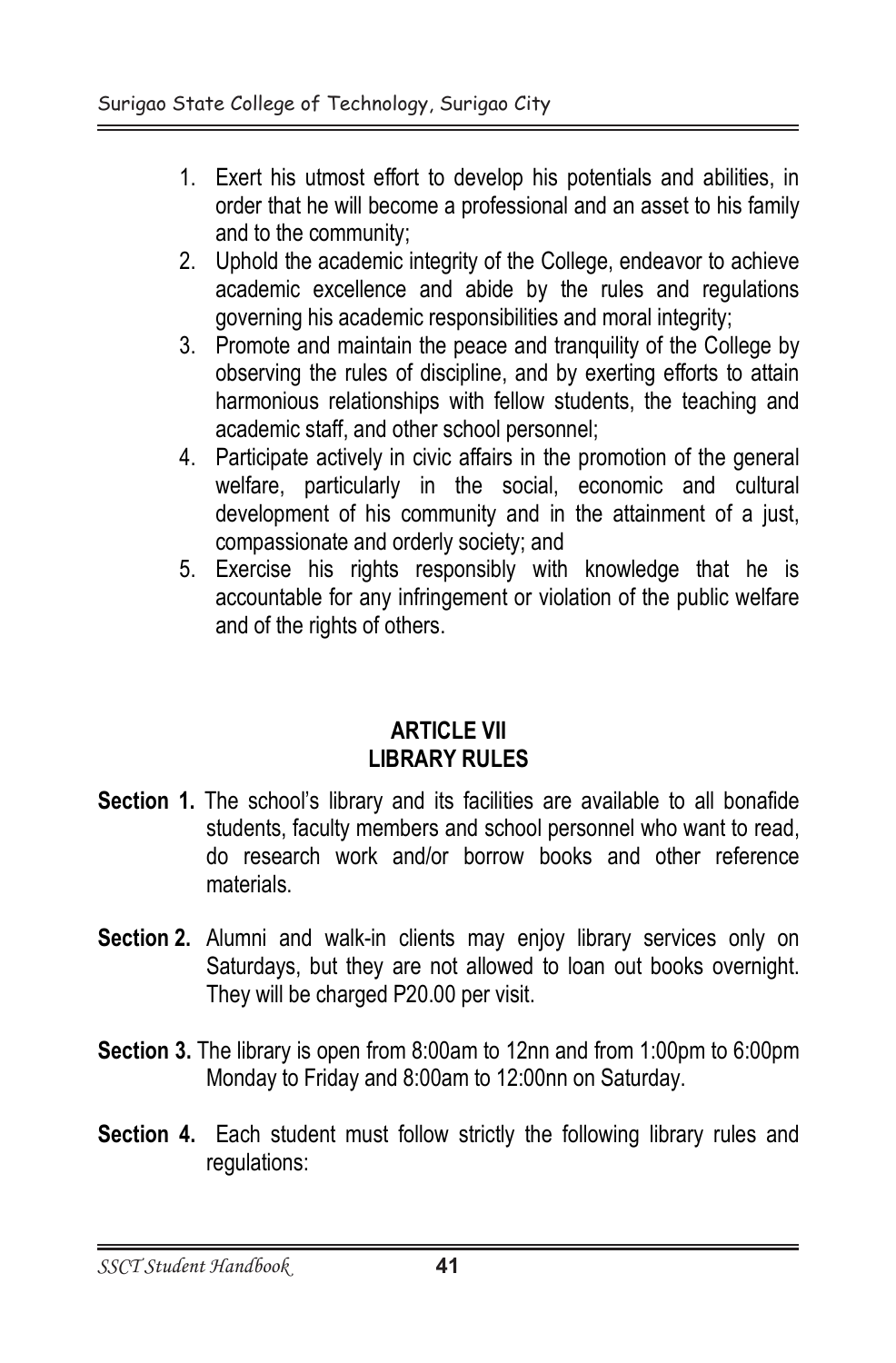- i. Observe silence. Unnecessary noise, laughter and idle conversations must be avoided inside the library. Talking in extreme necessity must be done in subdued tones. Cellular phones must be muted.
- ii. Eating, smoking and sleeping are strictly prohibited.
- iii. Use of library card:
	- 1. A properly validated and countersigned library card issued to the students at the start of the school year must be presented to the librarian whenever a library material is called for. This card bears the owner's photo, non-transferable and entitles the student to borrow library materials.
	- 2. When returning borrowed materials, the student gets back his library card. The library will assume no responsibility for exchange or loss of library card after one has left the library.
- **Section 5.** Rules on borrowing library materials:
	- a. Books loaned out for photocopying shall be returned within 30 minutes otherwise the borrower will be fined. Second offense to this rule would mean exclusion from library services for 1 week (5 school days). No photocopying transaction 30 minutes before closing time.
	- b. Unpublished materials (Theses, Dissertations, Research Papers, etc.) are to be read inside the library only. General References (Encyclopedias, Dictionaries, atlas, etc.) and serial publications (magazines, newspapers, journals, etc.) are also for inside reading only but may be lent out for photocopying use.

## Section 6. Fines

- a. Fines will be imposed on the borrower for failure to return a borrowed material on the specific date and time.
	- $a.1.$  Fiction book = P10.00 per day.
	- a.2. Reference materials = P2.00 for the 1st hour and P1.00 for the succeeding hours
	- a.3. Photocopied library materials = P5.00 for the 1st hour and P3.00 for the succeeding hours
- b. Books lent out and lost shall be replaced with the same edition or the latest edition, or be paid with the recent price of the book.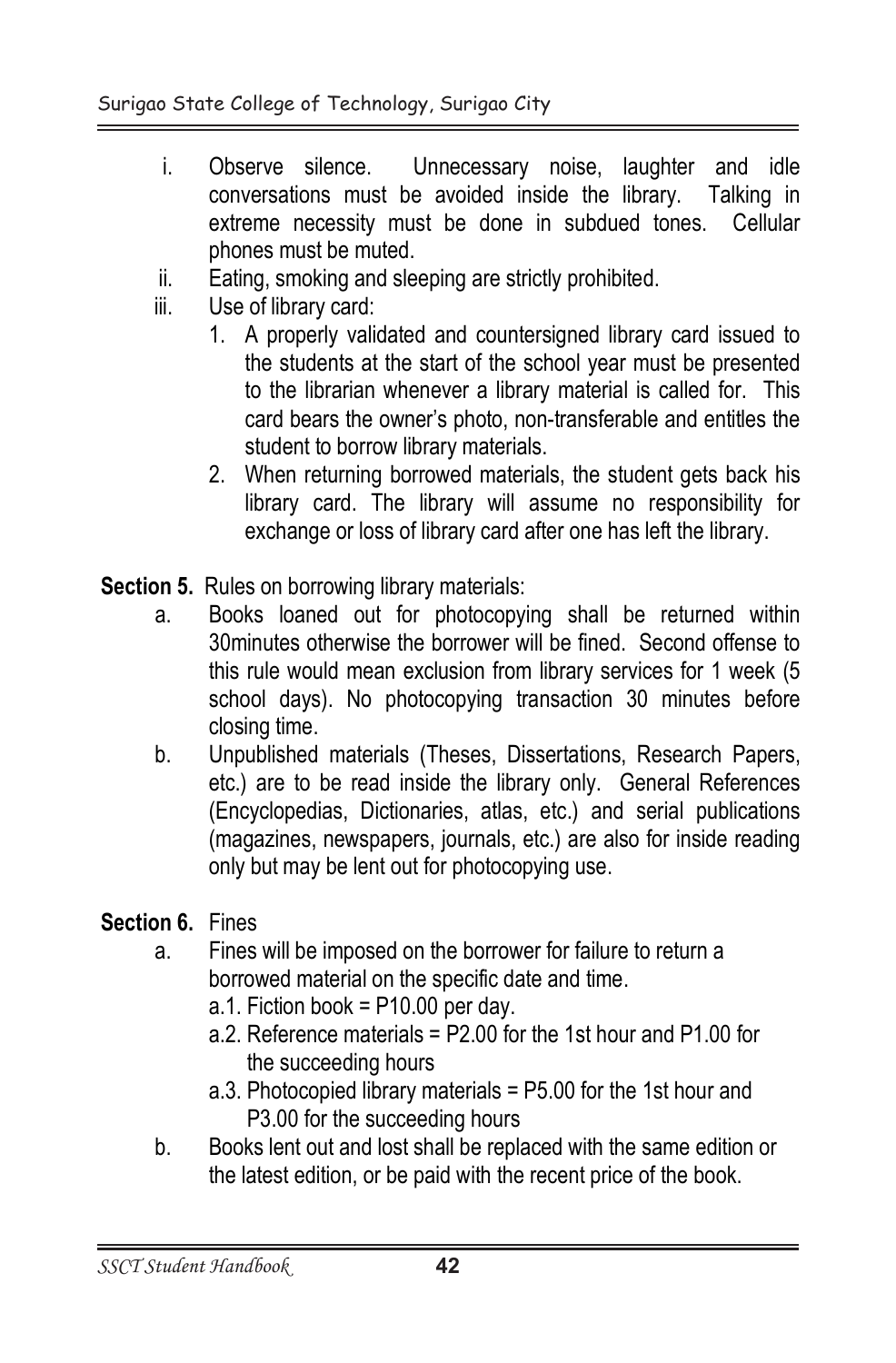## **GENERAL NOTICE**

 The College reserves the right to initiate action for adding, interpreting, amending, supplementing and enforcing the rules printed herein upon consultation with the Legislative Branch of the SSG.

 Other subsequent and supplementary rules and regulations promulgated by the institution shall take effect 5 days upon the date of their official adoption.

 Directives, prescriptions and regulations issued by the Department of Education (DepEd), Technical Education and Skills Development Authority (TESDA) and the Commission on Higher Education (CHED) shall be effective on the date prescribed.

## **REPEALING CLAUSE**

All existing college policies, rules and regulations inconsistent with this manual are hereby repealed and superseded accordingly.  $\text{es}, \quad \text{rules} \quad \text{and} \quad \text{regularities}$ are nereby repealed and

#### **SEPARABILITY CLAUSE** Other subsequent and supplementary rules and

Any provision in part or in whole that are found which the part of the whole that are found<br>unconstitutional or in contravention of any existing laws, circulars and memoranda of the national government authorities shall be and memoranda of the national government authorities shall be and memoranda or the national government admonties shall be automatically become null and void but retains other provisions in full force and effect. Surforms Office provisions in

## **CERTIFICATE OF PROCESS**

THIS IS TO CERTIFY THAT the draft of this Student Handbook passed the final review of the Academic Council per Resolution Number 23 s. 2011 on March 1-3, 2011 at the Academic Center of Surigao State College of Technology, Surigao City and duly approved by the Board of Trustees per Resolution No. 71 s. 2011 on 19th day of December, Two Thousand Eleven at SSCT Board Room, Surigao City. Any provision in part or in whole that are found

*SSCT Student Handbook* **43** 18

unconstitutional or in contravention or in contravention of any existing laws, circulars laws, circulars in co